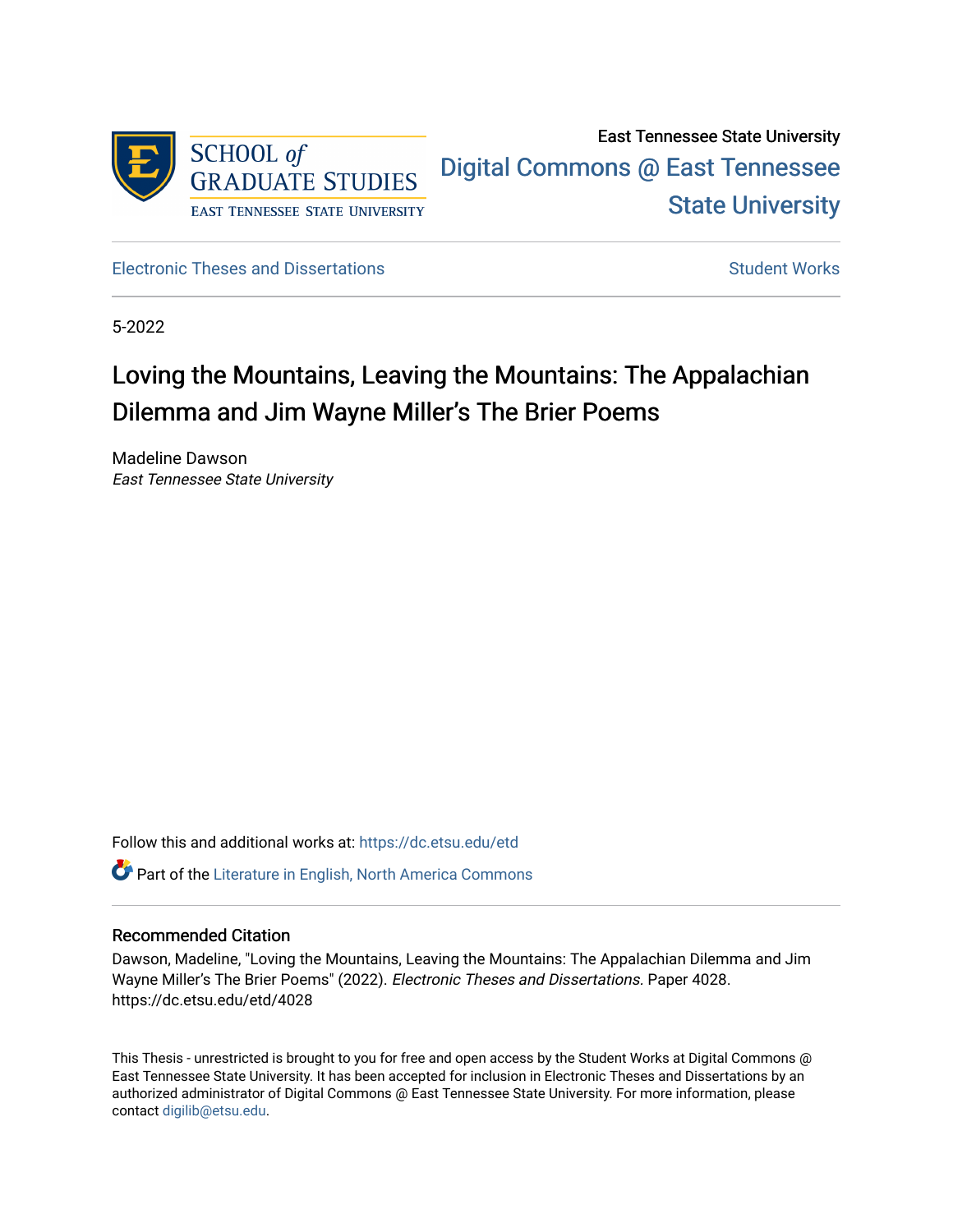Loving the Mountains, Leaving the Mountains: The Appalachian Dilemma and Jim Wayne

Miller's *The Brier Poems*

\_\_\_\_\_\_\_\_\_\_\_\_\_\_\_\_\_\_\_\_\_\_\_\_

A thesis

presented to

the faculty of the Department of Literature and Language

East Tennessee State University

In partial fulfillment

of the requirements for the degree

Master of Arts in English

\_\_\_\_\_\_\_\_\_\_\_\_\_\_\_\_\_\_\_\_\_\_

by

Madeline Dawson

May 2022

\_\_\_\_\_\_\_\_\_\_\_\_\_\_\_\_\_\_\_\_\_

Dr. Thomas Alan Holmes, Chair

Dr. David M. Jones

Dr. Scott R. Honeycutt

Keywords: Jim Wayne Miller, Savannah Sipple, bell hooks, Appalachian Poetry, *The Brier* 

*Poems*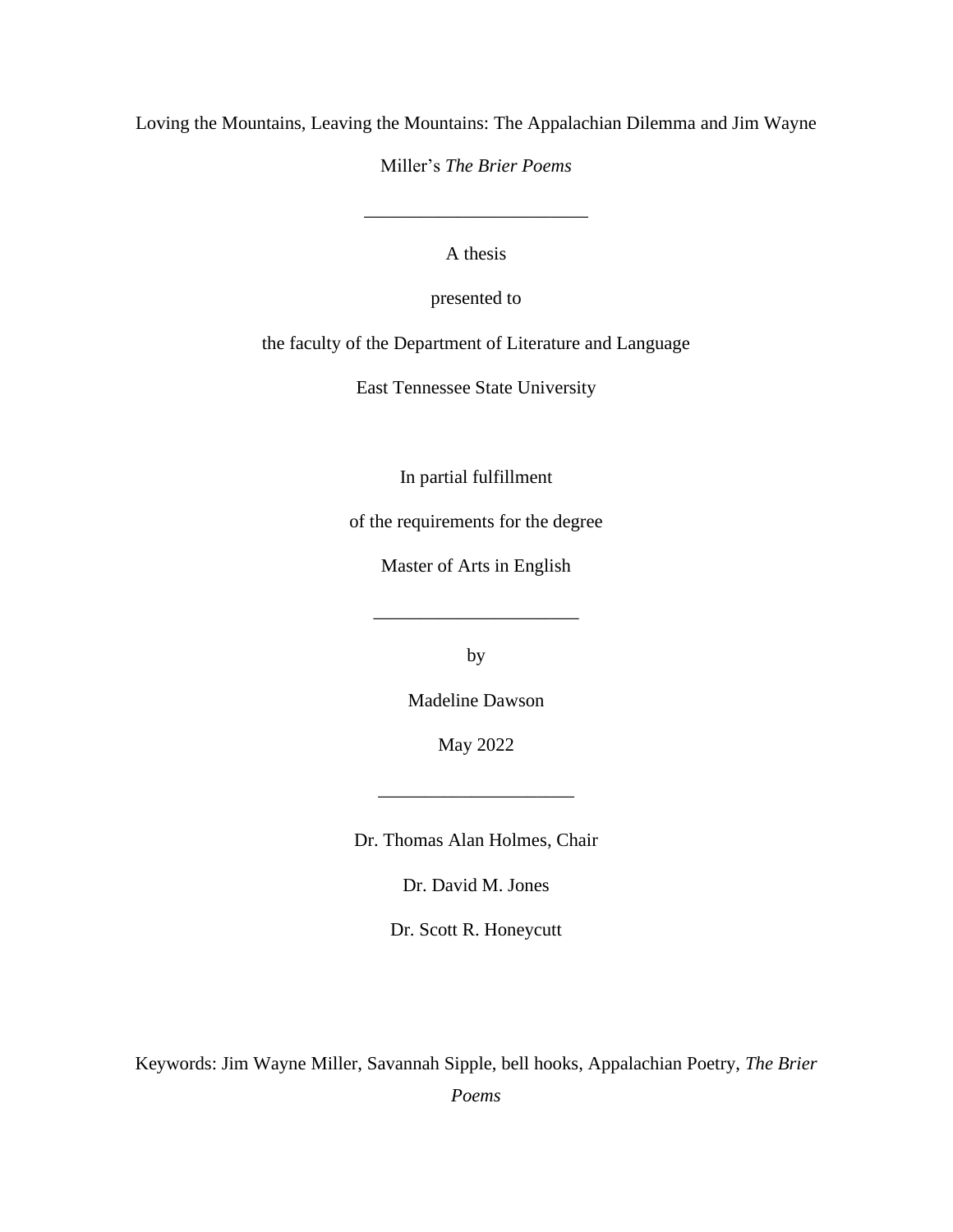#### ABSTRACT

Loving the Mountains, Leaving the Mountains: The Appalachian Dilemma and Jim Wayne Miller's *The Brier Poems*

by

#### Madeline Dawson

For decades now, the Appalachian community has been internally combatting two equally strong feelings—an inherently rich love of the mountains and a conflicting urge to leave the mountains. In recent years, Appalachian writers have produced a new literary tradition of identifying, discussing, and remedying this dilemma. Jim Wayne Miller's 1997 *The Brier Poems*  unapologetically explores the Appalachian community's complicated relationship to its region. bell hooks' 2012 *Appalachian Elegy: Poetry and Place* and Savannah Sipple's 2019 *WWJD and Other Poems* then expand Miller's exploration as both hooks and Sipple collectively represent voices that have often been left out of the stereotypical Appalachian narrative; their literature widens the lens of Appalachian experience and repositions the importance of the Appalachian canon. hooks and Sipple are contemporaries in conversation with Miller as all three authors have declared the Appalachian experience to have never been hegemonic—reclaiming, embracing, and uniting a modern Appalachian identity.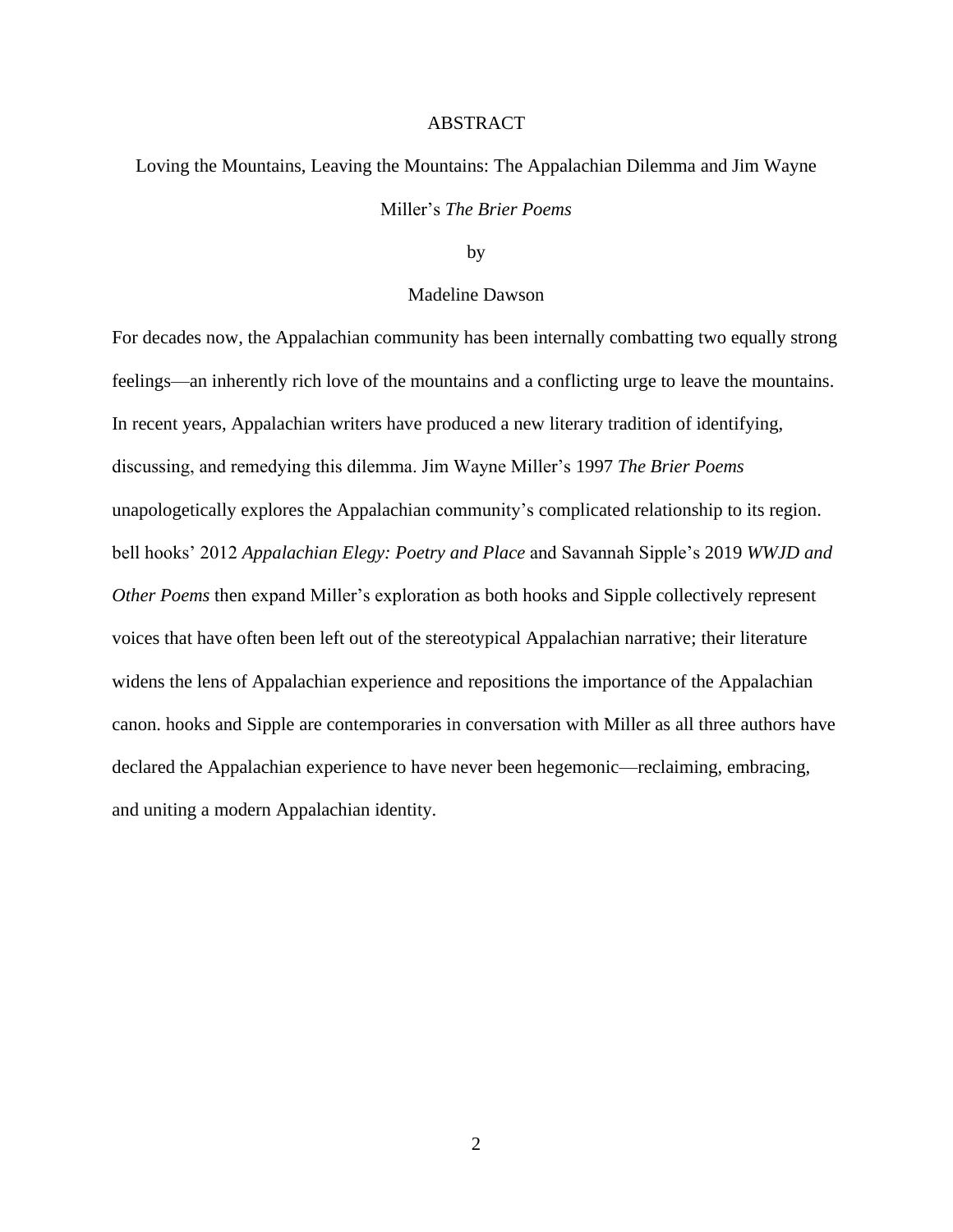# DEDICATION

I would like to dedicate this project to my family. Without your never-ending love and support, I would not be where I am or who I am today. You have taught me incredible patience and perseverance, and for that I am eternally grateful. You have given me the world, and I love you each dearly. Thank you.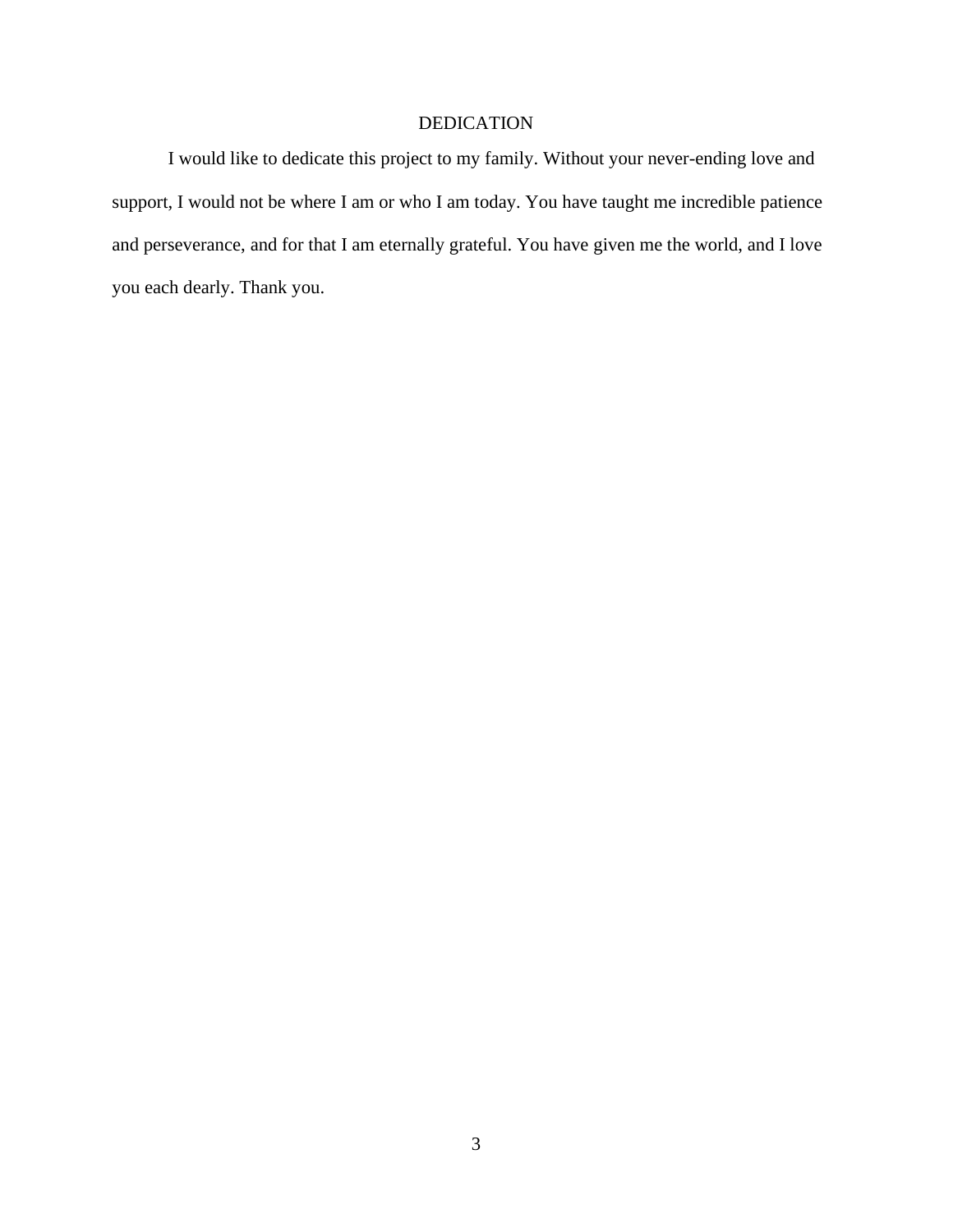### ACKNOWLEDGEMENTS

I would like to take a minute to thank my thesis committee. Thank you to my committee chair, Dr. Thomas Alan Holmes, for introducing me to Jim Wayne Miller. Thank you for guiding me every step of the way (and for suffering through hours of thesis edits). Your wisdom and understanding have added a great value to my thesis, constantly shaping my focus and direction. And of course, thank you to Dr. David M. Jones and Dr. Scott R. Honeycutt for providing valuable insights into these Appalachian authors and their works. I truly value your perspectives, and your influence on my thesis has not gone unnoticed. Thank you all.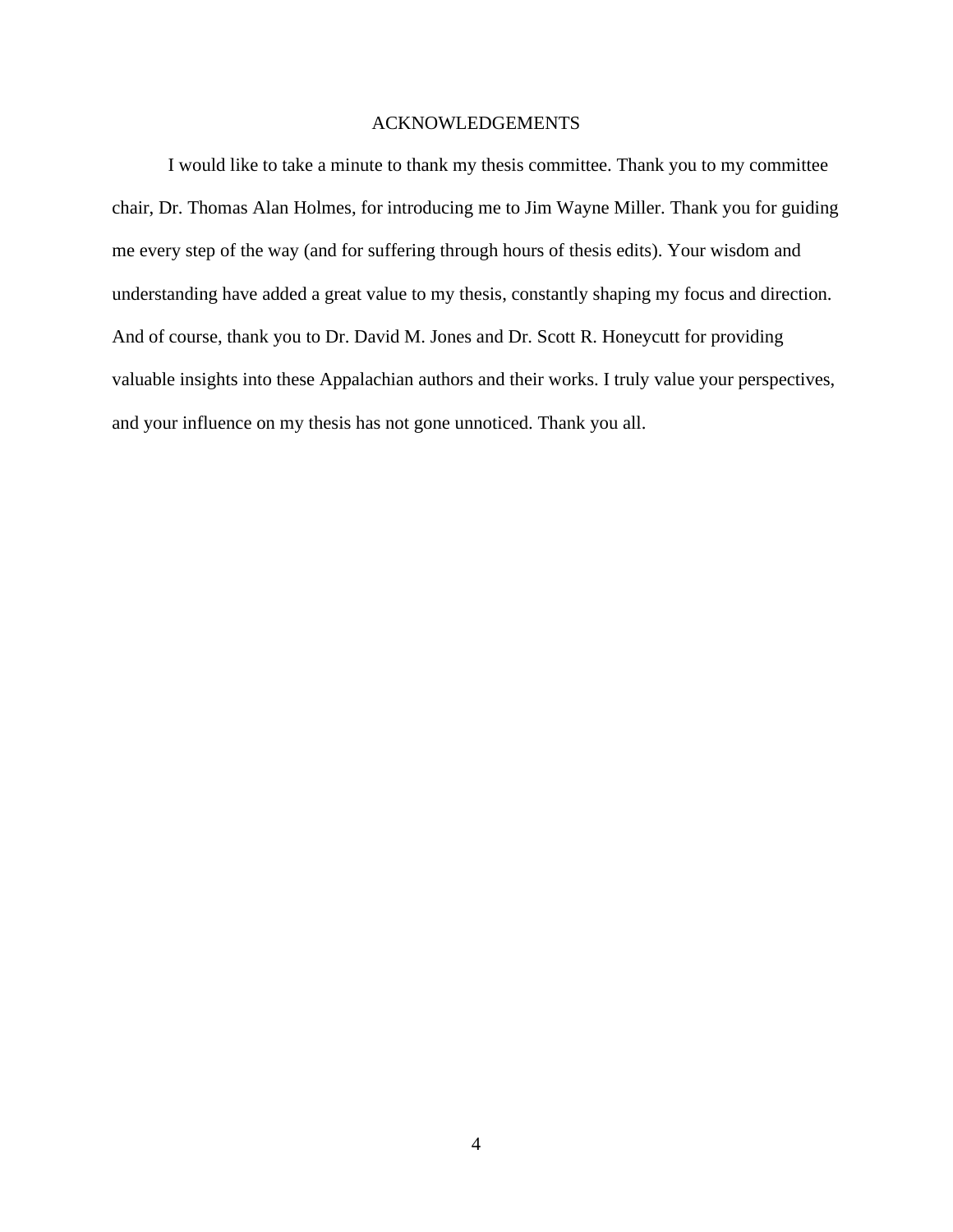| <b>CHAPTER 3. CONTEMPORARIES IN CONVERSATION WITH MILLER  42</b> |  |
|------------------------------------------------------------------|--|
|                                                                  |  |
|                                                                  |  |
|                                                                  |  |
|                                                                  |  |
|                                                                  |  |

# TABLE OF CONTENTS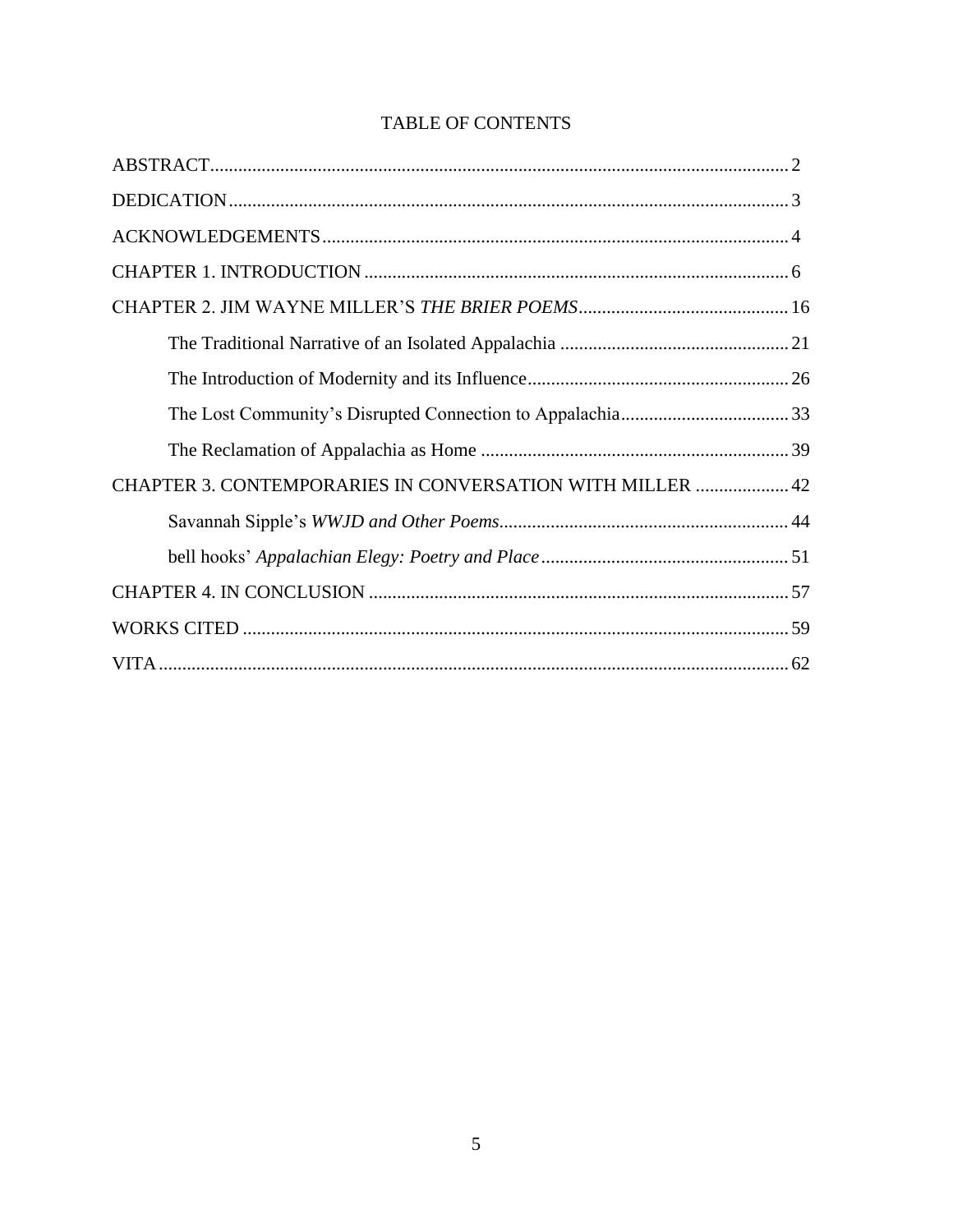#### CHAPTER 1. INTRODUCTION

I was born and raised in Cocke County, Tennessee, and while my small East Tennessee town has always felt like home—full of people I love and places I know—it has also always felt a bit constricting. For as long as I can remember, I have had a complicated relationship with my hometown, so I immediately identified with Jim Wayne Miller's focal character "the Brier" when I first discovered his work *The Brier Poems*. As the Brier acts as a narrator and guide, he unapologetically attempts to navigate through the complex experience of growing up in Appalachia; the Brier recognizes his community's simultaneous love of and apathy for their region, and he never once condemns those conflicting feelings. Ultimately, the Brier encourages his audience to remain steadfast in their Appalachian pride—appreciating their culture's ancestry, history, and traditions—while confidently recognizing their agency to create their own Appalachian identities. As Jim Wayne Miller's *The Brier Poems* acknowledges the fact that the Appalachian experience is not a hegemonic experience—stating it varies from person to person—the Brier helped me understand I could unapologetically love my hometown by defining for myself what it means to "be from Cocke County" and reclaiming my own Appalachian narrative. Suddenly, my hometown didn't feel so claustrophobic.

Moreover, just as the Appalachian narrative varies from person to person, the Appalachian experience also varies drastically from ridge to ridge. In the United States, the Appalachian Mountains span from Maine to Georgia; however, as acknowledged by the Appalachian Regional Commission, the Appalachian Region is made up of multiple counties spanning all the way from New York to Mississippi. Therefore, Appalachian culture and experience from north to south—community to community—inevitably varies. So, it is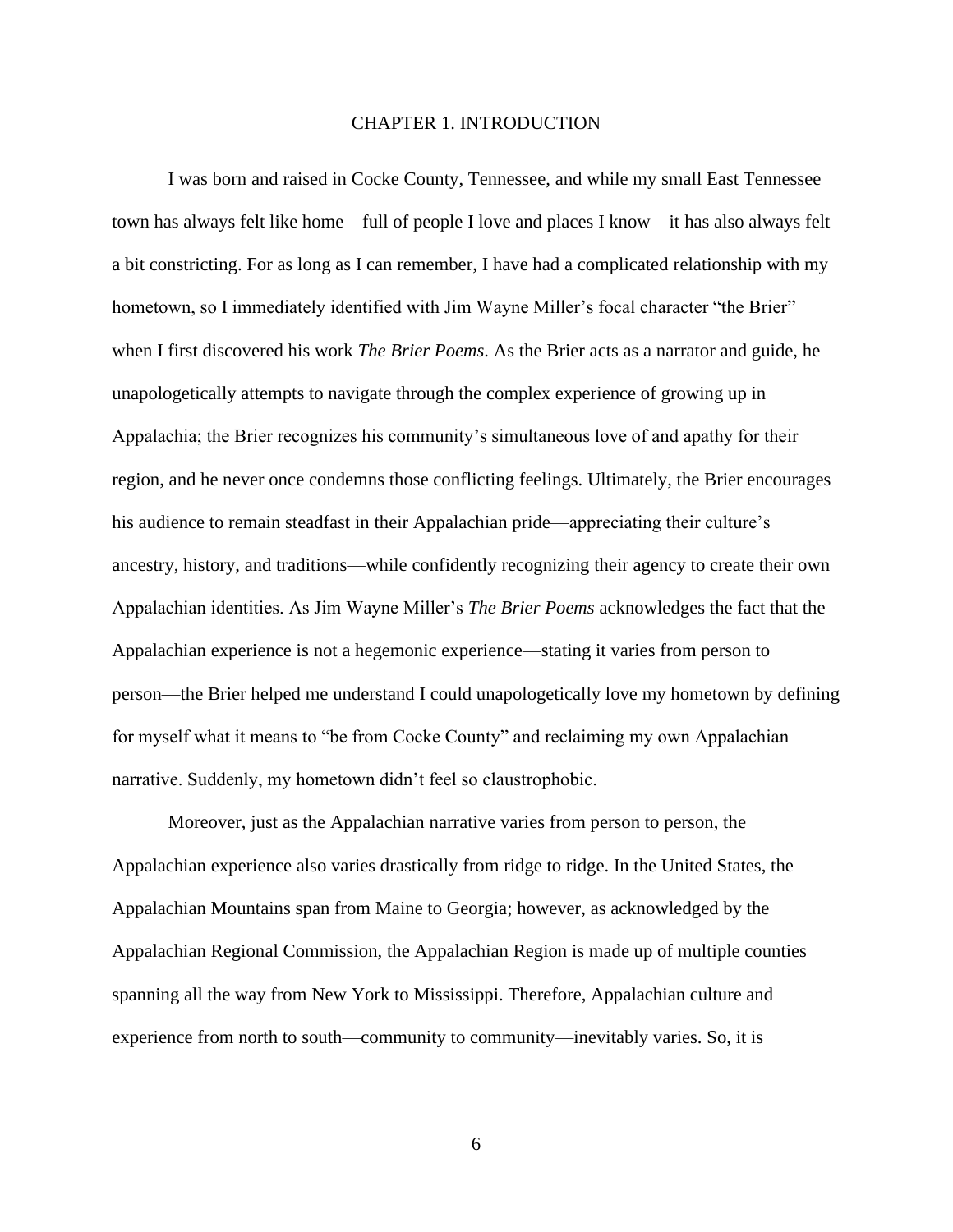important I define exactly who, what, and where I am referring to when use the term "Appalachia" within the context of this thesis.

In one of *The Brier Poems*' final works—"The Country of Conscience"—Jim Wayne Miller symbolically defines the region when he writes, "A nation is the will to live together,' / an individual will to differ multiplied, / many agreeing to differ in the same way" (lines 125-27). Where Miller states "a nation is the will to live together," Douglas Reichert Powell then elaborates on the definition of region in his essay "There's Something About Mary: The Practice of Critical Regionalism." Powell writes:

When we talk about a region, we are talking not about a stable, boundaried, autonomous place but about a cultural history, the cumulative, generative effect of the interplay among the various, competing definitions of that region. And in so doing, we are, inevitably, contributing to that cultural history, participating in the ongoing creation of regional identities.  $\ldots$  [A] region is not a thing so much as a cultural history, an ongoing rhetorical and poetic construction. (5-6)

Therefore, the Appalachia discussed in this thesis is a combination between these two definitions provided by Miller and Powell. As Appalachia is a region heavily defined by its ancestral history, traditions, and values, I will be examining "a nation with the will to live together"—or "to differ in the same way"—because of their "shared cultural history."

Moreover, this thesis also acknowledges our Appalachian region as "cumulative" and "rhetorical," just as Powell states; similar to the way reality is arbitrary, the region is not concrete. It is important to emphasize the fact that Appalachia is a construct; the idea of Appalachia is shaped and defined by varying histories, politics, and societies. The identifying markers and definitions placed on the Appalachian region vary from perspective to perspective,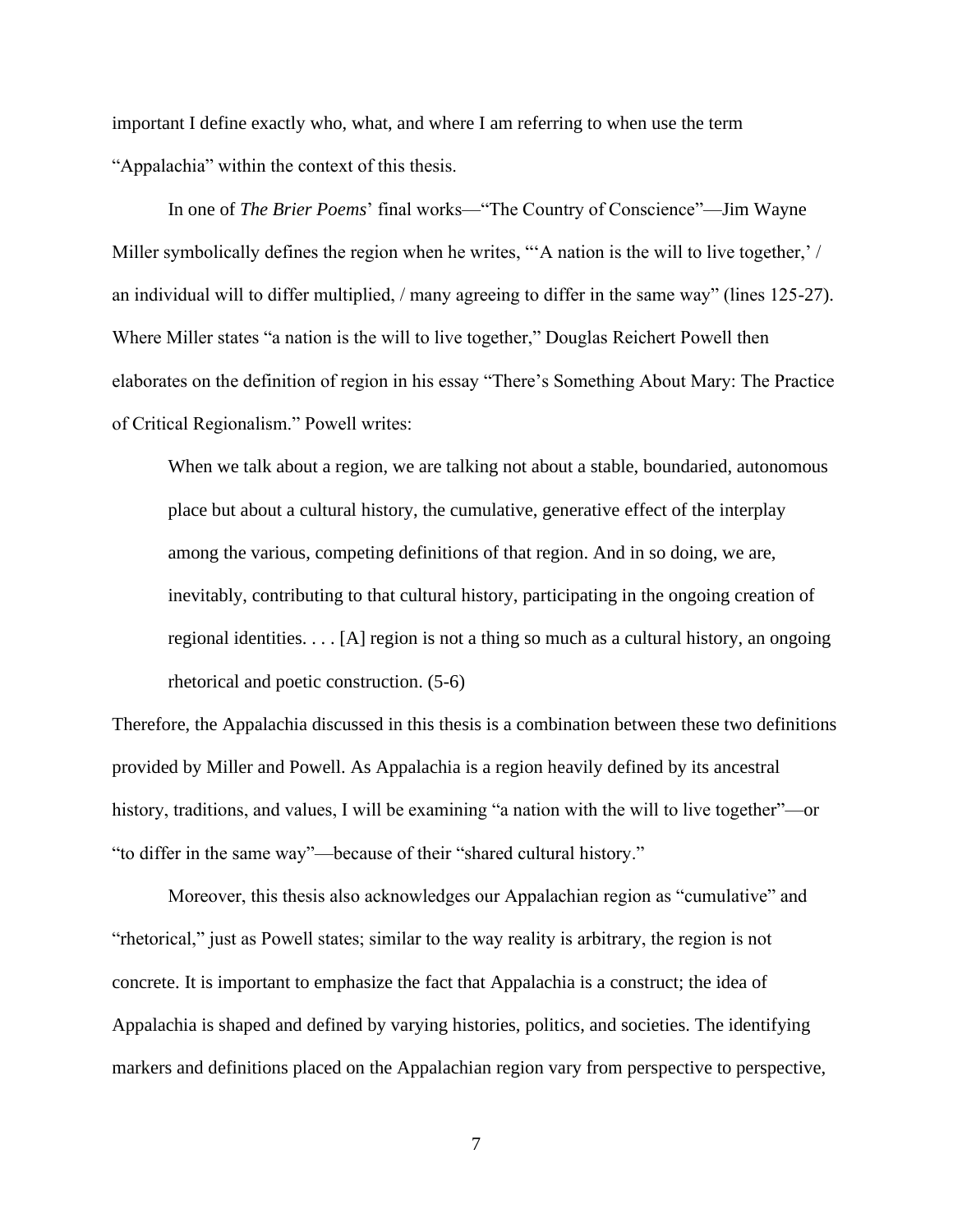and this thesis attempts to closely examine that facet of the region by placing a heavy emphasis on the variability of the Appalachian experience. For example, the Appalachian authors I discuss are "participating in the ongoing creation of regional identities" by writing about very specific Appalachian narratives influenced by their personal regional and cultural experiences.

With that being said, as both I and the primary authors I focus on in this thesis—Jim Wayne Miller, Savannah Sipple, and bell hooks—are all from the same Appalachian region, our similar experiences have been shaped by the Appalachian country known by many as "the Mountain South." Susan L. Yarnell more concretely defines region and the Appalachian Mountain South in her article "The Southern Appalachians: The History of a Landscape" when she writes:

The Southern Appalachian region is defined primarily by mountains. . . . the Southern Appalachians include the State of West Virginia, southwestern Virginia, eastern Kentucky and Tennessee, western North Carolina and South Carolina, northern Georgia, and northeastern Alabama. . . . Although all parts of the Southern Appalachians can alternatively be described as parts of other regions or States, their shared characteristics and identity as a region warrant studying the Southern Appalachians as a whole. In addition to a mountainous landscape, these areas share a common history alternating between cultural exchange and isolation from prehistory through the modern era. The region falls inside the boundaries of the American South and, thus, shares in the South's colonial, antebellum, and Civil War history. At the same time, the Southern Appalachians are distinguishable politically, economically, and socially from the South as a whole. (1)

Appalachians from the Mountain South have lived similar lives because of their communities' overarching shared cultural history. For example, much of the region's culture today still stems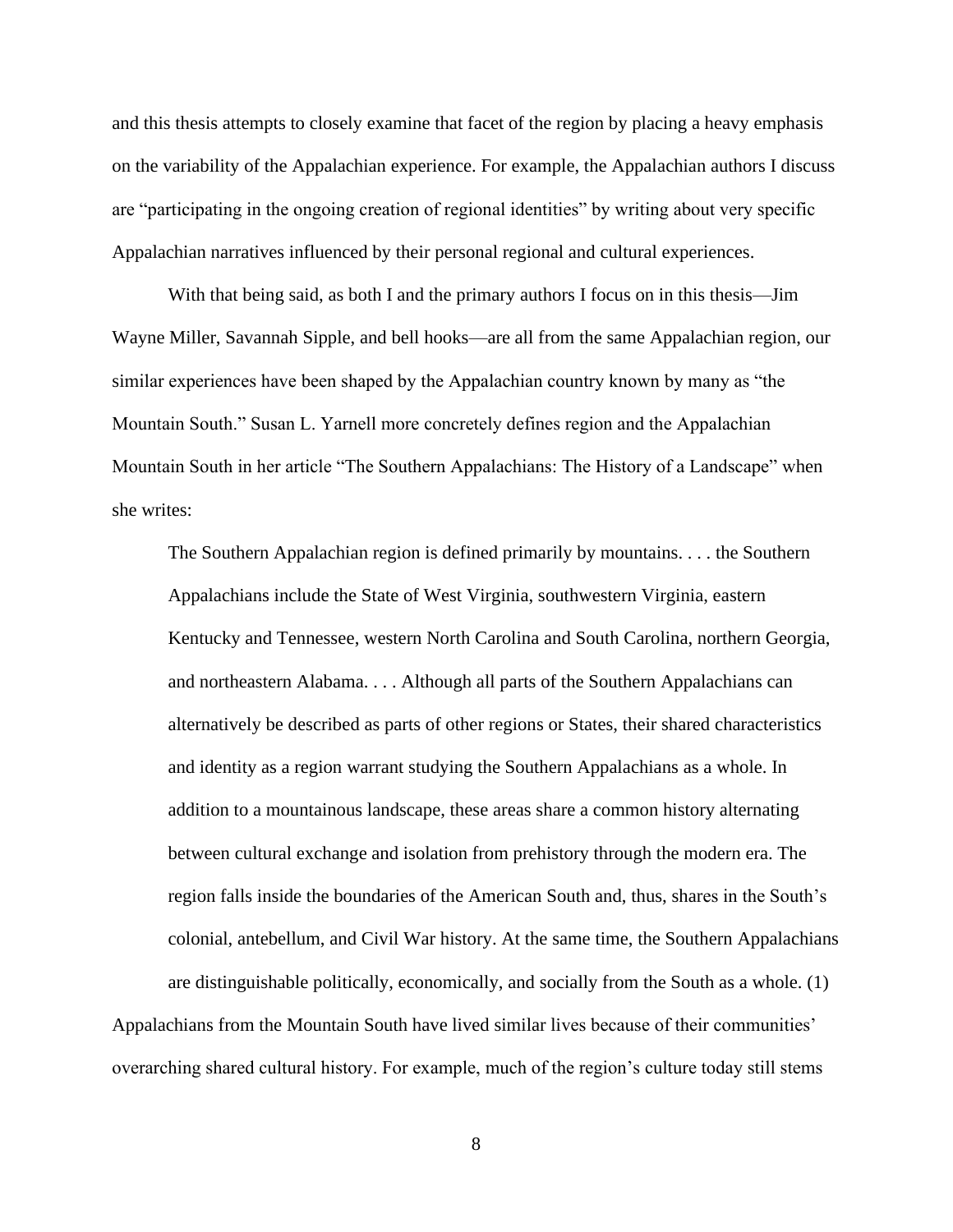from our ancestors' defining roots in a traditionally religious, agrarian lifestyle, and many of our small towns—whether they are in West Virginia or eastern Alabama—are still reeling from the prolonged isolation that the southern Appalachian Mountains created within our communities. While I grew up in East Tennessee, Jim Wayne Miller is a North Caroline native, and Savannah Sipple and bell hooks are from Kentucky; moreover, these authors' poetry is heavily influenced by their Mountain South experiences which are culturally similar but personally differing. Moreover, their conversations are furthering the aforementioned notion of "the Appalachian region" as a cumulative, rhetorical idea as opposed to a concrete, definitive place. In summary, as I may alternate terms within this thesis, know that I am always referring to the experiences of the southern Appalachian Mountain region discussed in this introduction—the Mountain South.

Furthermore, today's southern Appalachia includes many individuals like me, who are navigating complicated relationships to their hometowns. Oftentimes, we are internally combatting two equally strong feelings—an inherently rich love of the mountains and an intense urge to leave the mountains. For example, in her article "Why I'm Leaving Appalachia," Lauren Frick writes:

I am proud that I can say I have grown up with my bare hands in the earth. I have labored for my bread and learned the steady determination and adaptability that comes from dependence upon external circumstances for survival. I have learned how to survive in hard places, to make my own light, to blaze a trail where there was none set before me, but now I want more. (*The Odyssey Online*)

Like Lauren Frick, many of us are appreciative of the life the Mountain South has given us—we are thankful for the skills of independence, self-reliance, and perseverance the region has instilled in us as foundational values—but we want more. For many, our small Appalachian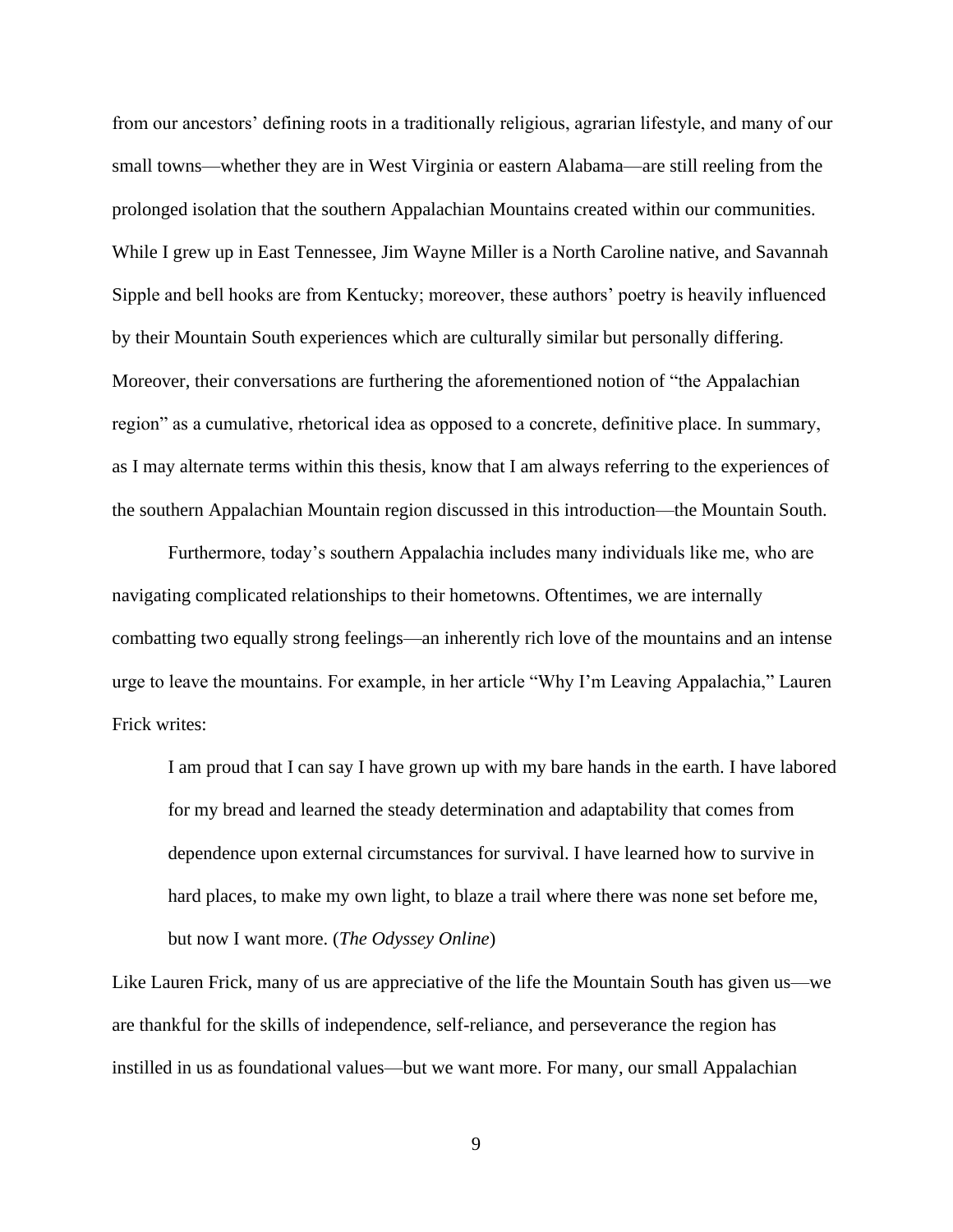communities are synonymous to family and home, yet our experiences here also feel as if they are no longer enough—often lacking in opportunities for growth or individuality.

In Jim Wayne Miller's *The Brier Poems*, Miller explores the beginning of this complex relationship the Appalachian community has with its southern surroundings. His work explores the history of modernity's effect on Appalachia as it discusses a twentieth-century Appalachia undergoing impressive changes—both positive and negative—that ultimately destabilized a previously isolated, immovable notion of "Appalachian identity." External influences such as the stereotypical portrayal of Appalachia in the mass media, the exploitation and destruction of the Appalachian people and place, and the external pressure to rebel against traditional ideologies caused many Appalachians to question their position, power, and purpose within their small Mountain South communities. Published in 1997, Jim Wayne Miller's *The Brier Poems* compiles almost two decade's worth of Appalachian poetry which unapologetically explore the internal struggle of having to choose between staying home or leaving Appalachia.

To analyze the significance of *The Brier Poems*, this thesis relies heavily on the examination of the cultural history of southern Appalachia. For example, historically, the Mountain South has favored tradition and been a place slow to change; however, advancements within the twentieth century rendered southern Appalachia now incapable of staying completely isolated from or unaffected by modernity. Ronald Eller explores the history of America's development of Appalachia in his book *Uneven Ground: Appalachia since 1945*. Eller writes:

Appalachian residents had always used the land for survival, and their knowledge of and intimacy with the land were based upon their use of it. . . . [However,] their connection with the place was more often linked to family and community ties rather than recognition of the relationship between their way of life and the landscape around them.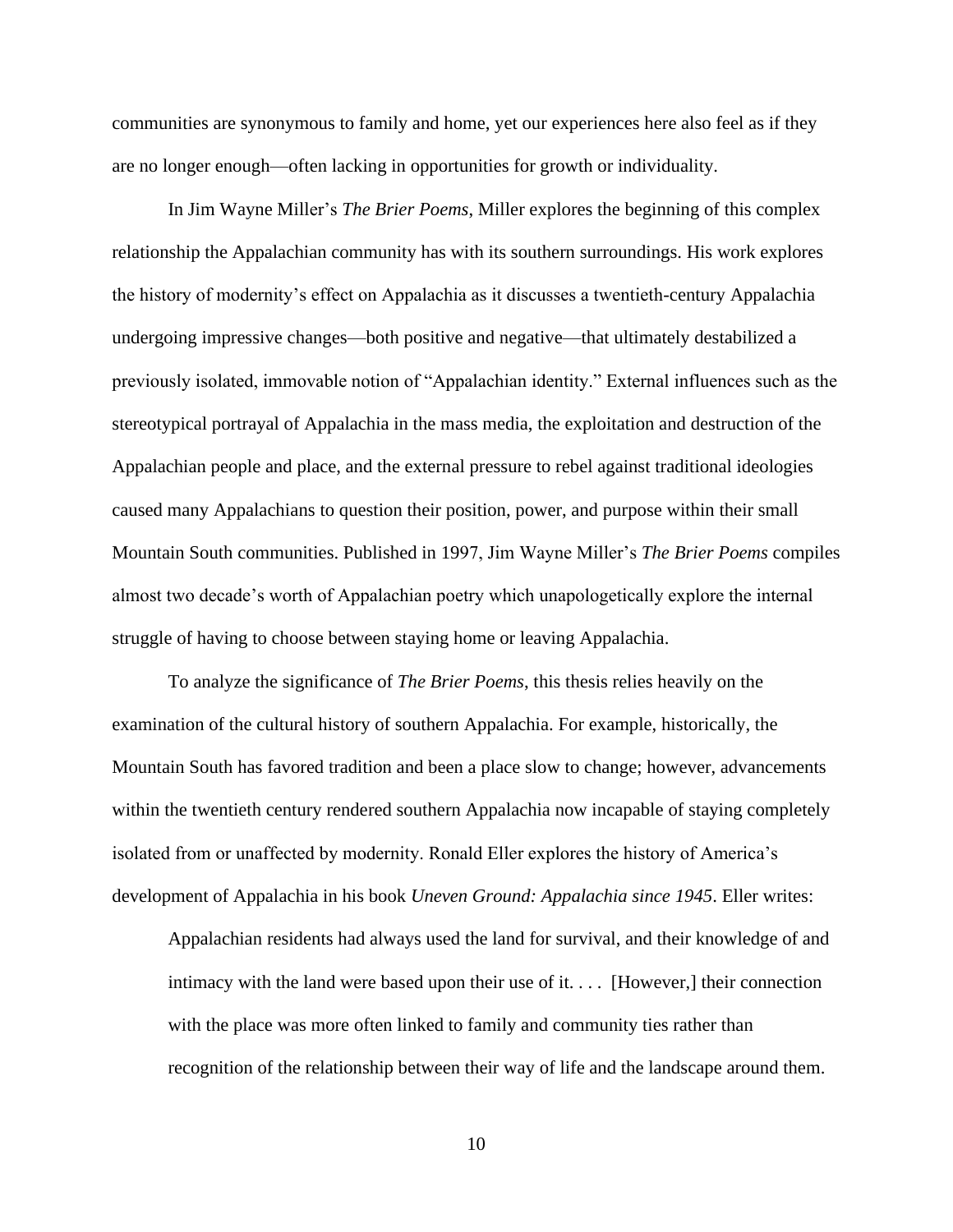Like other Americans, most Appalachians were quick to turn to more convenient lifestyles when the products of a modern economy expanded their choices. The growthbased economy, however, forever altered the landscape itself and physically separated families from the old intimacy with the land that had provided sustenance and meaning to life. (6-7)

Southern Appalachian communities have always had an intimacy with their mountainous landscape through their agrarian lifestyle, independent mindset, and familial ancestry. However, when the mountains became a commodity during the twentieth century, the Mountain South began to lose touch with their cultural history and traditions. Jim Wayne Miller's *The Brier Poems* discusses this regional evolution by showcasing the Appalachian community's simultaneous connection to and disconnection from the opposing social forces of tradition and progress.

As Appalachian culture has long been tethered to history, the ever-progressing and everencroaching environment of the twentieth century—which uprooted many of the historical metanarratives of southern Appalachia—began to present the community with an abundance of challenges. As the foundations of southern Appalachia began to lose meaning, at the forefront of the community's newfound adversities was its collective struggle with the now-shifting notion of "Appalachian identity"—an identity of independence, pride, and connection. So, this thesis will first explore the rapid influx of influence and its effects on Appalachian values and cultural customs by applying a historical lens to Jim Wayne Miller's *The Brier Poems*. Moreover, as a growing number of Appalachians began to wrestle with an internal dilemma still felt by many within the Mountain South today—"Should I stay home or should I leave this place?"—one of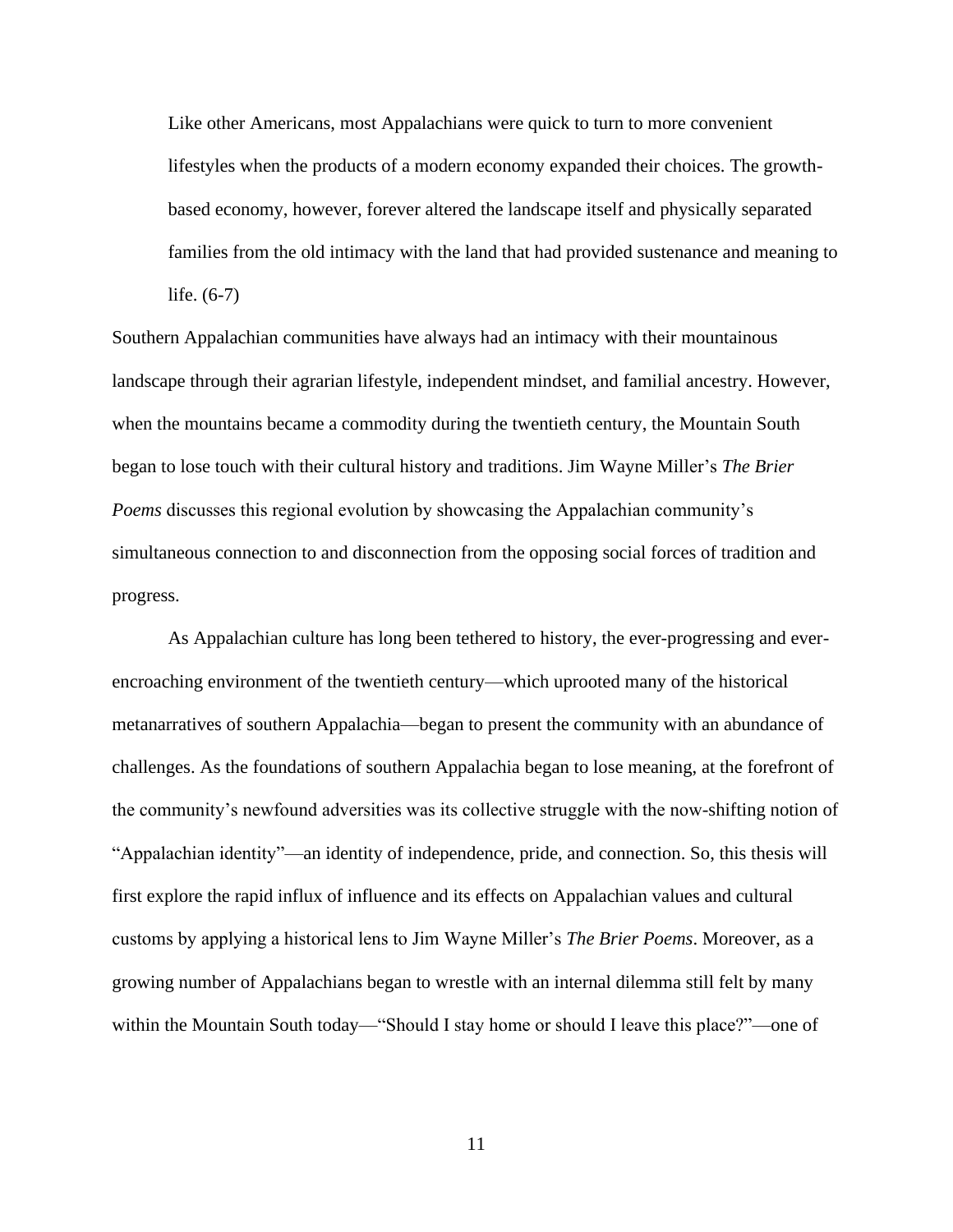*The Brier Poems*' most focal themes explores the experience of individuals beginning to question what it truly meant to label oneself as "Appalachian."

As the southern Appalachian community's struggle with its identity could also blame the outside world's habit of attributing a definitive narrative to them for them, this thesis will also explore the traditional metanarrative of the Mountain South and its cultural values, traditions, and history. I will then discuss how this narrative began to shift when a progressive twentiethcentury nation, its politics, and the media began to reference the Appalachian region as an example of the absolute worst conditions—where the area was often represented as an unclean environment stricken with poverty, producing uneducated individuals, lacking in progress, and holding oppressive traditional values. While America said Appalachia must urbanize, must allow help from the outside, and must reassess their values and cultural traditions, the entire community began to experience an identity crisis; people began to ask, "What does it mean to be Appalachian?" and "Should I stay in Appalachia?" as feelings of doubt and shame ran rampant within the region unlike ever before.

However, during this struggle, and in response to these questions, a new era of Appalachian literature arose, encompassing works and writers insistent on reclaiming—and, at times, renaming—Appalachian culture and identity. This period of creativity, spanning from the 1960s to the 1990s, is now referred to as the "Appalachian Renaissance." Jim Wayne Miller's *The Brier Poems* justifiably falls within this categorization as Miller attempts to reshape the ideology of the Mountain South from poem to poem. In *Writing Appalachia*, Jessie Graves, et al. write:

Much of the poetry published within this era shows the physical, psychological, and spiritual displacement that resulted when industrialism finally supplanted [Appalachia's]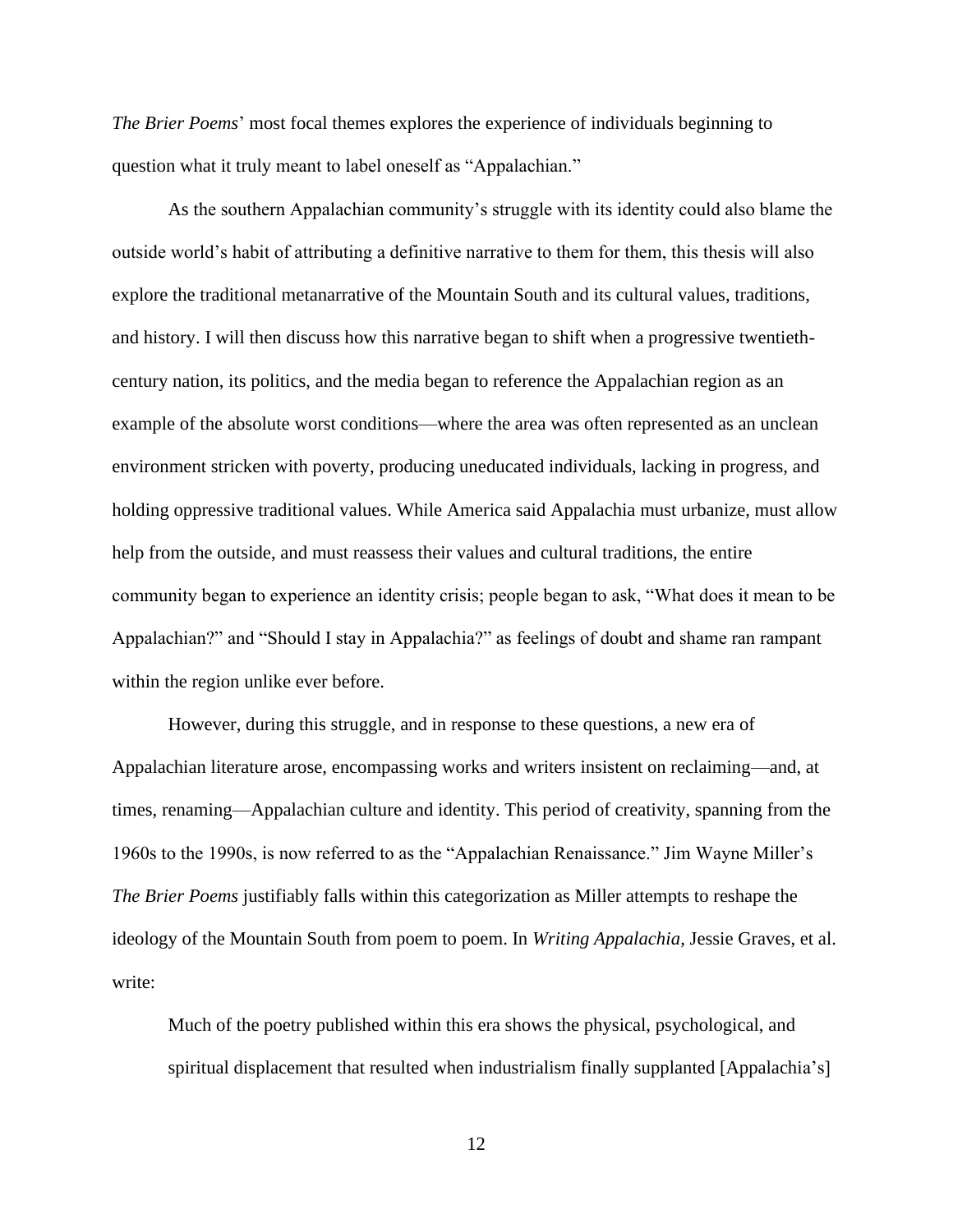predominantly rural agricultural economy. Jim Wayne Miller's Brier poems are emblematic of this theme. (297)

Moreover, as Miller's *The Brier Poems* closely explores and exemplifies the complex relationship between Appalachian tradition and modern generations, this thesis will place an emphasize on the true value of the collection—the fact that Miller poses the all-important question (and possible solution): "Why must Appalachia choose between one or the other tradition or progress? Why can't we have both?" Miller insists Appalachians create their own identity and write their own narrative; he declares every Appalachian has the ability to assign their very own meaning to their Appalachian experience and in turn, embody their own version of Appalachia.

For example, throughout *The Brier Poems*, Jim Wayne Miller combines both traditional and modern themes and vocabulary. Miller carefully appreciates the complicated situation of the twentieth-century Appalachian people who have often felt so torn between the two worlds of tradition and progress. Furthermore, while Jim Wayne Miller's *The Brier Poems* is but a small sample of the political writing happening during the Appalachian Renaissance, the themes of identity, agency, and nonconformity Miller layers within this work are representative of the statements being made throughout the era; Miller's *The Brier Poems* is also successful because of his delivery through his character and narrator of the Brier—who is someone his audience can wholeheartedly identify with.

Through Miller's discussion of southern Appalachian tradition within the context of modern Appalachia, *The Brier Poems* embodies the theme of an exploration of "pride, resilience, and positive values in the Appalachian region" while simultaneously expressing the theme of "grappling with identity and a love and hate of people and place" (Graves et al. 297). Yet, what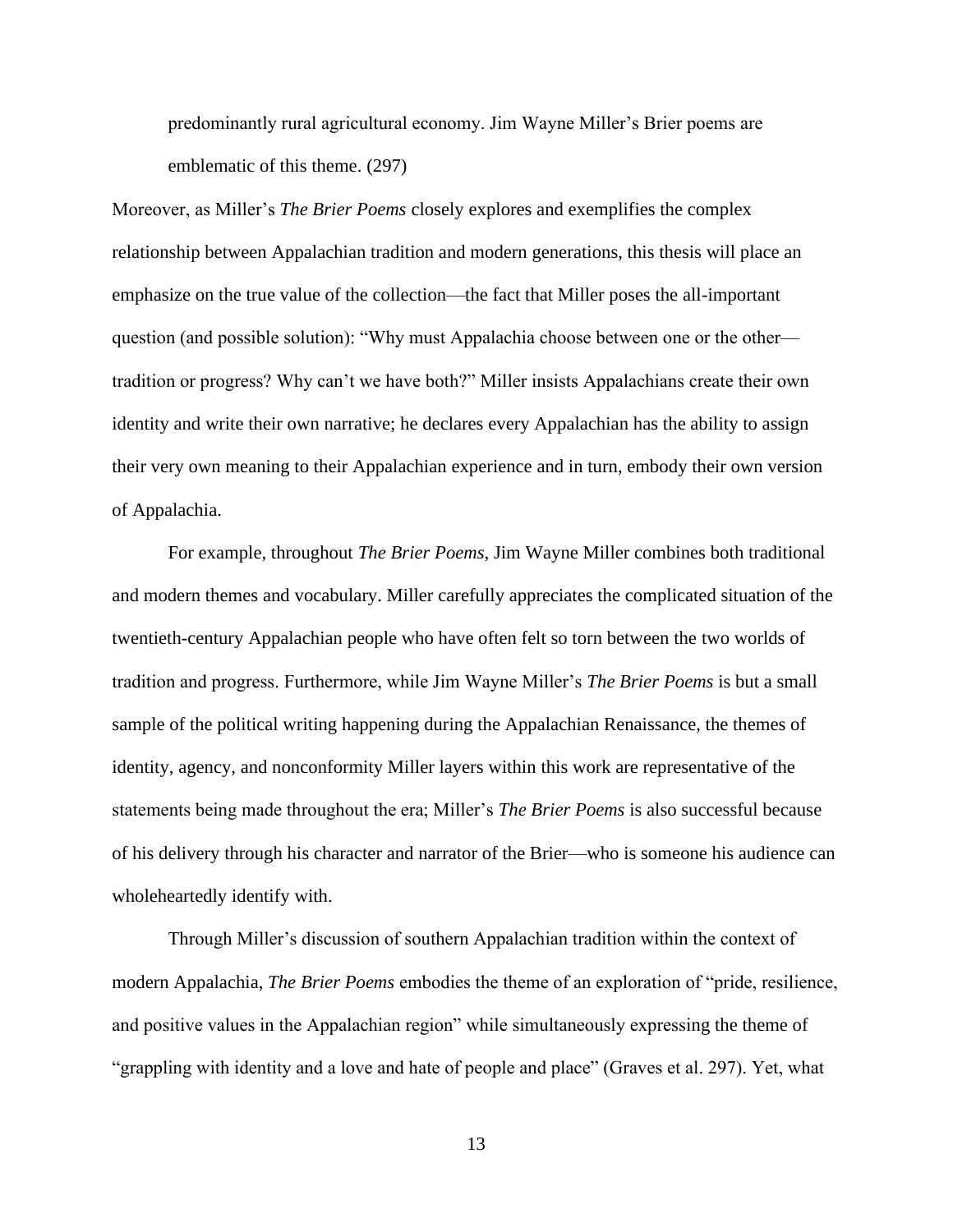is arguably the most important aspect of the collection is the way Jim Wayne Miller attempts to renew the community's once-strong grip on its Appalachian identity by suggesting that the solution to this identity crisis is to bridge the gap between tradition and modernity instead of choosing an "either, or." Miller acknowledges Appalachian agency, solidarity, and resiliency through the creation of a new narrative, and our contemporary Appalachian authors embody the values Jim Wayne Miller's *The Brier Poems* highlights—contributing to the value of Appalachia and its literary canon with new voices and reclaimed experiences.

Today, authors from the Mountain South have enthusiastically embodied Jim Wayne Miller's hope for Appalachia by writing their own narratives and declaring their own Appalachian identities while still proudly embracing many of southern Appalachia's traditions. For example, Savannah Sipple's 2019 collection of poetry, *WWJD and Other Poems*, explores the experience of growing up queer in Appalachia. By discussing community and oppression, declaring a love of and hatred for Appalachia, and writing "I love the mountains, I hate the mountains" over and over ("What We Tell Ourselves" lines 63-69), Sipple reckons with the past and blazes a path for the future. In the same vein, bell hooks' 2012 collection of poetry titled *Appalachian Elegy: Poetry and Place* contrasts and combines the discussion of mountain politics and racism with the imagery of the beauty of the Appalachian community, reclaiming and retelling the Appalachian narrative for African Americans. Sipple and hooks collectively represent identities that have so often been left out of the stereotypical Appalachian narrative widening the lens of the Appalachian experience with their writing. This thesis intends to explore the relationships between Jim Wayne Miller, Savannah Sipple, and bells hooks' writings, exemplifying how—just as Jim Wayne Miller would have wanted—Appalachian writers belonging to every intersection of Appalachian identity are encouraged and excited to shout their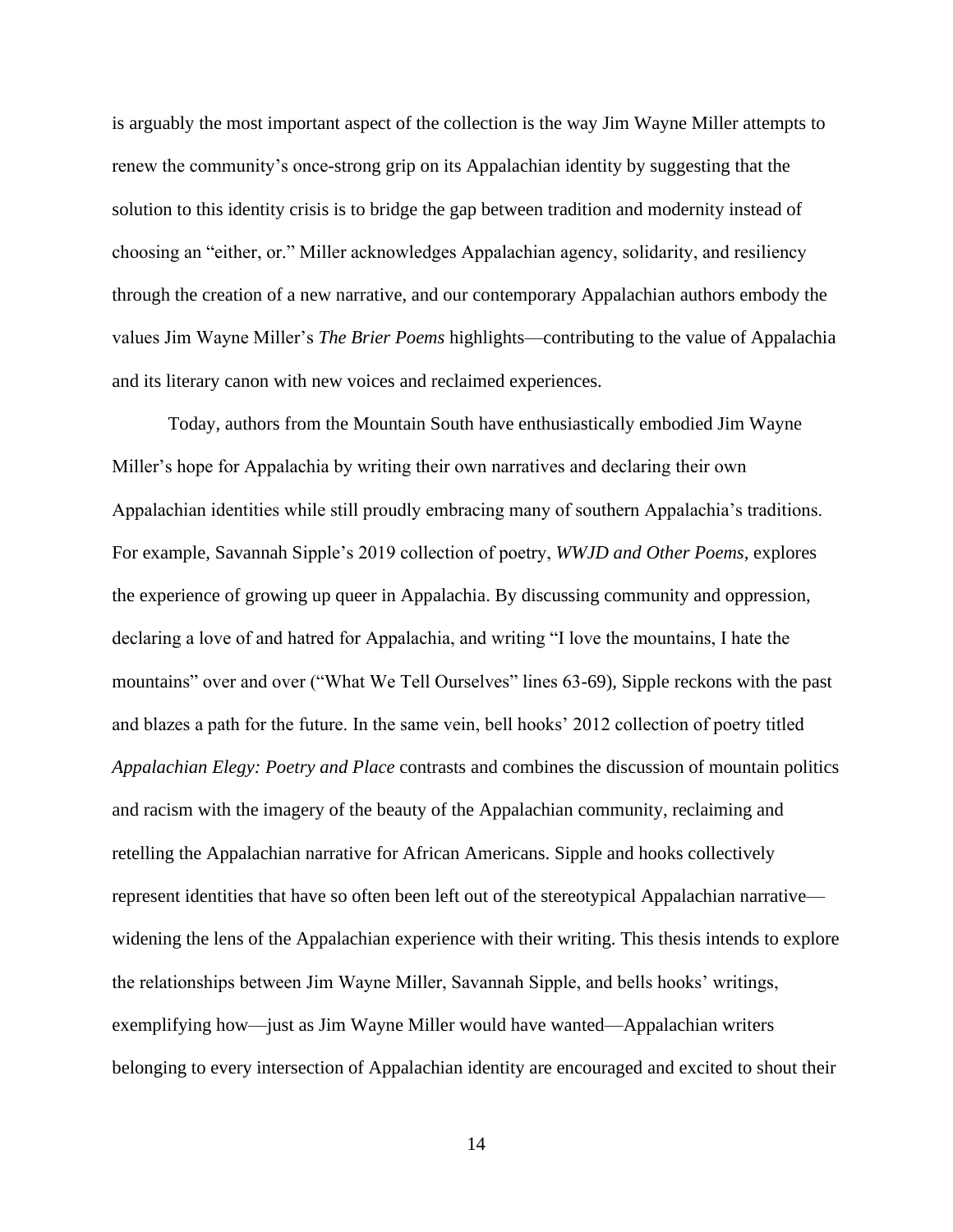stories from mountaintops—reclaiming an Appalachia of "both, and" whose roots are deep and limbs are wide.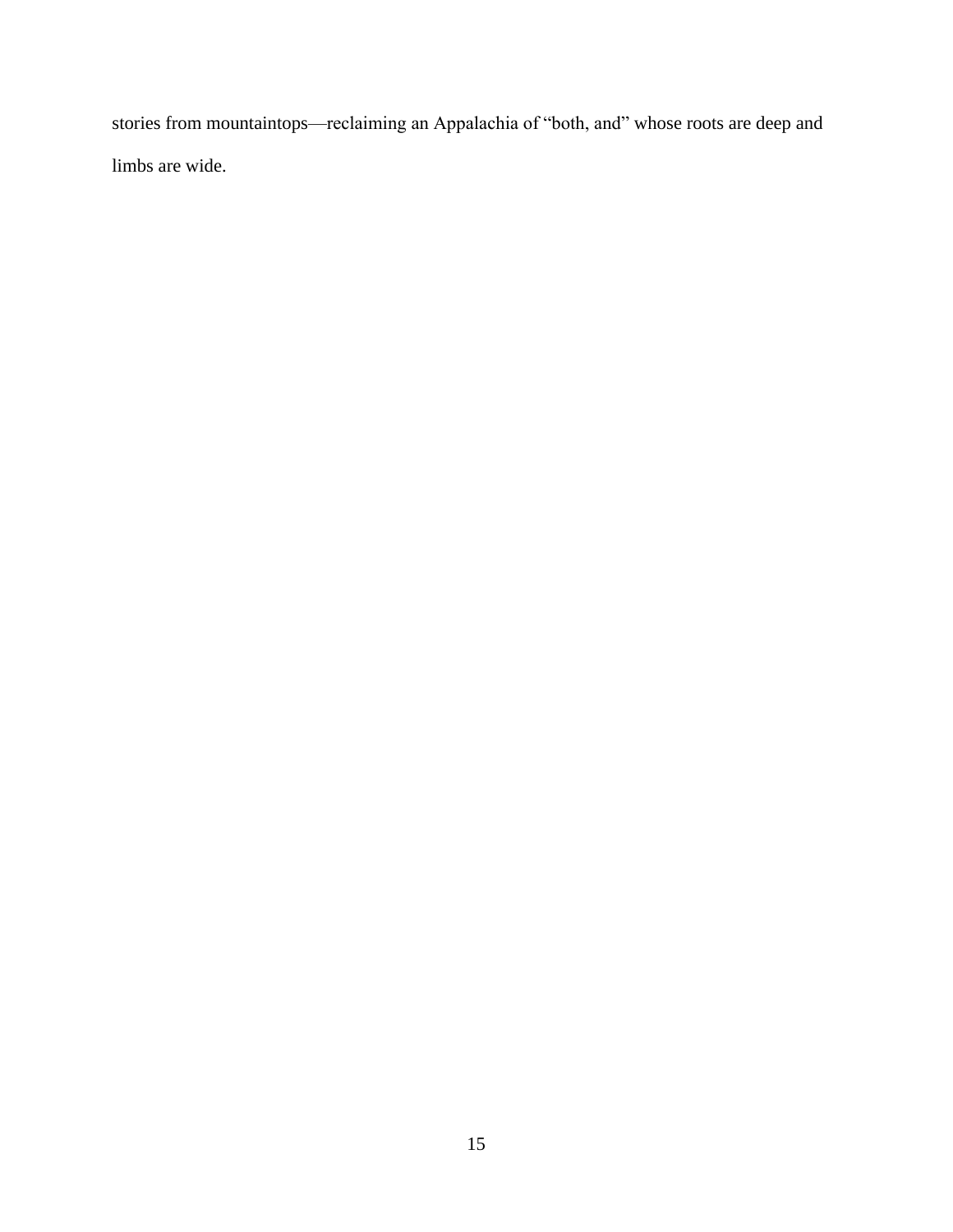#### CHAPTER 2. JIM WAYNE MILLER'S *THE BRIER POEMS*

The region known as the Mountain South of the Appalachian community has been a place historically slow to change. For centuries, southern Appalachia has been isolated due to the adverse geography of the Appalachian Mountains, and because of this regional isolation, Appalachia has had an opportunity to cultivate a strong sense of independence, connection to ancestral history, and appreciation for traditional values. For example, in Loyal Jones *Appalachian Values*, Jones writes:

We mountain people are the product of our history and the beliefs and outlook of our foreparents. We are traditional people, and in our rural setting we valued things of the past. More than most people, we avoided mainstream life and thus became self-reliant. We sought freedom from entanglements and cherished solitude. All of this was both our strength and our undoing. (13)

Many of Appalachia's earliest settlers sailed from places such as England, Germany, and Scotland, and these groups were often fleeing from overbearing governing bodies, searching for opportunities and freedoms outside of their church and state. The isolation found within the southern Appalachian Mountains made the territory an ideal surrounding for people "seeking freedom from entanglements." For centuries, those within the Mountain South wanted to avoid the outside world, "cherished their solitude," and valued their independence above all things; therefore, this self-isolation created a strong culture of self-reliance, perseverance, and resiliency within southern Appalachia and its people.

It is also important to note that while many of Appalachia's first mountaineers were white immigrants, Native Americans were here thousands of years before European descendants. The African American population was also initially present in Appalachia through slavery. Moreover, similarly to white Appalachians, both the Native American and African American populations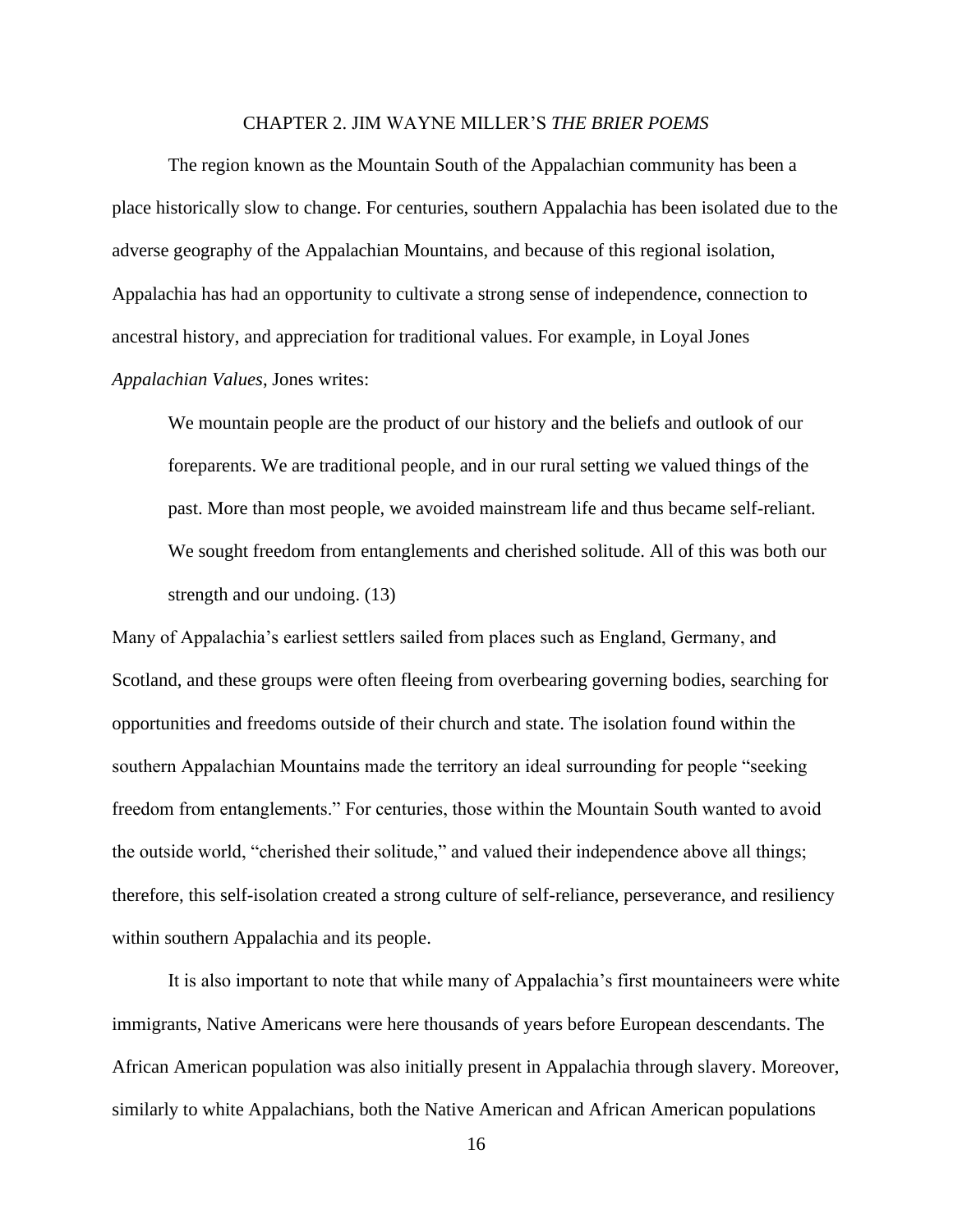had strong ties to their ancestral history, were overwhelmingly appreciative of the natural landscapes, and foundationally valued freedom and independence as well. Both cultures played an extremely influential role in the development of Appalachian culture—contributing to the region's distinctive music, oral history, and folk art. Therefore, while the stereotype of the predominantly white narrative of Appalachia may be there for a reason—as both removal and oppression play a significant role in the history of the Mountain South—the Appalachian story has always truly been an extremely diverse story encompassing many histories and identities.

With that being said, as Loyal Jones states above, the isolation provided by the mountains was "both their strength and their undoing." As twentieth-century America soon became incessantly obsessed with modern progress, the isolated Appalachian Mountains soon fell behind the rest of the nation—lacking the infrastructure, resources, and funding to industrialize on their own. Soon, the external world of American modernity invaded the southern Appalachian region, and an entirely new set of economic, political, and societal issues developed within the country. A destructive industrialism, an exploitive consumer capitalism, and a divisive urban ideology quickly left many Appalachians feeling lost—many left, migrating north, and others fell victim to division and exploitation. Ronald Eller explores the impact the industrialism ultimately had on Appalachia when he writes:

At the turn of the century, mountain families had traded the simple but relatively independent life of the family farm for the dependence on a wage income of mines, mill villages, and other forms of public work. When those jobs disappeared, that dependence shifted to the state and federal governments as public welfare programs stepped in to prevent starvation and destitution. Federal relief programs of one kind or another supported almost half of the mountain population during the 1930s, but the deepening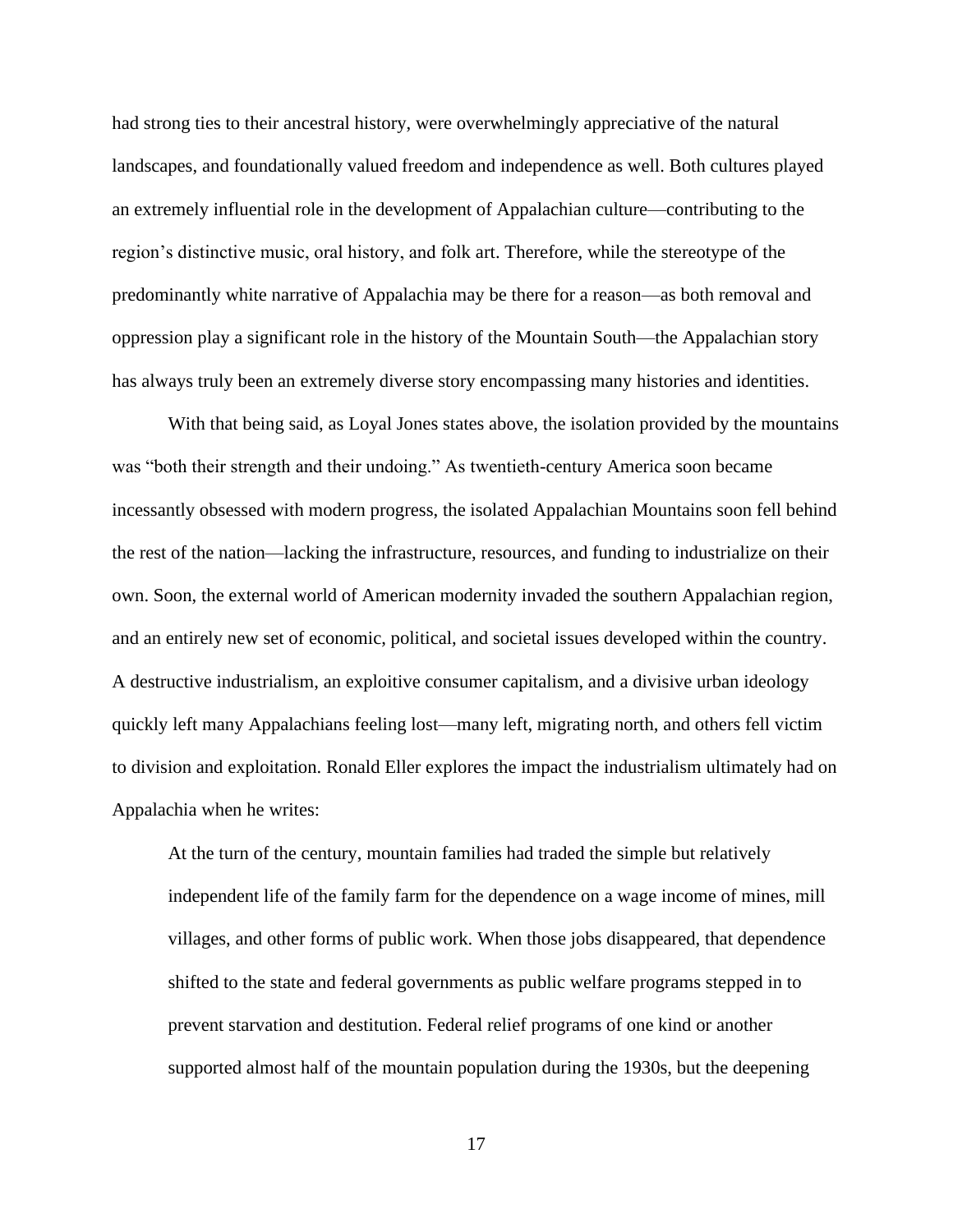financial crisis of the 1950s further expanded welfare rolls and altered the fundamental character of dependence. (32)

Consequently, modernity made the Mountain South cripplingly dependent by exploiting their means of sustenance for commodity and financially bankrupting this backcountry. A nation who had remained isolated and independent for decades—reliant on only themselves and providing for only their families—had been stripped of its foundational way of life. As family farms were bought or taken for land and production, Appalachians went to work in factories, mines, and mills. Yet, these jobs quickly came and went as the land and resources began to be depleted, the Great Depression threatened industry, and many Appalachians fled north searching for job opportunities. Moreover, the effects from these public welfare programs who "stepped in to prevent starvation and destitution" are still felt by southern Appalachians today. For example, in 2017, the American Community Survey reported the poverty rate in southern Appalachia to be at 33.7%—meaning on average one out of every three residents living within southern Appalachia live in poverty today (*Welfare Info*).

Yet, while Jim Wayne Miller's *The Brier Poems* thoroughly explores modernity's devastation on Appalachia, Miller also adamantly argues despite the ever-growing threat of a loss of Appalachian culture, values, and traditions, the exploitation of Appalachian people and place, and the pervasive state of poverty modernity has inflicted on southern Appalachia, the Mountain South remains resilient. In *The Brier Poems*, many who left the mountains never truly stopped loving the mountains, and within Miller's work, there is a rebirth and reclamation of Appalachian culture unlike ever before. As the Appalachians in *The Brier Poems* slowly learn they are the ones in control of their own narrative, they declare their community doesn't have to choose between tradition and modernity by creating an experience which honors their past and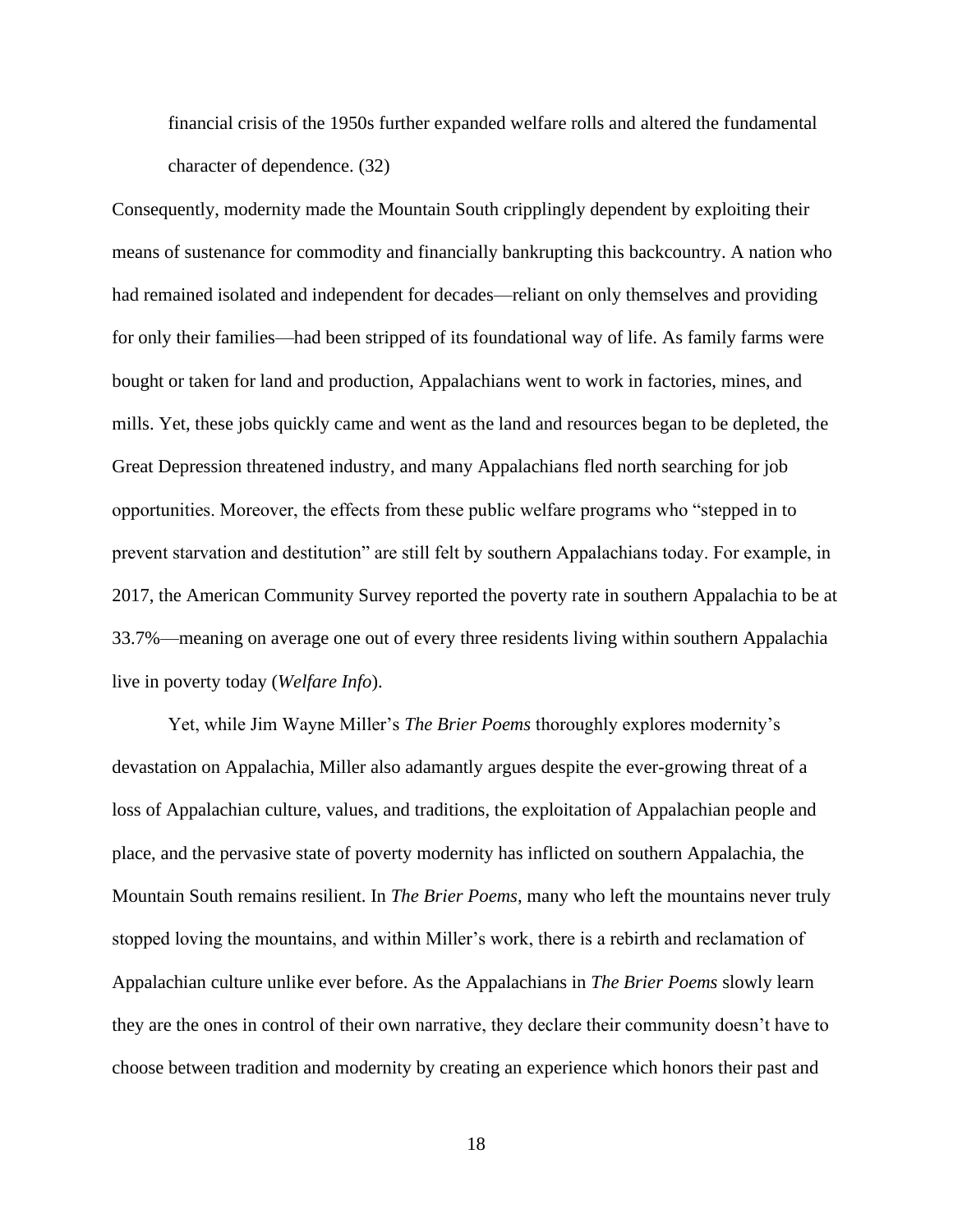fights for their future. As a result of this self-actualization, Miller highlights the possibility of a brand-new southern Appalachia—as independent as ever, yet culturally progressive unlike before. Jim Wayne Miller so plainly states in his poem "Brier Sermon," "It's like going back to what you were before / without losing what you've since become" (lines 409-10).

*The Brier Poems* focuses on Miller's most famous character, who would become regionally well known as "the Brier." As the Brier is representative of the shifting notion of Appalachian identity, his character is also heavily influenced by Jim Wayne Miller's experiences in the Mountain South. Miller was born in North Carolina in 1936, and he has seen firsthand the debilitating affects modernity inflicted on the Mountain South. Therefore, much of *The Brier Poems* reflects Miller's personal experiences in twentieth-century southern Appalachia. However, it is also important to differentiate between Jim Wayne Miller and our narrator, and Miller helps us do that with his creation of his character the Brier.

Moreover, the collection divides the Brier's journey into three sections. The first section, *The Mountains Have Come Closer*, was initially published in 1980. It was in this original publication where Miller first introduced the Brier as a character and narrator. The second section, *Brier, His Book*, was originally published in 1988, and it is in this section where the Brier is most overtly present. And finally, the third section, titled "The Brier's Last Journey Home," is compiled of conclusionary poems from his 1993 chapbook *Brier Traveling*.

Furthermore, *The Mountains Have Come Closer* is the collection where Miller truly begins to focus on the tensions felt between Appalachian tradition and modern progress and that tension's consequent creation of a deep unrest within the people of the region; for Miller, the Brier is the ultimate emblem of this struggle. In *Writing Appalachia: An Anthology*, Ledford and Lloyd write: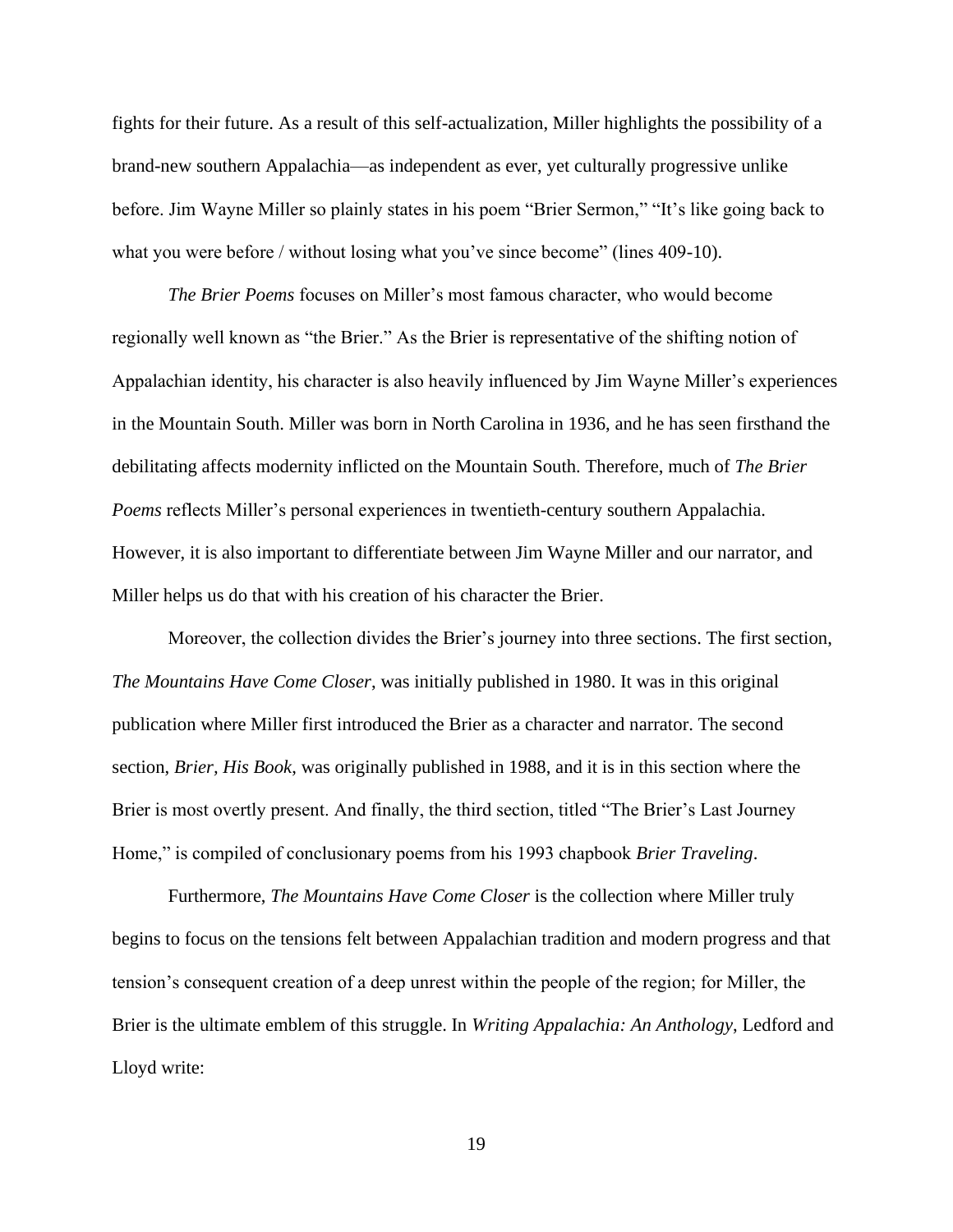The Brier—who is simultaneously a spokesperson for Miller; a representative Appalachian person living in the post-World War II era; and anyone dislocated by rapid cultural change—is aware that he and other southern mountain people live in two worlds: no longer isolated subsistence farmers, they have modern lives like other Americans, yet they are rooted in older traditions as well. (326)

Therefore, the Brier represents an entire generation of historic individuals within the Appalachian community—people who have been disconnected from their historical roots, discriminated against by the outside world, and both physically and metaphorically dislocated from their homeland. The Brier speaks to the individuals within the Appalachian community who are experiencing an inherent love of the mountains and an overwhelming urge to leave the mountains. More importantly, the Brier has now become synonymous with southern Appalachians who long to possess Appalachian pride and strong foundational values without compromising the societal and cultural progression the community has made since modernity.

Jim Wayne Miller also contextualizes the Brier when he introduces *The Brier Poems* with a "Note on Brier." Miller writes:

North of the Ohio River, migrants from the southern Appalachians are known as Briers. Any of several prickly plants, the Brier is in another sense the quintessential Appalachian. (lines 1-5)

Anyone familiar with southern Appalachia is also familiar with "brier thickets"—small plants covered in incredibly dense, "prickly" clusters; the harder you struggle to escape a brier thicket, the more difficulty you will have. It is not a far leap to assume the nickname "Brier" is a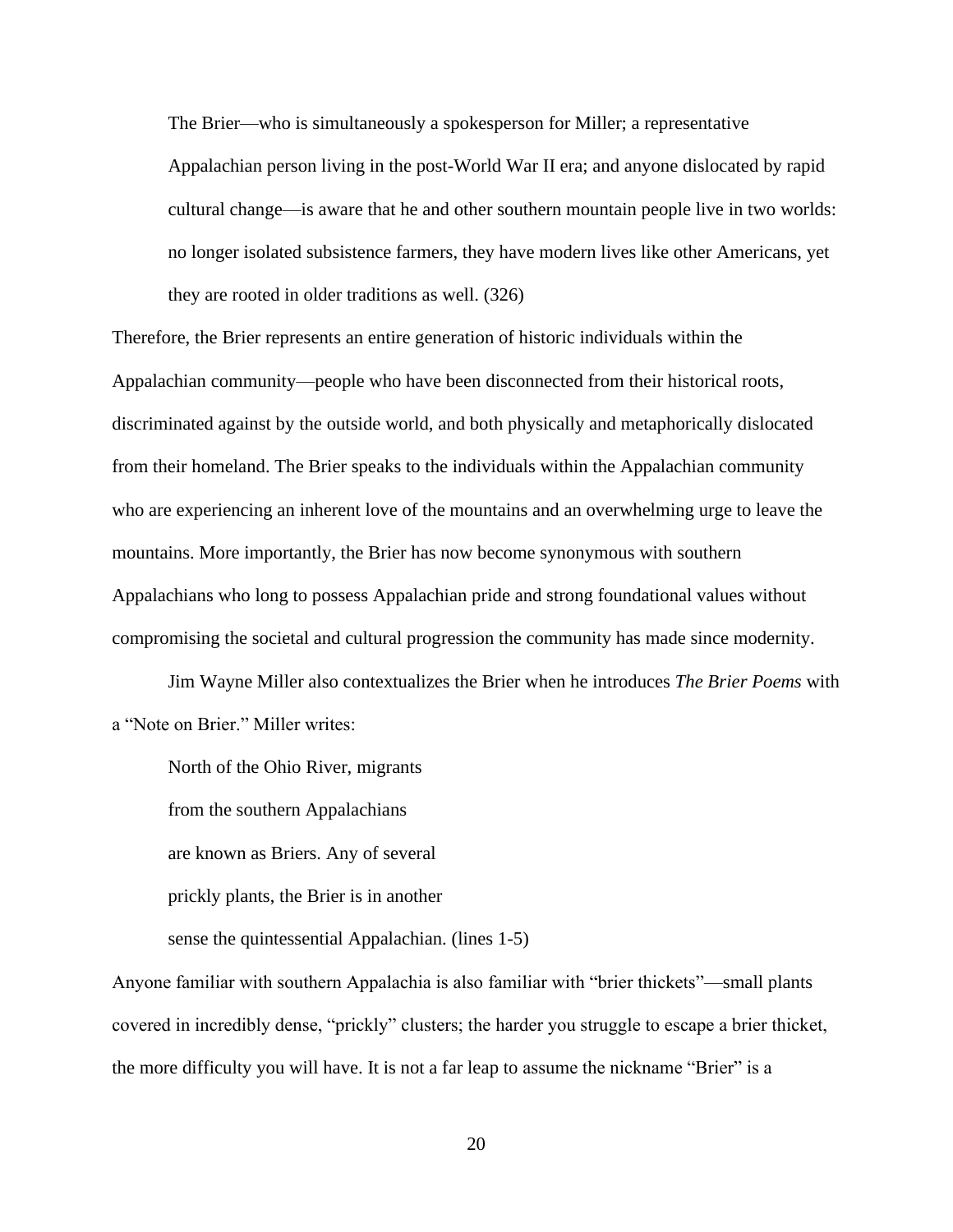derogatory one, insinuating a "backwoods," bothersome individual. Therefore, as both a regional allusion and a synonym to wild difficultly, the nickname "Brier" could easily be read as a testimony to the tensions felt between Appalachia and modernity—ultimately declaring the Brier as "quintessential Appalachian."

Moreover, throughout *The Brier Poems*, there are four major themes which are overwhelmingly present:

> *The Traditional Narrative of an Isolated Appalachia The Introduction of Modernity and its Influence The Lost Community's Disrupted Connection to Appalachia The Reclamation of Appalachia as Home*

In this thesis, each poem in *The Brier Poems* will be analyzed by one of these categorizations, and these four categories intertwine throughout the collection to depict a complicatedly accurate depiction of the Mountain South as a region which is ever-progressing, diverse, and independently its own. Jim Wayne Miller's Appalachian experience is carefully crafted to reveal the community's cultural significance and denounce misconceptions and stereotypes—revealing its truth, embracing its flaws, and reclaiming its narrative.

#### *The Traditional Narrative of an Isolated Appalachia*

For centuries, the harsh terrain of the Appalachian Mountains has undeniably kept southern Appalachia almost entirely isolated from the outside world. Few people immigrated, fewer people left, and modern infrastructure and technological advancements were practically an afterthought for the adverse region. As a place historically slow to change, the community's connection to their ancestral traditions and slow-paced, natural way of life was—for a long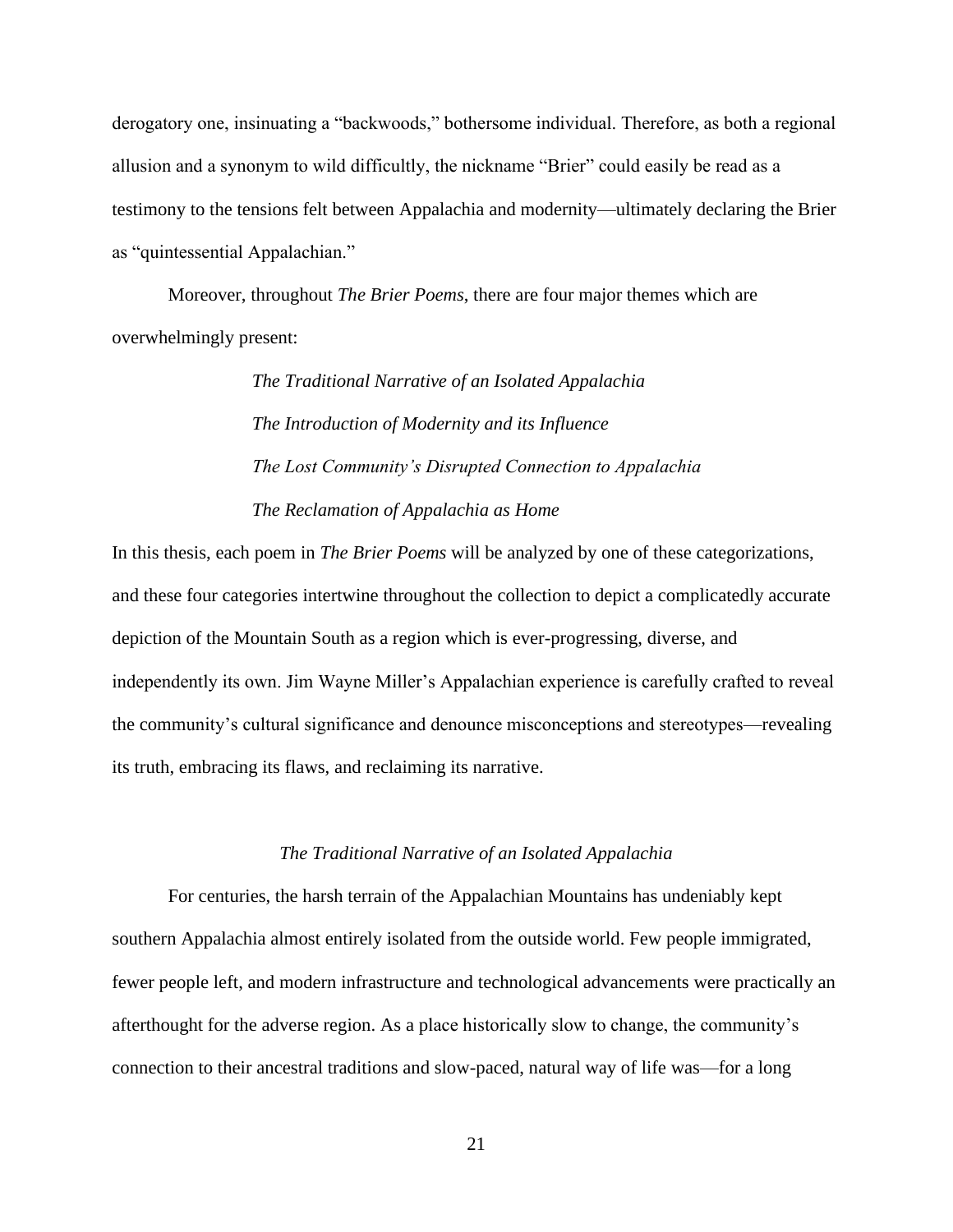time—the only distinct experience the region was aware of. Miller's *The Brier Poems* is overflowing with imagery, analogy, and testimony to the rural peace of the Mountain South as the Brier declares every cove and holler not only a sanctuary, but also an emblem of Appalachia's beauty, dignity, and value.

For example, during "Chopping Wood" Miller writes: Merciful, hard labor numbs the nerves as it advances, snuffs out every light in a steady rain of darkness. Pain goes to sleep as night falls over any small farm of flesh. And the resurrection and miracle of rest after labor: arms awakening, a hundred tingling lights lit along creeks and ridges; a rooster crowing in flesh becoming light with birdsong from the meshed branches of nerves casting shadows like trees along the river. (lines 12-21)

Here, the poem emphasizes the spiritual relationship between Appalachians and the mountains. The overarching religious connotation within the work depicts the act of "Chopping Wood" as almost ritualistic, or holy. As "hard labor numbs the nerves" and "pain goes to sleep," Miller includes words such as "resurrection" and "miracle." He also constantly refers to the imagery of "the flesh" where his specific use of the word "flesh" alludes to a Christ-like figure—as in the Christian belief, Jesus had to become "the flesh" so he could shed his blood for humanity's sins. Therefore, not only does Miller emphasize the united relationship between Appalachian people and place, but he also sheds a light on the sheer spirituality of the Appalachian people.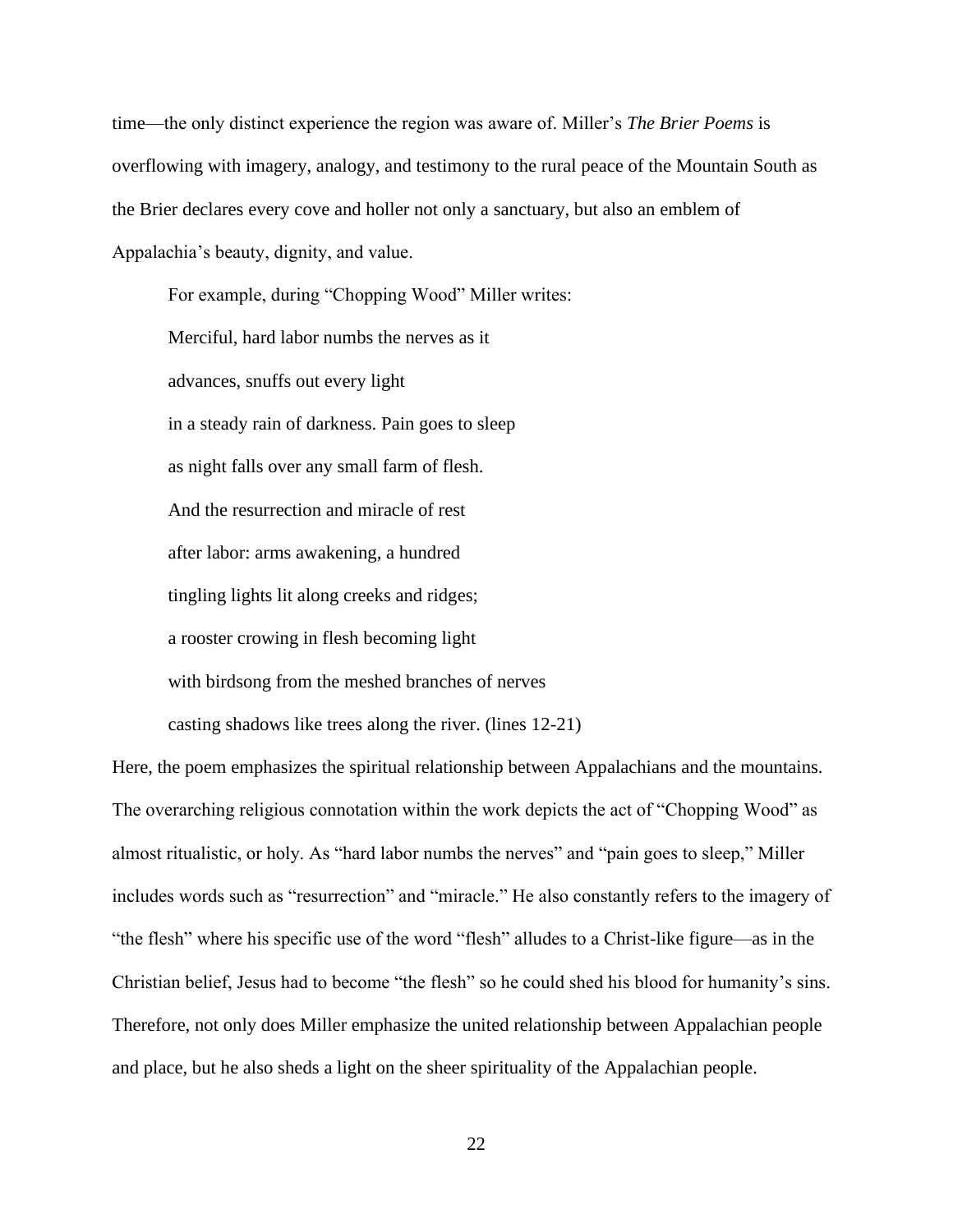In *Appalachian Values*, Loyal Jones writes:

Mountain people are religious. This does not mean that we always go to church regularly, but we are religious in the sense that most of our values and the meaning we find in life spring from the Bible. To understand mountaineers, one must understand our religion. . . . What such outside observers fail to see is that our religion has helped to sustain us and has made life meaningful in grim situations. Religion has shaped our lives, but at the same time we have shaped our religion, since religion and culture are always intertwined. (39-46)

Mountain life is hard life, and religion has oftentimes helped southern Appalachians survive, cope, and thrive. Christianity provided guidance, purpose, and meaning for many, and in traditional Appalachian communities, where people saw beauty was where they also saw God. So, when Appalachia felt a spiritual connection to the land, it meant that relationship was unlike anything else—going beyond a physical need and completely intertwined into their person and culture.

Furthermore, in "Chopping Wood," as Miller depicts the connection between Appalachian people and place as religious, he also introduces the theme of Appalachian independence. Miller adds another layer to southern Appalachia's connection to the mountains by exploring the community's relationship to "hard, manual labor." In "Chopping Wood," or by the act of chopping wood, hard outdoor labor creates a "merciful calm, peace, and rest," and this imagery emulates another foundationally traditional Appalachian value—self-reliance.

In Loyal Jones's 1994 compilation of essays, *Appalachian Values,* he writes:

Independence, self-reliance, and pride were perhaps the most obvious characteristics of mountain people. . . .But our belief in independence and self-reliance is still strong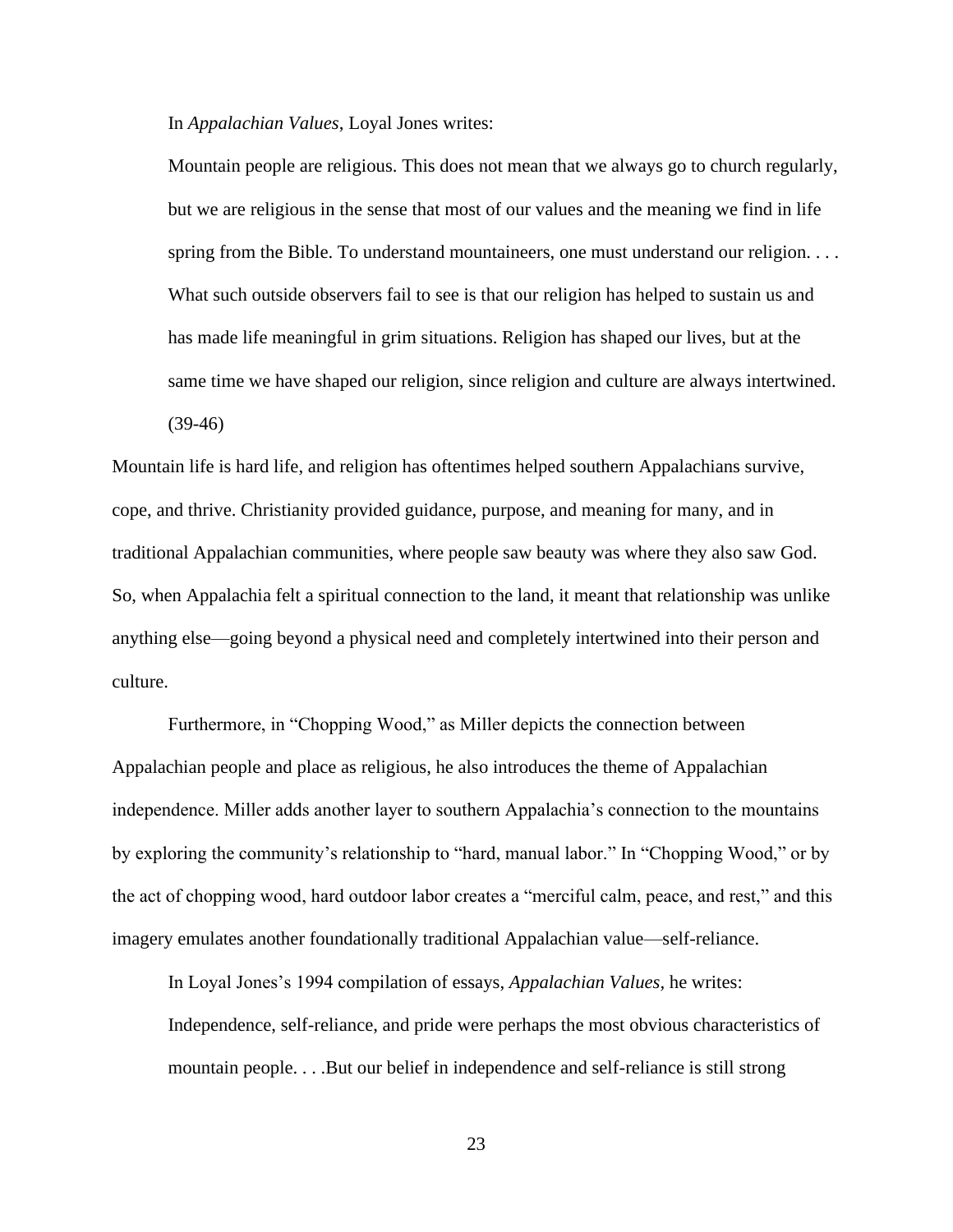whether or not we are truly independent. We still value solitude, whether or not we can always find a place to be alone. We also value self-reliance, to do things for ourselves, whether or not it is practical to do so. (52-63)

Frontiersmen journeyed to southern Appalachia to escape impending oppression—putting down roots in the mountains because they were seeking a place of ultimate solitude and freedom. Hunting, fishing, and farming quickly became the livelihood of mountaineers; therefore, southern Appalachians' relationship to the mountains was one of respect and gratitude. And centuries later, even as modernity began to creep in, the Mountain South still possessed those firm values of "independence, self-reliance, and pride."

However, Jones states here, "We value self-reliance, to do things for ourselves, whether or not it is practical to do so," and this quote refers to the way Appalachians are often categorized as "stubborn" or "arrogant"—or maybe "prickly" and "bothersome" if you are a Brier. Melissa Range explores this theme in her poem "Ofermod" when she writes:

Old English has a word for our kind of people: *ofermod*, literally "overmind," "overheart," or "overspirit," often translated "overproud." ... and aren't we like that, high strung and *ofermod* as our daddy and grandaddies and everybody else in our stiff-necked mountain town, always with something stupid to prove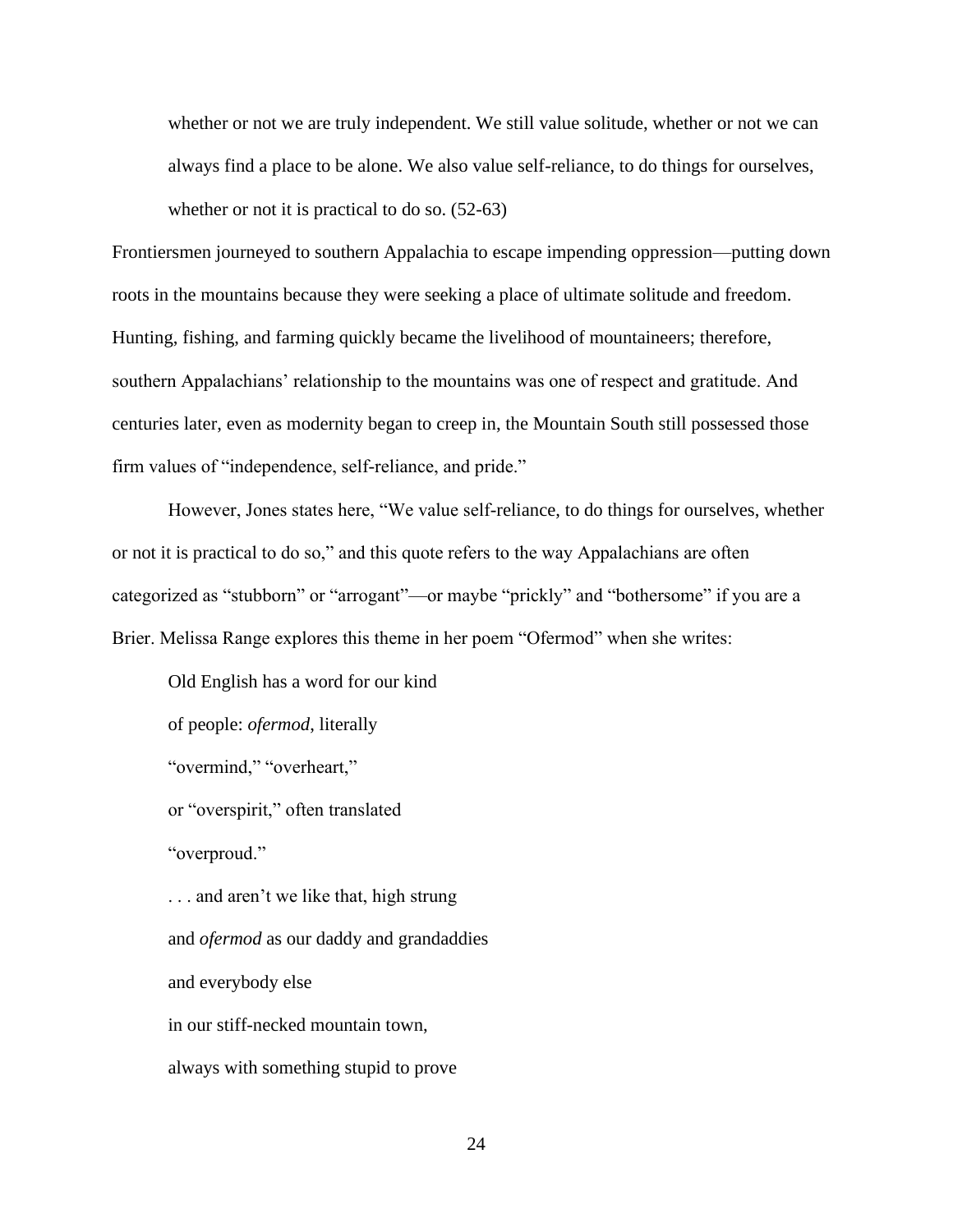…

insisting, "Mind must be the harder,

heart the keener, spirit the greater,

as our strength lessens." (3-59)

When Loyal Jones wrote "All of this was our strength and our undoing" (13), he was talking about our Appalachian pride just as much as he was talking about our isolation. In "Ofermod," Melissa Range reinforces this claim as she discusses the aspect commonly attributed to Appalachians as being "overproud." If there is such a thing as being too independent, Appalachians are often that. As the region's "strength lessens," Appalachians often dug their teeth in deeper with "something stupid to prove." As modernity began to encroach on the Mountain South, many were too proud to see the exploitation happening to them and their region—even more were too proud to ask for help.

Miller's "Chopping Wood" uses the mundane act of chopping wood to depict the layers upon layers of the Mountain South's relationship to the land, and he explores the complex importance of the community's deep connection to their Appalachian roots through an overtly commonplace event—adding another nuance to simple yet remarkable experience of southern Appalachia. The traditional narrative of southern Appalachia is one of pride, self-reliance, and religious agrarianism. However, as a twentieth-century America began to witness the effects of the World Wars and the Great Depression, the nation became increasingly obsessed with the notion of progress, and the Appalachian narrative would soon be reshaped forever. For America, a progressive society increases the quality of its citizens' livelihood, and a progressive society can easily be measured by aspects such as urbanization, education, production, and consumption. Unfortunately, as the Appalachian region lacked the accessibility to this notion of progress, the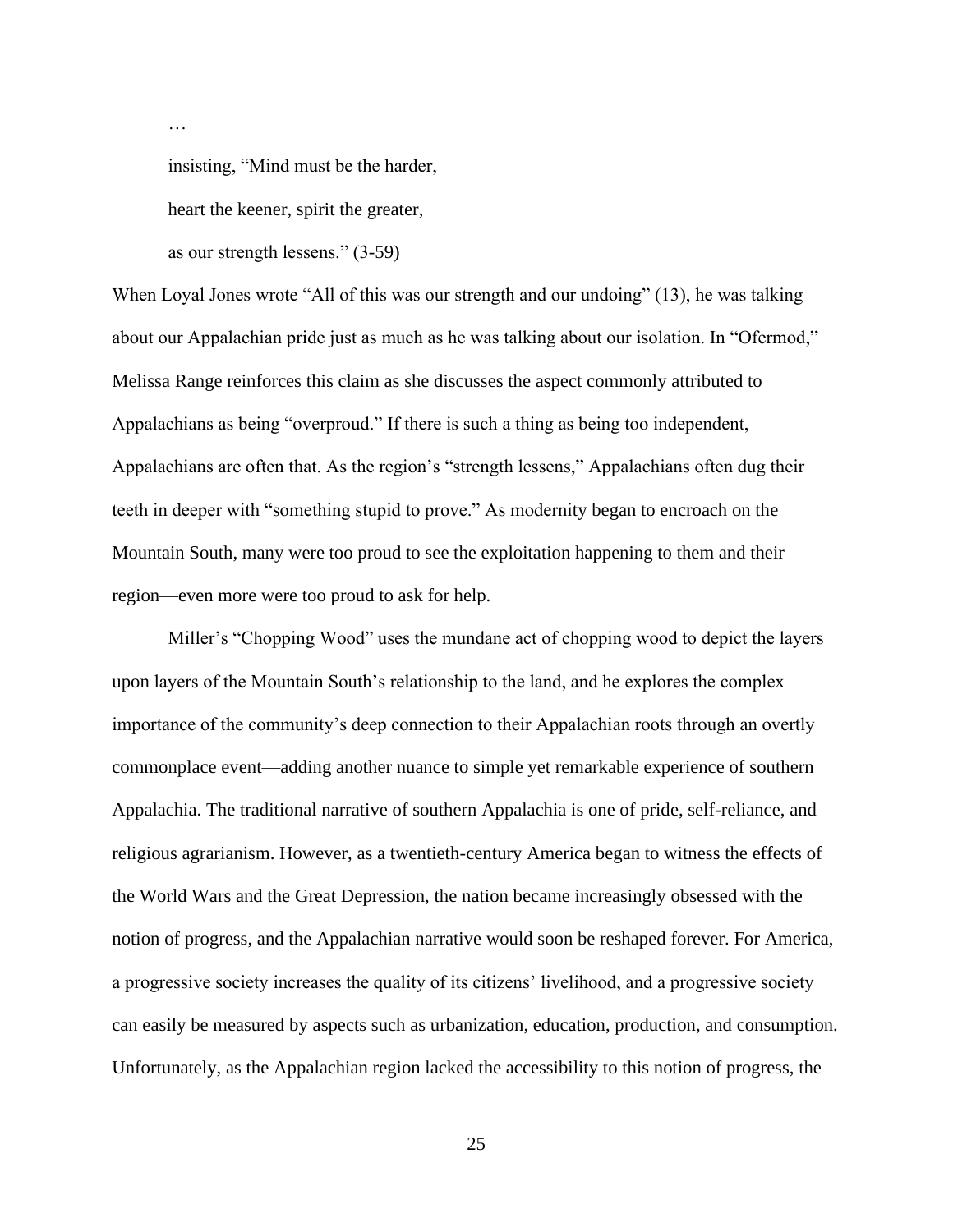area was deemed underdeveloped—and ultimately backward. Due to this ideology, America soon invaded the Mountain South, declaring the region needed to be saved from itself. Thus, an Appalachian environment divided by tradition and modernity—the environment the Brier was born into—was then created.

Ronald's Eller's historical study of Appalachia, *Uneven Ground*, delves into modernity's early impact on the mountain region. For example, Eller writes, "For policy makers in the 1950s and 1960s, convinced of the appropriateness of the American path to development, those backwater places [such as Appalachia] needed to be energized and brought into the supposed mainstream" (1). As the twentieth-century American society rapidly developed this mindset of urbanization being synonymous for progress, the Appalachian region was quickly perceived as being in a detrimental state. This harmful ideology of progress—one that insists the Appalachian community needs a "developed, improved quality of life" and therefore must be saved from themselves—translates into one of the major themes within Jim Wayne Miller's *The Brier Poems*.

#### *The Introduction of Modernity and its Influence*

The ever-progressing environment of the twentieth century began to present southern Appalachia with an abundance of distinctly regional challenges as it disrupted the region's connection to its historical and ancestral traditions. Due to the twentieth-century's rapid expansion of industrialism, America's drastic transition from an agrarian society to an urban one inevitably became a more unregulated process than should have ever been allowed. The Appalachian region and Appalachian lives were soon divided and exploited for the sake of production and progress. Moreover, during this time, national politics and the media also began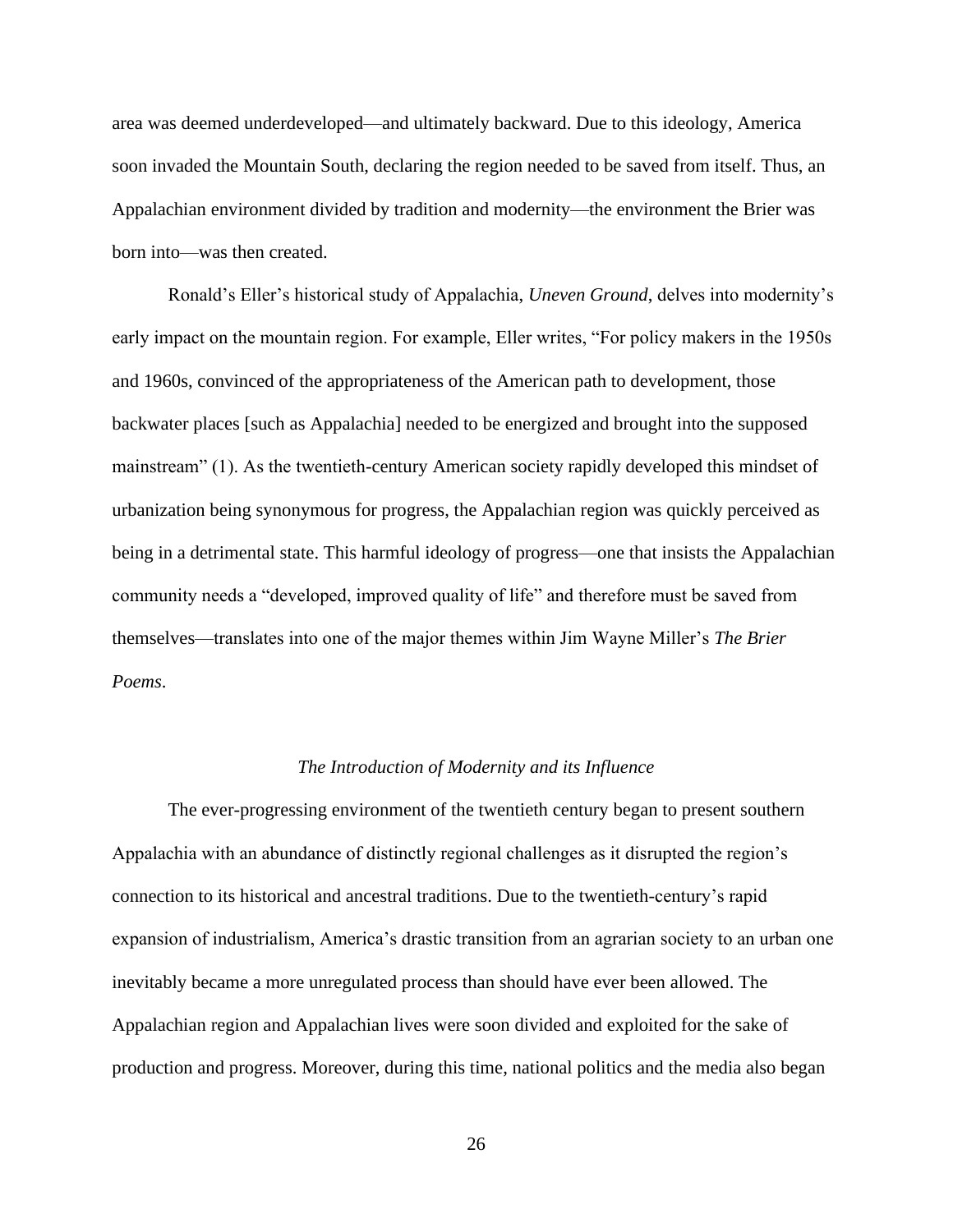to reference the Appalachian region as an example of the absolute worst conditions—represented as an environment stricken with poverty, producing uneducated individuals, lacking in progress, and holding "oppressive" traditional values. For example, Ronald Eller writes:

Americans have enduring faith in the power of development to improve the quality of our lives. At least since the late nineteenth century, we have associated progress toward the attainment of a better society with measures of industrial production, urbanization, consumption, technology, and the adoption of modern education and cultural values. Early in the twentieth century, . . . areas such as Appalachia were deemed to be backward and underdeveloped because they lacked the statistical measures of progress, both material and cultural, that had become the benchmarks of success in a modern world. For policy makers of the 1950s and 1960s, convinced of the appropriateness of the American path to development, those backwater places needed to be energized and brought into the supposed mainstream. (1)

Eller describes the way that a now-urbanized, twentieth-century American society rapidly developed a mindset of faster equals more efficient, and more efficient equals better. Therefore, as the Appalachian region lacked the means for "efficient production"—due to a lesser access to resources such as electricity, capital, technology, and mass transportation—the area quickly fell behind in every other aspect as well, from technological to cultural.

Jim Wayne Miller writes about modernity's earliest impression on the Appalachian community in his poem "How America Came to the Mountains." Miller writes:

The way the Brier remembers it, folks weren't sure

at first what was coming. The air felt strange,

and smelled of blasting powder, carbide, diesel fumes.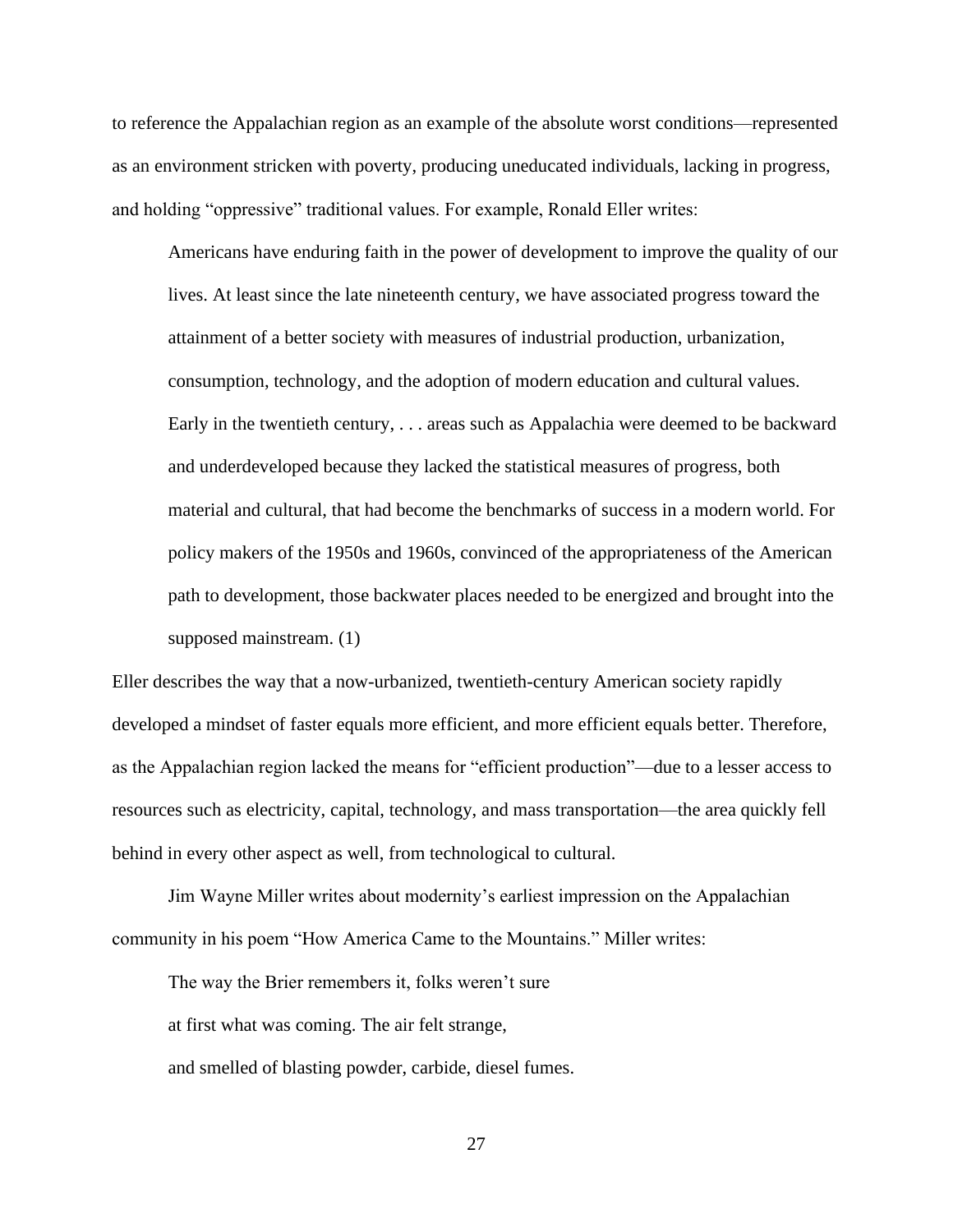A hen crowed and a witty prophesied

eight lanes of fogged-in asphalt filled with headlights.

Most people hadn't gone to bed that evening,

believing an awful storm was coming to the mountains.

And come it did. (lines 1-8)

Here, Miller mixed rural imagery and language of Appalachia—such as hens crowing, the use of the word "folk," and the reference to a "witty"—with the stark imagery of urban America, such as "blasting powder, carbide, diesel fumes" and "asphalt." These contrasting depictions emphasize the early tension and unfamiliarity between tradition and modernity felt by the Appalachian community. Moreover, Miller compares industrialism to a brooding storm, reemphasizing the community's close relationship to their environment. Throughout the poem, Miller also describes the destruction of the Appalachian isolation and sanctity by depicting the ground shaking, hearing factory whistles, houses being destroyed, and trash being discarded everywhere.

Miller then concludes the poem by writing:

That's how the Brier remembers America coming to the mountains.

…

They left the mountains fast And lived in Is, Illinois, for a while but found it dull country and moved back. The Brier has lived in As If, Kentucky, ever since. (lines 45-56)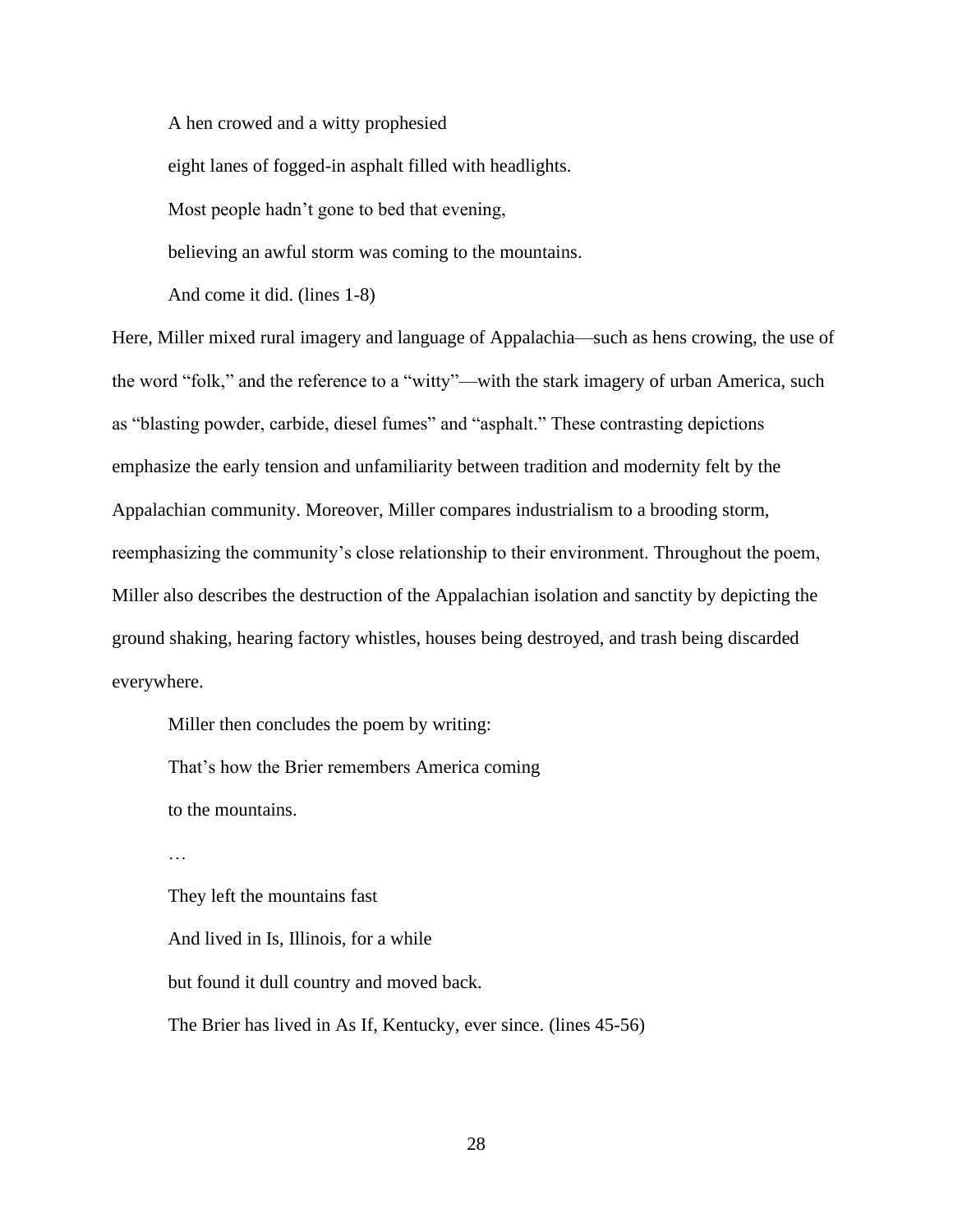This final stanza is emblematic of what twentieth-century America did to many Appalachian families. Outsiders came in to "industrialize" the region, and many Appalachians left. They migrated to cities like "Is, Illinois"—progressive towns America approved of; however, they eventually realized, or maybe they always knew, "As If, Kentucky"—their holler America was trying to improve—will always be home.

Miller also focuses on modernity's physical impacts on the Appalachian landscape in his work "The Brier's Pictorial History of the Mountains" when he writes:

Cut up and bleeding, the land lies breathing hard,

in places torn and gouged beyond all healing,

in others beautiful and blessed as ever.

Already scouts from east and west, in search

of water, have looked over the rim of the hills.

Like long hunters, they have stayed and seen,

and sent word back to cities, turning the eyes

of millions out in the world toward the mountains. (lines 49-56)

Here, Jim Wayne Miller describes the horrific exploitation of the southern Appalachian Mountains—more specifically, Miller is alluding to the destructive outcomes coal mining has on the Appalachian environment. He depicts an image of a mountain destroyed by "hunters" greed who will do it a "million" time over again if there is still a profit to be had. He also refers to the flesh imagery once more when he writes "cut up and bleeding"—personifying the landscape and emphasizing again the relationship between southern Appalachia and their landscape.

It soon becomes clear the common theme within the project of "the progression of Appalachia" is exploitation. Twentieth-century America claims to be saving the Appalachian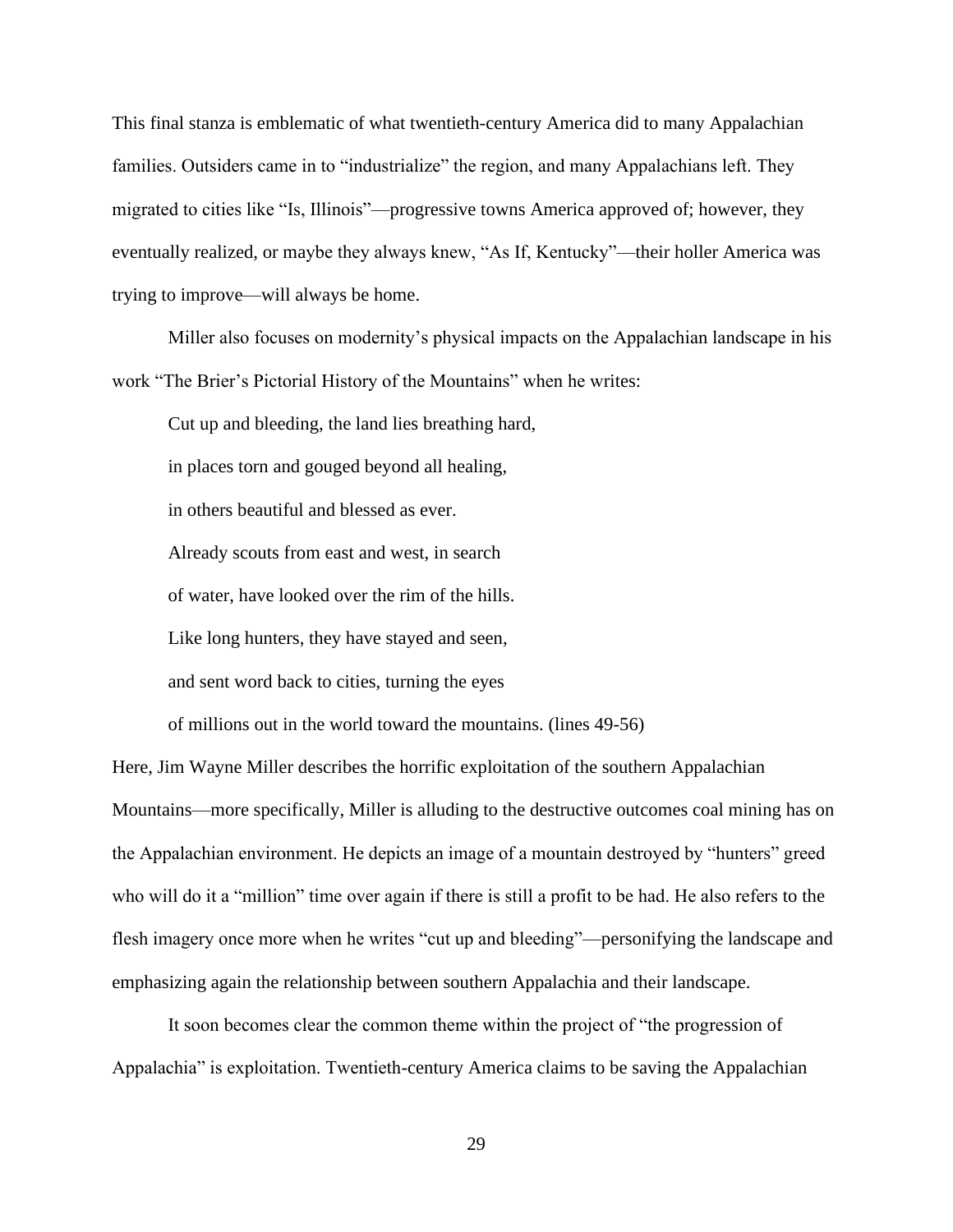community from poverty and education; however, while this early version of progress may have introduced electricity and telephones, the majority of the benefits seem to be making the lives of many Appalachians harder and making capitalist America wealthier. In *Uneven Ground*, Eller writes:

The thick seams of coal, copper, mica, and other minerals has been sucked from the hills and shipped to the furnaces and factories of the urban Northeast…Thousands of families left their farms and migrated to the new industrial camps or to textile towns in the foothills of the region. The wealth generated by growth and by what mountain people called "public work" largely flowed out of the region, leaving much of the land devastated and many of its inhabitants dependent and poor. (9-10)

Day by day, modernity was stripping the Appalachian community of its independence and, consequently, its identity. The Appalachian people have always had a close relationship to both the land and its people, but now the land was being destroyed and people were moving away from their homes. The region was being told these sacrifices were for the progression of their community, but the majority of the wealth was never seen by the Mountain South.

On a more individual scale, Miller further explores the theme of exploitation in his poems "Small Farms Disappearing in Tennessee" and "The Brier Losing Touch with His Traditions." In "Small Farms Disappearing in Tennessee," Miller depicts family farms that have been taken over by factories, bankrupted by businesses, used for research, and sold to land developers. Miller implies small family farms are going extinct and can no longer survive in this modern climate. Furthermore, in "The Brier Losing Touch with His Traditions" tells the story of "an authentic mountain craftsman" (line 3) who tries to keep up with modernity by moving his growing business to Cincinnati with the people and using electric tools to keep up with the pace of his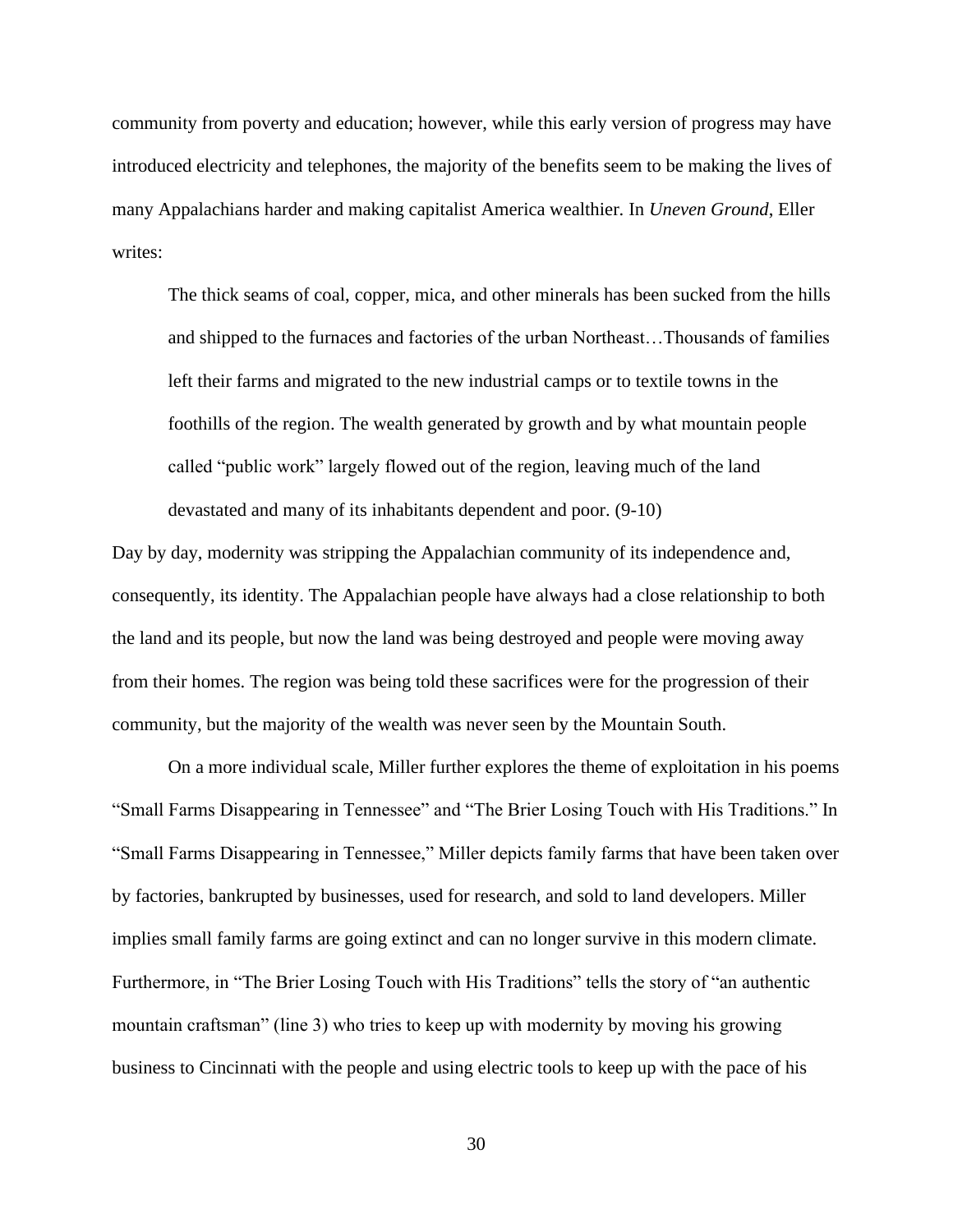orders; however, when the public finds out he "has lost touch with his traditions" (line 15), he loses most of his business. Here, Miller brings attention to the facet of modernity being gatekept—where the external world is dictating which aspects of southern Appalachia are acceptable for progress. However, this exploitation did not stop with land and labor—modernity soon began to exploit Appalachian culture and tradition as well.

For example, as Appalachia is a place heavily tied to its ancestral history, Appalachian ballads and hill songs are traditional that have been handed down for generations. Jim Wayne Miller touches on this theme in his work "He Sings Ballads." Miller writes:

He guessed he knew a hundred of the old songs his people sang when they came from across the waters: *The Knight in the Road, The Turkish Lady,* and such like. He couldn't recall a time when he didn't know them. His grandfather sang them, and his father, too.

…

But when he'd leave the homeplace down in Madison,

. . . his neck turned red.

When he drank in the bars down on Lexington Avenue

and sang the country songs right off the jukebox,

the big mirror running behind the bar

saw nothing but white trash,

And five hundred third-rate novels claimed him. (lines 1-17)

In Appalachia, these "old songs" are praised as valuable and even scholarly; yet, elsewhere, the songs are seen as the anthem of a "white trash redneck" because "five hundred third-rate novels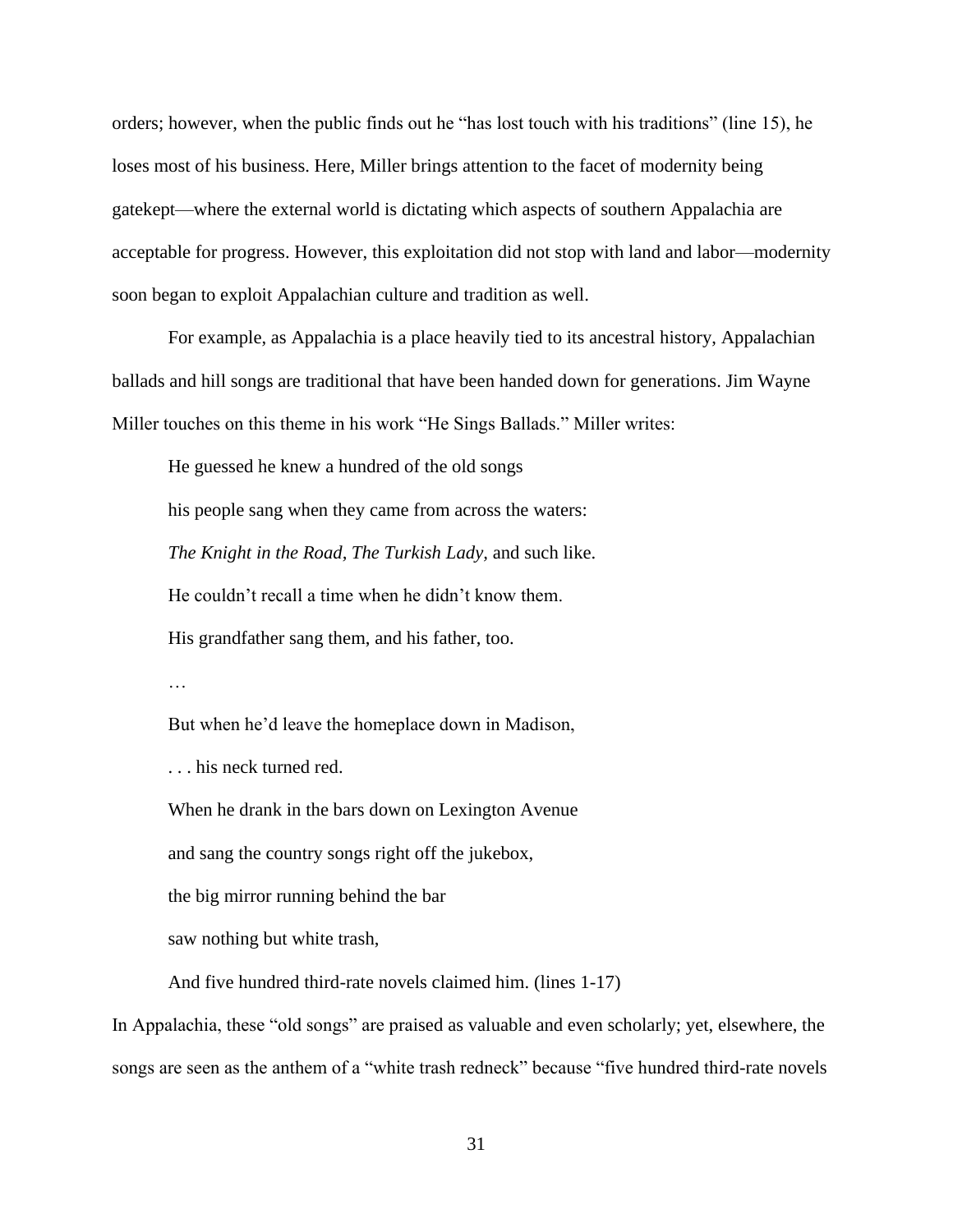have claimed Appalachia." The mass media and popular culture has now created their own narrative of the poor, uneducated Brier from backwater southern Appalachia, and this stereotype has begun to inflict a pervasive shame on the Appalachian people and an embarrassment of the culture they once had so much pride in. In her essay, "Industrialization and the Attribution of Mountain Characteristics: A Fiction Study," Charlotte Ross explores the exploitation of mountain culture when she writes:

Thus, the mountaineer had become a stock figure on a set stage; his world seemed timeless, changeless. He had come to the forefront of public attention because he and his homeland were anachronous, and there were very few who foresaw they might not always remain so. (*Appalachia Inside Out* 204)

America was so quick to exploit the experiences, histories, and ancestries of the mountaineers; yet no one seemed to consider the how these portrayals would influence southern Appalachia. Ross says, "very few foresaw they might not always remain anachronous," as no one bothered to acknowledge the sheer destruction and devastation occurring "for the sake of progress."

Miller goes on to heavily reiterate this theme in his poem "Brier Sermon" when he writes:

But I know a man he had a song from his foreparents. It got carried off to New York City and when he heard it played on the tv one night by three fellers who clowned and hip-swinged he said he began to feel sick, like he'd lost a loved one.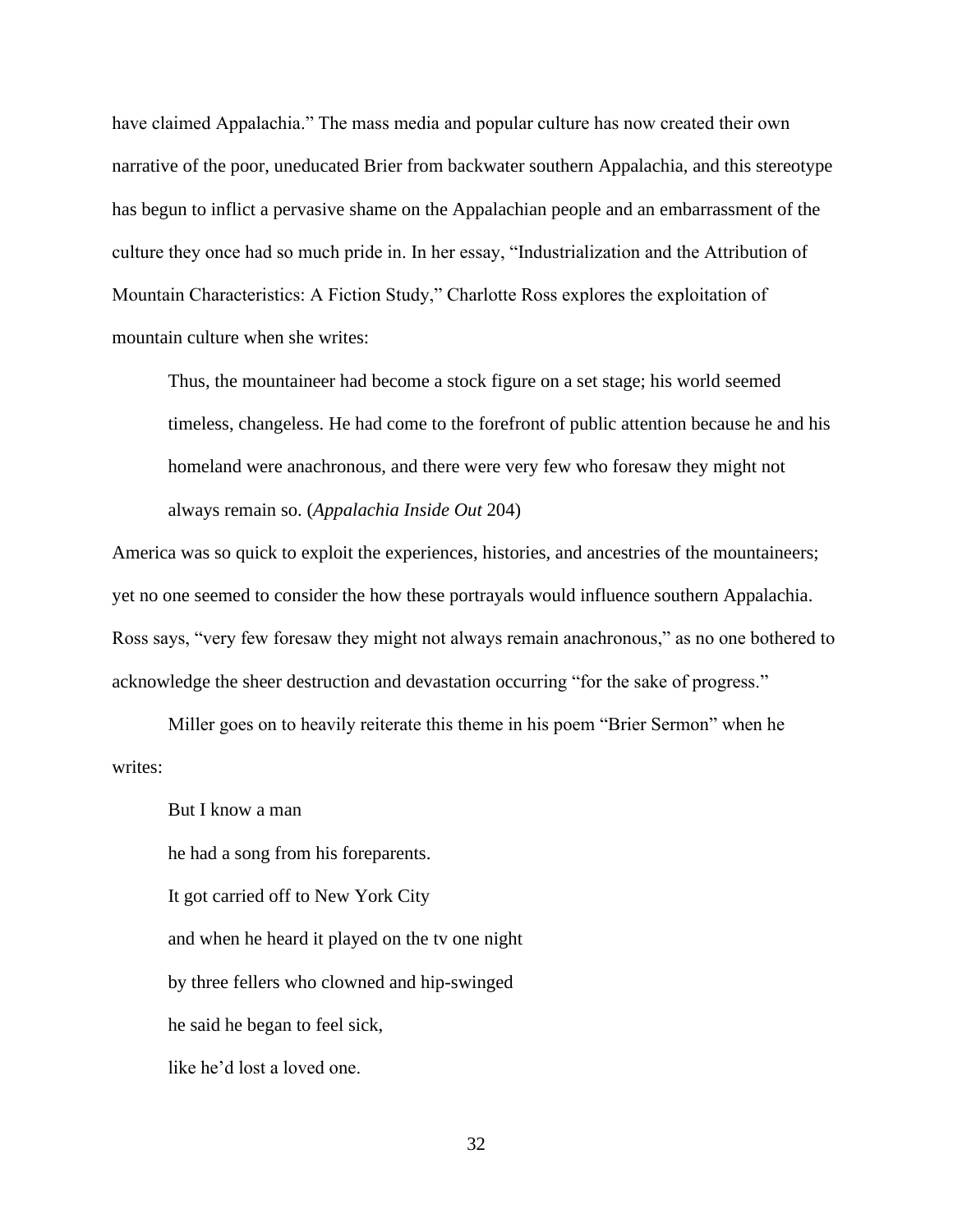Tears came in his eyes

and he went out on the ridge and bawled

and said, "Lord, couldn't they leave me the good memories?"

Now that man wasn't lost

but he knew what he had lost. (lines 91-102)

Here, Miller describes the all-too-common occurrence of the media's appropriation of Appalachian culture. The aforementioned "they" has taken a traditional Appalachian song that has been passed down orally from family member to family member for generations and turned it into a skit for their own profit and pleasure. To make things worse, they have accompanied this song with performers who are perpetuating an exaggerated stereotype of the simple-minded Appalachian—"clowning and hip-swinging." The media never once stopped to ask about the cultural significance or historical and personal sentimentality attached to the song—"they" did not care; therefore, they have forced great agony onto the man begging God to leave him at least one good memory, untarnished by modernity's greed.

It is important to remember that while the story the Brier tells here is the story of a single character within "Brier Sermon," this character also represents generations of Appalachian people that have experienced painful prejudices because of uninformed individuals buying into the narrative of stereotypes about the region and its people; these stereotypes reinforce prejudices, inflict pain, and only push the Appalachian people further away from their roots.

#### *A Lost Community's Disrupted Connection to Appalachia*

As stated earlier, American modernity disrupted the Appalachian community's deep ancestral connection to the land it has depended on and confided in for generations. As more and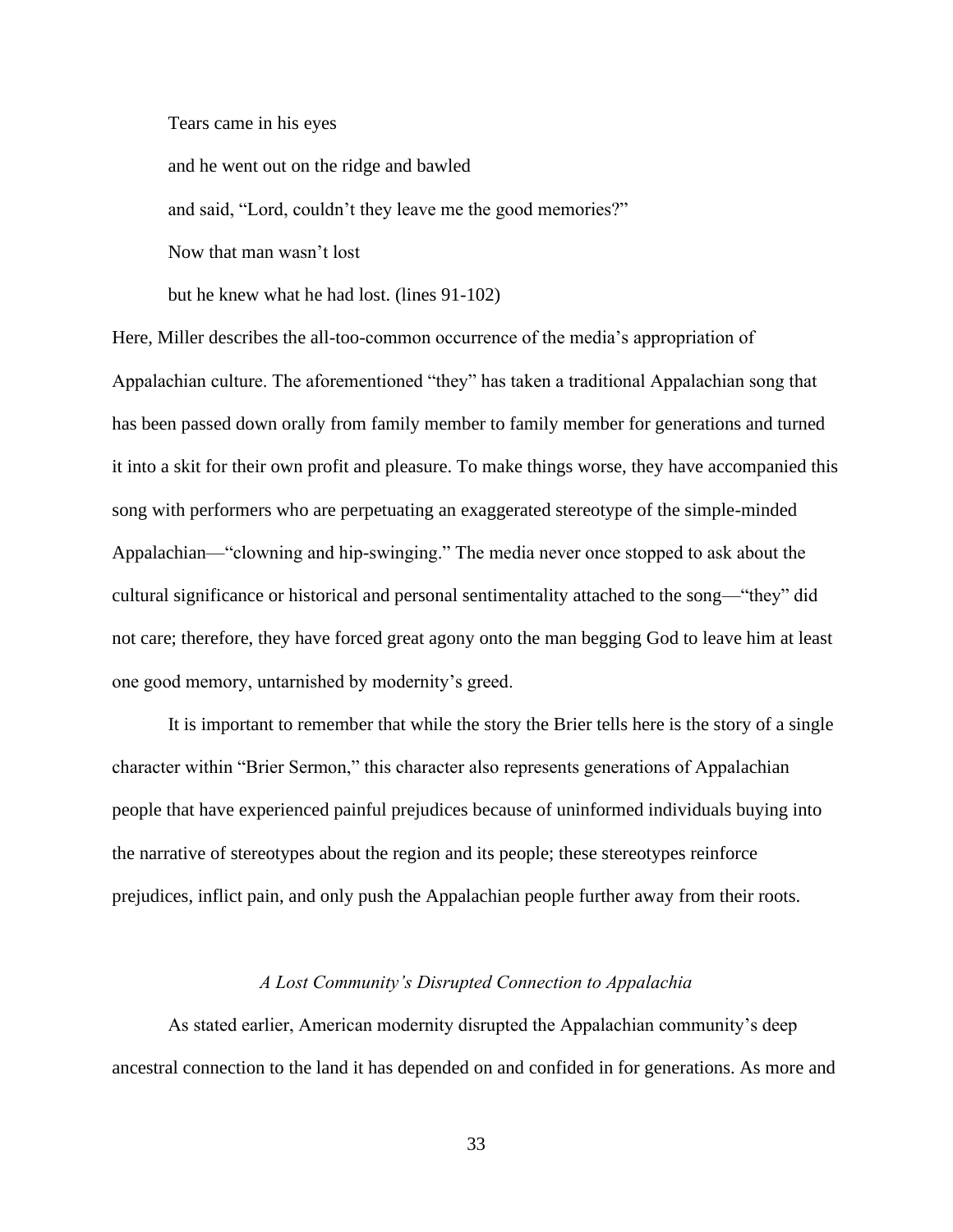more individuals were being fooled by the narrative of fast-paced urban living and all it had to offer, the culture began to lose its meaning—foundational values were being disregarded, individuals stopped appreciating tradition, and many southern Appalachians forgot their way of life. Modernity's allure caused many Appalachians to leave, migrating north, and many others were blind to—or too proud to see—the exploitation overwhelming the communities they have lived in their whole lives. This disrupted connection became a major theme in Jim Wayne Miller's *The Brier Poems.*

For example, in multiple poems, Miller describes the Brier's experience outside of Appalachia, exploring the ever-present tension between modernity and tradition. In one of the collection's early poems, "Brier Riddle," Miller writes:

For a long time he lived like a frog in my pocket. In a black forest a lost girl came and kissed him into a handsome prince. Since then he has been living off a generous patrimony, a one-eyed king in a country of blind fingers. (lines 1-9)

This poem is symbolic for the Brier living in the foreign world outside of Appalachia.

Modernity's promise is to turn a backwoods Brier into a "handsome prince;" however, the price the Brier has paid is to live off "generous patrimony"—where he is utterly dependent, and nothing is truly his. Leaving southern Appalachia, or staying and buying into the promise of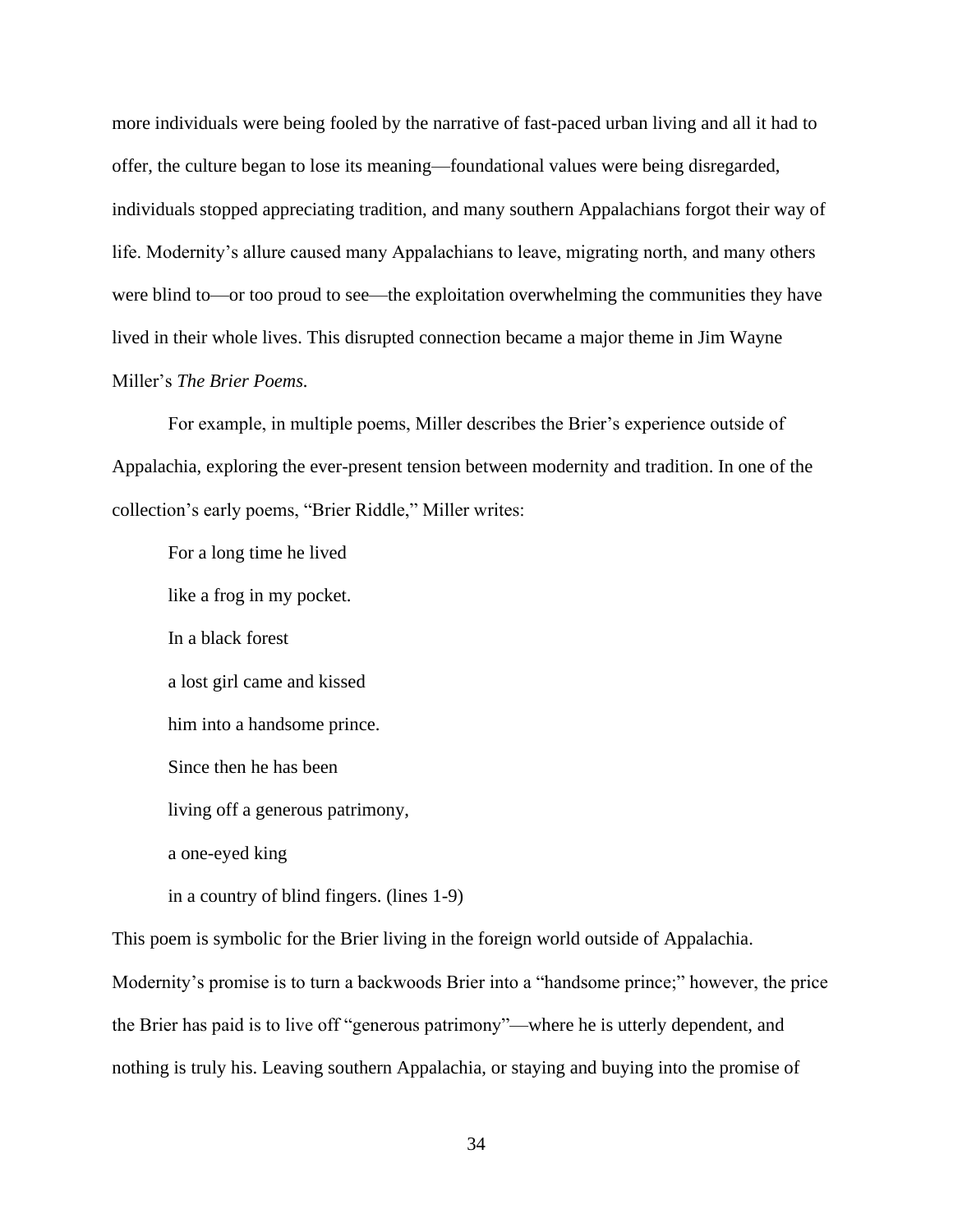modernity, is equivalent to being a frog-turned-prince—someone who knows they do not really belong, and do not truly own their narrative.

Ronald Eller explores this displacement in *Uneven Ground* when he writes:

Often people from one community or hollow migrated to the same town in the North. … Northern employees utilized the kinship networks to recruit additional workers, establishing a steady pipeline of labor between particular mountain communities and specific northern cities. (21)

Therefore, the Appalachians being drawn to the North for job opportunities were often being lured out by northern factory owners. Moreover, the same "public work" system established in the coal fields in the south was in place in these northern factories as well, and Appalachia is still being exploited by the same greed. Under American modernity, the Appalachian narrative never changed—only the scenery did.

Miller dives a bit further into the consequent reality of leaving Appalachia in his poems "Turn Your Radio On" and "Going to Sleep by a Trout Stream," where these two poems' themes and imagery can easily be compared side by side. Miller writes:

#### TURN YOUR RADIO ON

He couldn't hear his own thoughts in the city that never slept.

. . . The city's rush and roar

even poured through his dreams, boiling up like a waterfall. Asleep or awake, he tried to keep a sense of direction south. Lying awake in the smoky carbon darkness of northern nights, facing east, he kept knowledge, like a book under his pillow, that the mountains lay to his right, beyond the mills and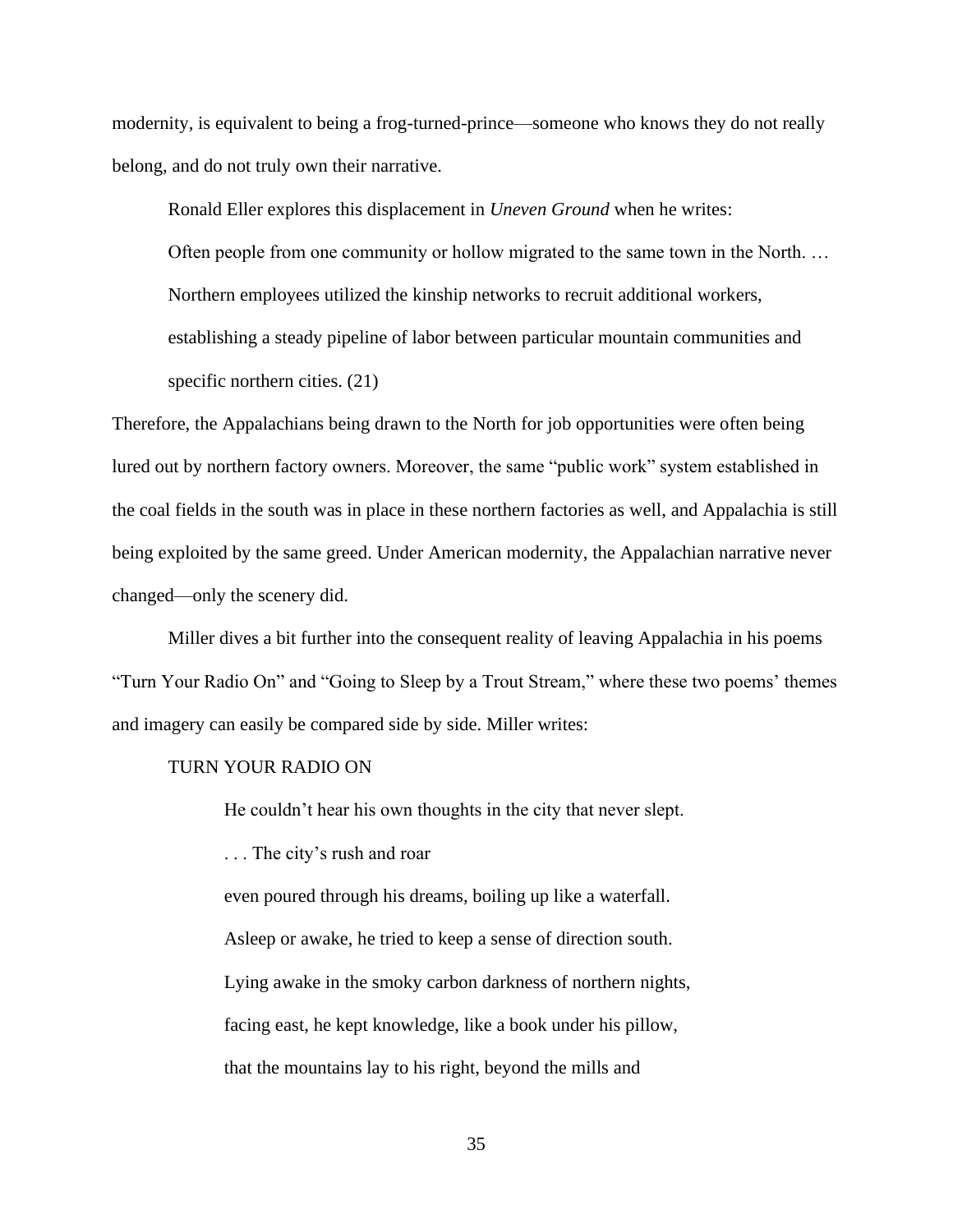warehouses. (lines 1-9)

### GOING TO SLEEP BY A TROUT STREAM

From where he lay the steady crash of water down over rocks a hundred yards upstream … Then, letting go, he drifted backwards in the flow and came to rest where the light of the stars grew down like bone-white roots under a bank of wet leaves, rotten wood, darkness. (lines 1-21)

These two poems compare what it is like for the Brier to fall asleep in a northern city or in rural Appalachia. In "Turn Your Radio On," the poem is filled with restlessness and anxiety as Miller writes about the "rush and roar" of the "city that never slept" which is "invading his dreams" and preventing the Brier from "hearing his own thoughts." Miller writes the Brier is conscious of "keeping a sense of direction south" as a coping mechanism or sense of comfort. Here, Miller implies the Brier knows the mountains are his home.

Moreover, "Turn Your Radio On" is starkly contrasted by the poem "Going to Sleep by a Trout Stream." Here, the imagery is calm and cool. The Brier feels safe in his sanctuary of Appalachia as he "flows backwards and comes to rest." With these two poems, Miller begins to play with the idea of *lost* Appalachians subconsciously knowing their home will always be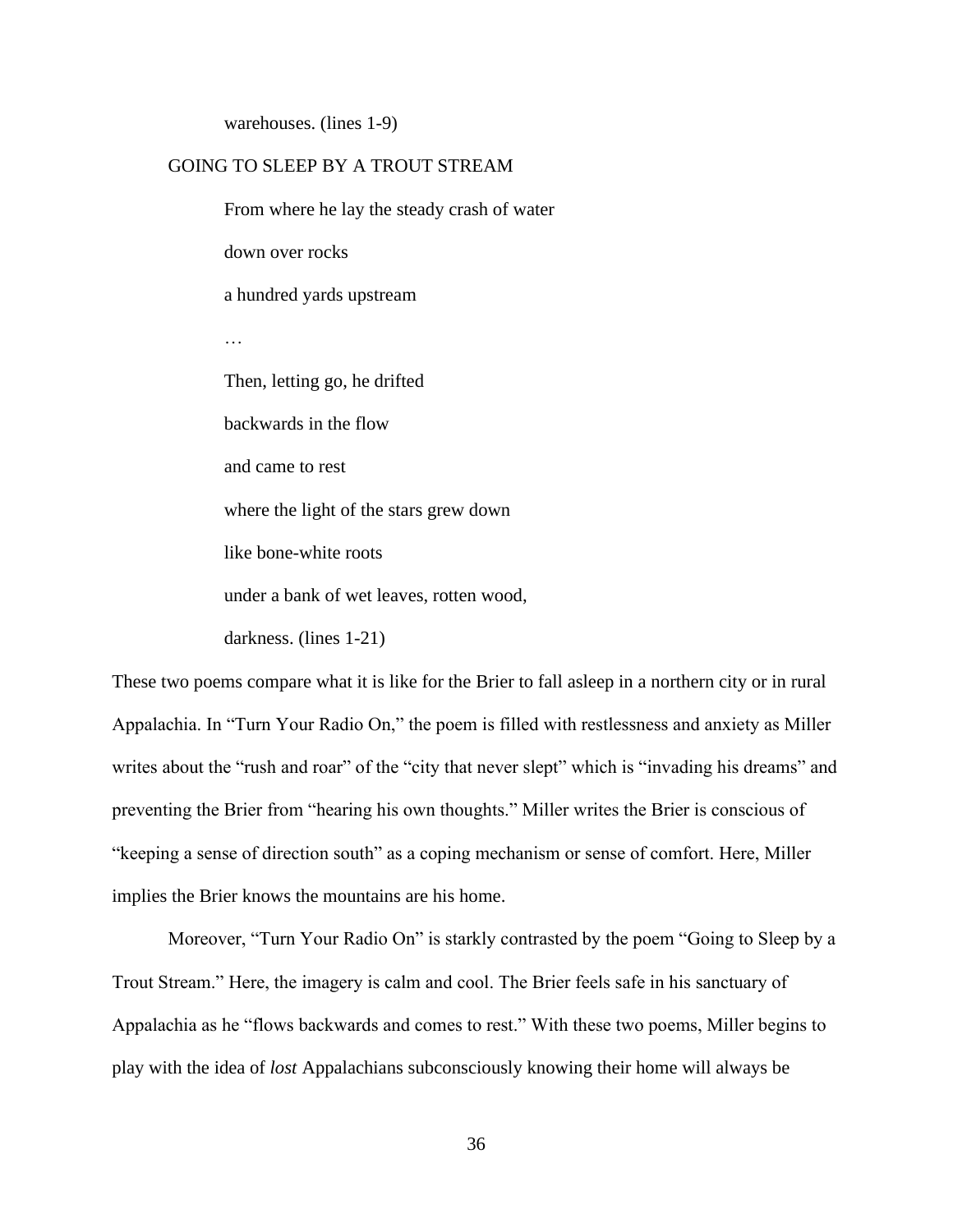Appalachia. Throughout the majority of *The Brier Poems*, Miller hints at this experience. Miller is careful to depict the Brier as an Appalachian who has been caught between tradition and modernity, who has left Appalachia, who may have lost his way for a while, but who has always *known* Appalachia, and eventually returns with a "Born Again" appreciation of a uniquely distinct Appalachian reality than before.

Furthermore, after those who chose to leave the Mountain South, there is another prominent group present in *The Brier Poems*—those who have stayed but have fallen victim to division and exploitation. The most overbearing representation of this theme is in the poem "The Brier Plans a Mountain Vision Center" when Miller writes:

When an optometrist announced the opening of a practice

in the county seat, the Brier considered opening

his own Mountain Vision Center.

He knew there was a need.

Love is blind.

…

If they became visible to themselves, the things they saw and said every day, without surprise, would astonish them. . . . Then everyone could see it and could say it. They'd see the hand that was supposed to guide everyone's self-interest, invisibly, was tipping over mountains, scooping up land, and reaching into their pockets.

…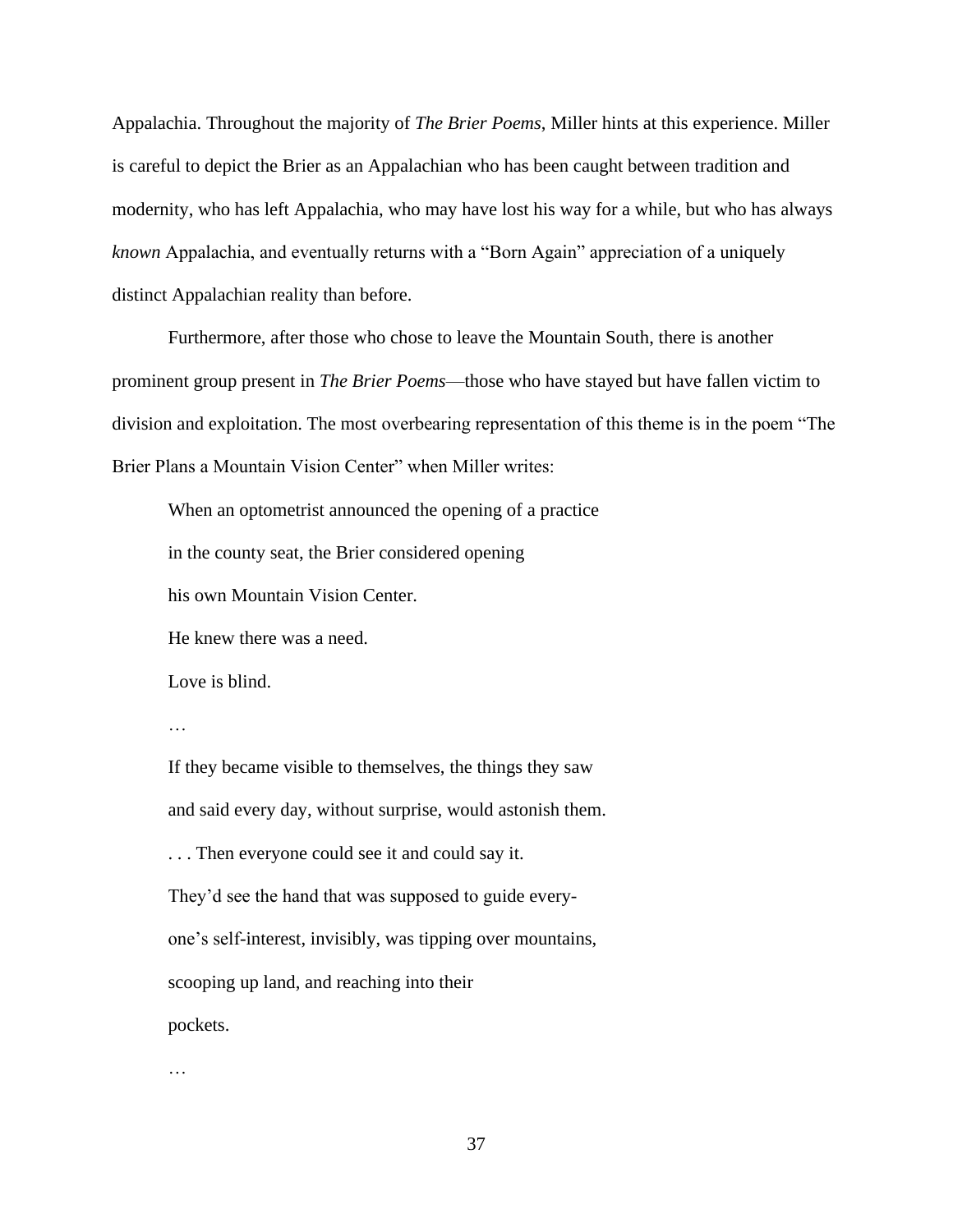They'd see the future had entered them a long time ago,

and all this time had been transforming them. (lines 1-81)

Here, Miller is implying that southern Appalachia has been blinded by pride and their love of the mountains to see what is truly happening to their community. They have been oblivious to the true exploitation—the "tipping over of mountains, / scooping up of land, and reaching into their / pockets"—because they bought into the narrative of modernity. Miller writes if they could step outside of their perspective and become "visible to themselves," then they would be shocked by the hypocrisy surrounding them every single say. The sad truth of modernity's effect on Appalachia is even those who did not migrate have still, in many ways, "settled north of themselves" ("Down Home" line 19) by allowing external influence to push them toward losing touch with their true values, traditions, and way of life.

One of Jim Wayne Miller's most powerful poems in *The Brier Poems* is "The Country of Conscience"—a work which proposes the solution to this Appalachian identity crisis is to bridge the gap between tradition and modernity and write your own narrative. Miller writes:

There are two of every country.

There are two histories.

…

What's really there, rooted deep, keeps coming back.

…

A land and people finds its voice, discovers a tongue to say itself.

…

There are two of every country.

There are two histories.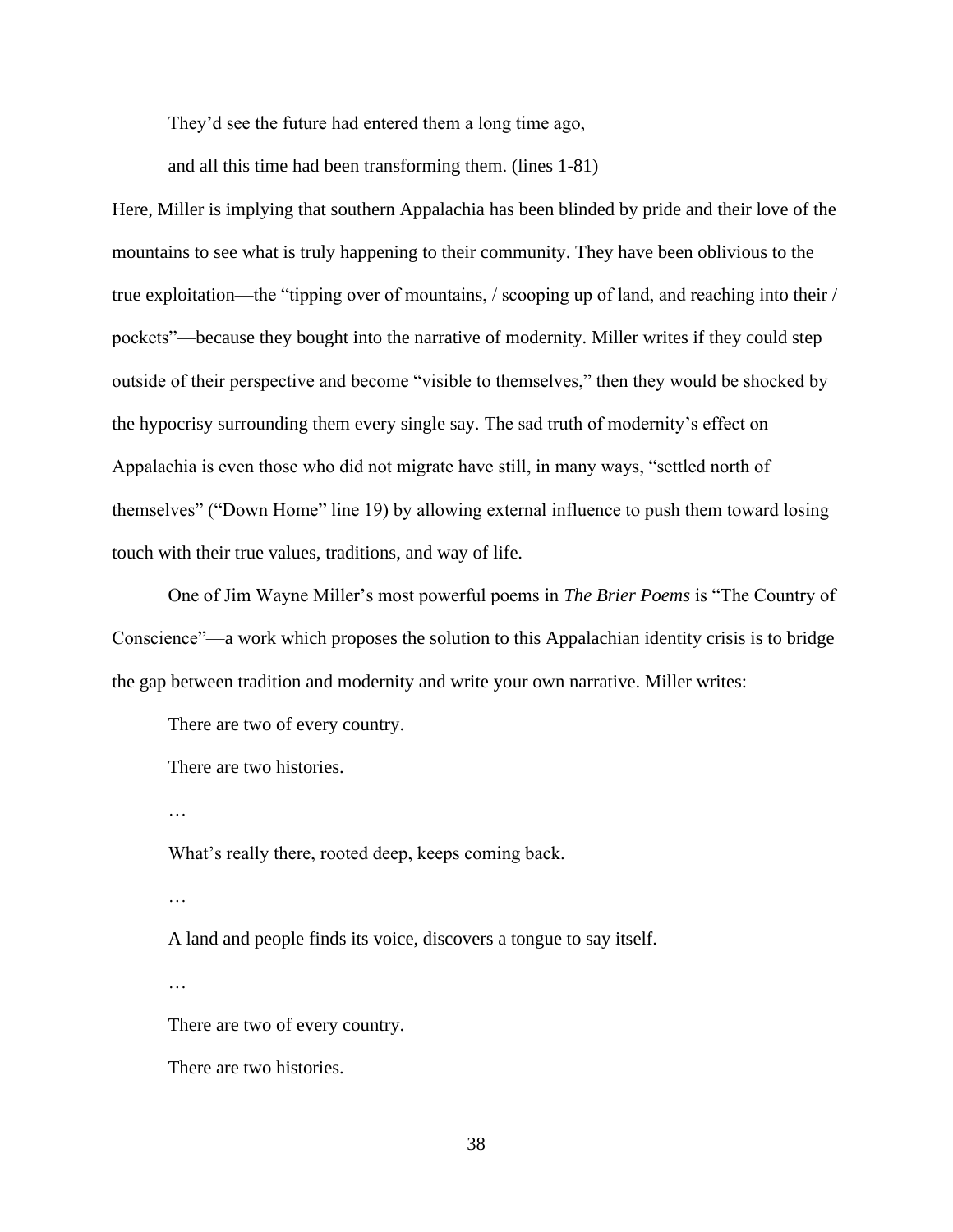There are two of every man.

The man born into the state is only half himself.

…

The other half is his expression. (lines 14-157)

Miller is implying to the external America which has imposed its narrative on southern Appalachia and exploited the region for all it could as one history—"the state." However, Miller writes, "What's really there, rooted deep, will keep coming back," just as the Brier always knew his home was Appalachia. Most importantly, someone who never decides to write their own narrative, to use their "expression," will never be able to live their honest truth. Miller is overtly encouraging his fellow Appalachians to define their own Appalachia—to appreciate its past, acknowledge its flaws, and embrace its future.

#### *The Reclamation of Appalachia as Home*

As the journey of the Brier is emblematic of generations of Appalachians, The Brier is someone who has lost their way for a little while, longing for something greater than what they thought Appalachia could offer. The Brier is someone who may have become completely disconnected with their foundational values by chasing after a temporary commodity or false promise, but most importantly, the Brier is someone who understands the fact that they write their own narrative and can appreciate their past while looking forward to their future. While Jim Wayne Miller may take his audience on an uncertain journey into the North, the overarching theme of knowing Appalachia and Appalachian pride is emblematic throughout the entirety of *The Brier Poems*.

For example, in "Brier Sermon" Jim Wayne Miller writes: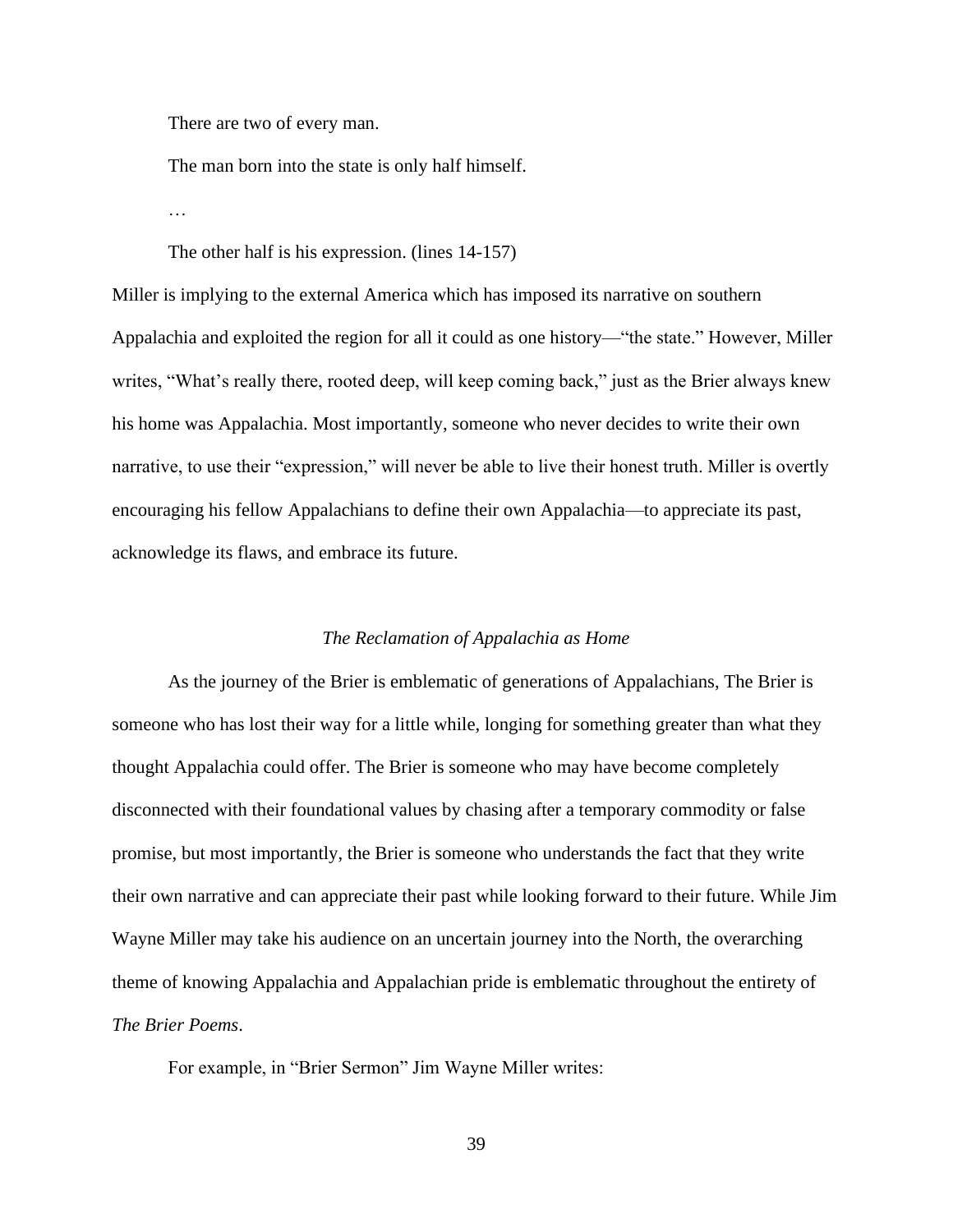But you do not have to live in the past. You can't, even if you try. You don't have to talk old-fashioned, dress old-fashioned. You don't have to live the way your foreparents lived. But if you don't know about them if you don't love them if you don't respect them you're not going anywhere. You don't have to thing ridge-to-ridge, the way they did.

You can think ocean-to-ocean. (lines 111-122)

Here, The Brier is overtly aware that the world has gotten so much bigger since the old, preindustrialized ways of the southern Appalachia. Our narrative is no long one of isolation and overly-proud-self-reliance. He knows one cannot possibly say isolated any longer when he says, "you can't, even if you try." The only way for a strong Appalachian identity to be recovered and the Appalachian soul to be healed is through "knowing about," "loving," and "respecting" Appalachian tradition. We must acknowledge our past mistakes, own our failures, and rebuild our futures. Once modern generations have done that, they can then carry their Appalachian identity and influence proudly anywhere they want—"ocean-to-ocean"— so much farther than their ancestors could ever dream.

While at first glance it may seem as though Miller is completely against modernity's impact on the southern Appalachian Mountain region, when one digs a little deeper, it is evident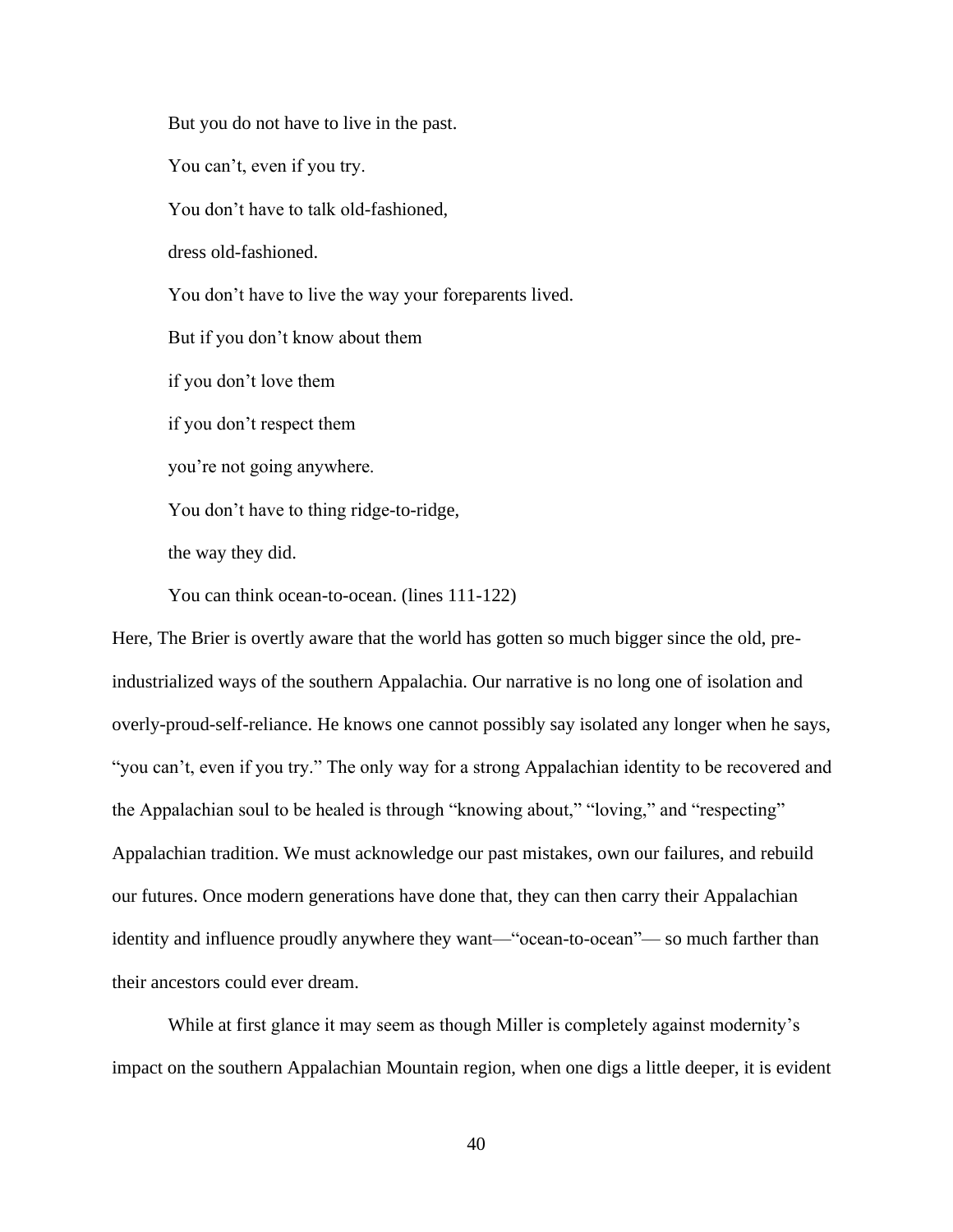that the end of *The Brier Poems* indicates Jim Wayne Miller believes Appalachia does not have to be, and realistically should never be, a community that strictly relies on methodologies of either isolated tradition or unencumbered modernity. In fact, Miller insists the solution to solidifying a strong new Appalachian identity is combining the two narratives. Brilliantly, Miller has filled his *The Brier Poems* with the harmful language of binaries all throughout the work tradition versus modernity, urban versus rural, past versus present—to emphasize the damages that they present.

Jim Wayne Miller presents a broad, relative Appalachian experience—one that everyone from the Mountain South can relate to. Miller tells us it is okay to have mixed feelings about your hometown, but it's also up to you to do something about it. Today's Appalachian writers are doing something about it. Writers like Savannah Sipple and bell hooks are reclaiming their Appalachian narratives by honestly and unapologetically exploring their complicated relationships to their heritage, their past, and their community. Every contemporary Appalachian author is in conversation with Jim Wayne Miller's *The Brier Poems*, whether they mean to be or not.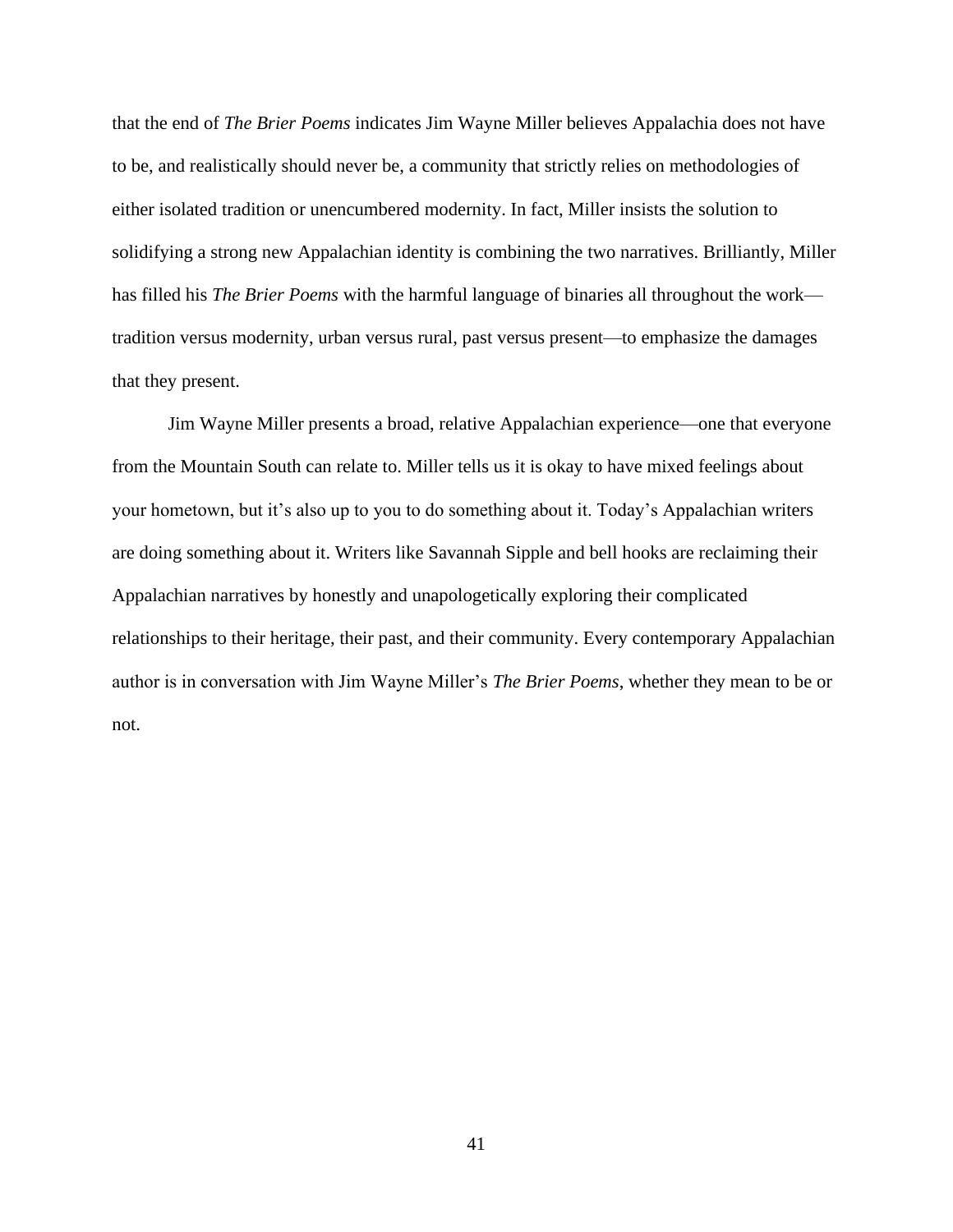### CHAPTER 3. CONTEMPORARIES IN CONVERSATION WITH MILLER

Both as an author and an Appalachian, Jim Wayne Miller truly embraced southern Appalachia's complicated experiences as an exemplary narrative of resilience and reclamation. Miller's work did not only recognize the value in a diverse Appalachia, but it also openly advocated for unconventional Appalachian narratives and the reclamation of the Mountain South as an ever-growing, ever-changing entity. Today, Appalachian literature has never been more diverse as the expanding canon embodies the experiences of the community and encompasses voices from every stratum of identification. Our contemporary Appalachian writers today are not confined to any specific religion, sexuality, race, or gender; the only defining characteristic for twenty-first century Appalachian authors is the region in which they identify with—Appalachia. In other words, in her essay "On Reflection and Lamentation," bell hooks writes:

Living by [Appalachian] values, living with integrity, I am able to return to my native place, to an Appalachia that is no longer silent about its diversity or about the broad sweep of its influence. While I do not claim an identity as Appalachian, I do claim a solidarity, a sense of belonging, that makes me one with the Appalachian past of my ancestors: black, Native American, white, all "people of one blood" who made homeplace an isolated landscape where they could invent themselves, where they could savor a taste of freedom. (*Appalachian Elegy* 4)

As hooks states, the unity felt between Appalachians as a "people of one blood" has been created by their common values of integrity, resilience, and independence—resulting in the common denominator of the community's identity to be Appalachian solidarity.

*The Brier Poems* makes it clear that Jim Wayne Miller's hope for southern Appalachia was for the community to feel they possessed the freedom and capability to creating their own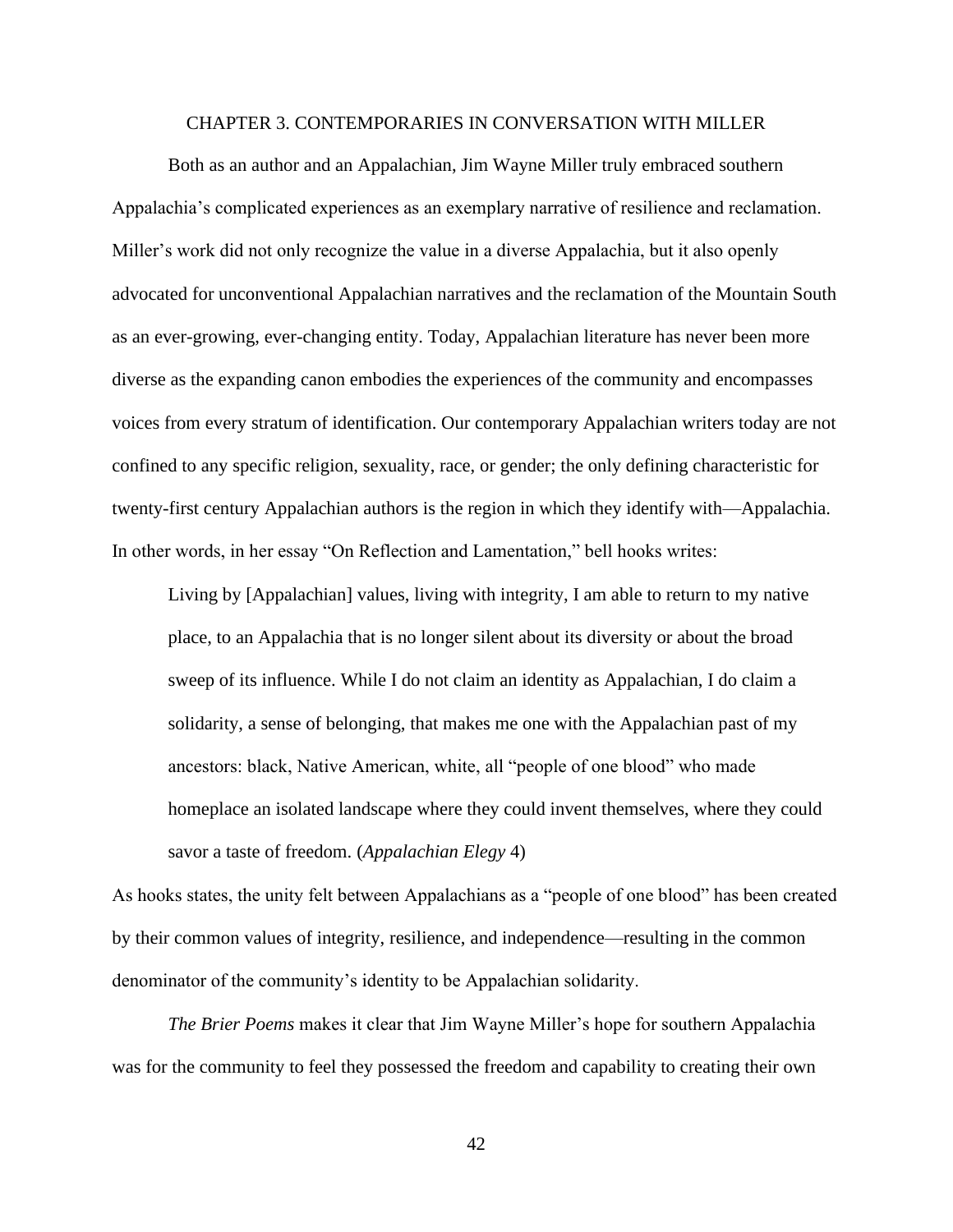narrative while simultaneously acknowledging and appreciating their community's historical roots. In "Brier Sermon," Miller wrote:

Lord, help us to see ourselves—and no more.

Or maybe: Help us to see ourselves,

help us to be ourselves,

help us to free ourselves,

from seeing ourselves

as other see ourselves. (lines 327-332)

Miller envisioned an Appalachia proud of its heritage and unapologetically free from any metanarrative imposed on the region by an outside world; today, Appalachian writers embrace this future as their present. Kentucky natives Savannah Sipple and (the aforementioned) bell hooks are two prominent examples of contemporary Appalachian writers who are bold, unwavering individuals breaking free from any box the world has ever tried to force them into.

Savannah Sipple grew up queer in Appalachia, and in her 2019 collection of poetry titled *WWJD and Other Poems*, Sipple prominently explores a very personal experience in and relationship with Appalachia. The work reckons with her past—of having come of age in both a place and body our narrator has forever begged to escape—Sipple honestly and vulnerably discusses shame, self-hatred, violence, love, and forgiveness. *WWJD and Other Poems* is ultimately a triumphant story of self-actualization and self-acceptance, and as the work concludes, the text emerges comfortable in queer desire, unapologetically unconventional, and proud to be an independent version of Appalachian. *WWJD and Other Poems* is a true testament to not only human resilience, but also Appalachian reclamation.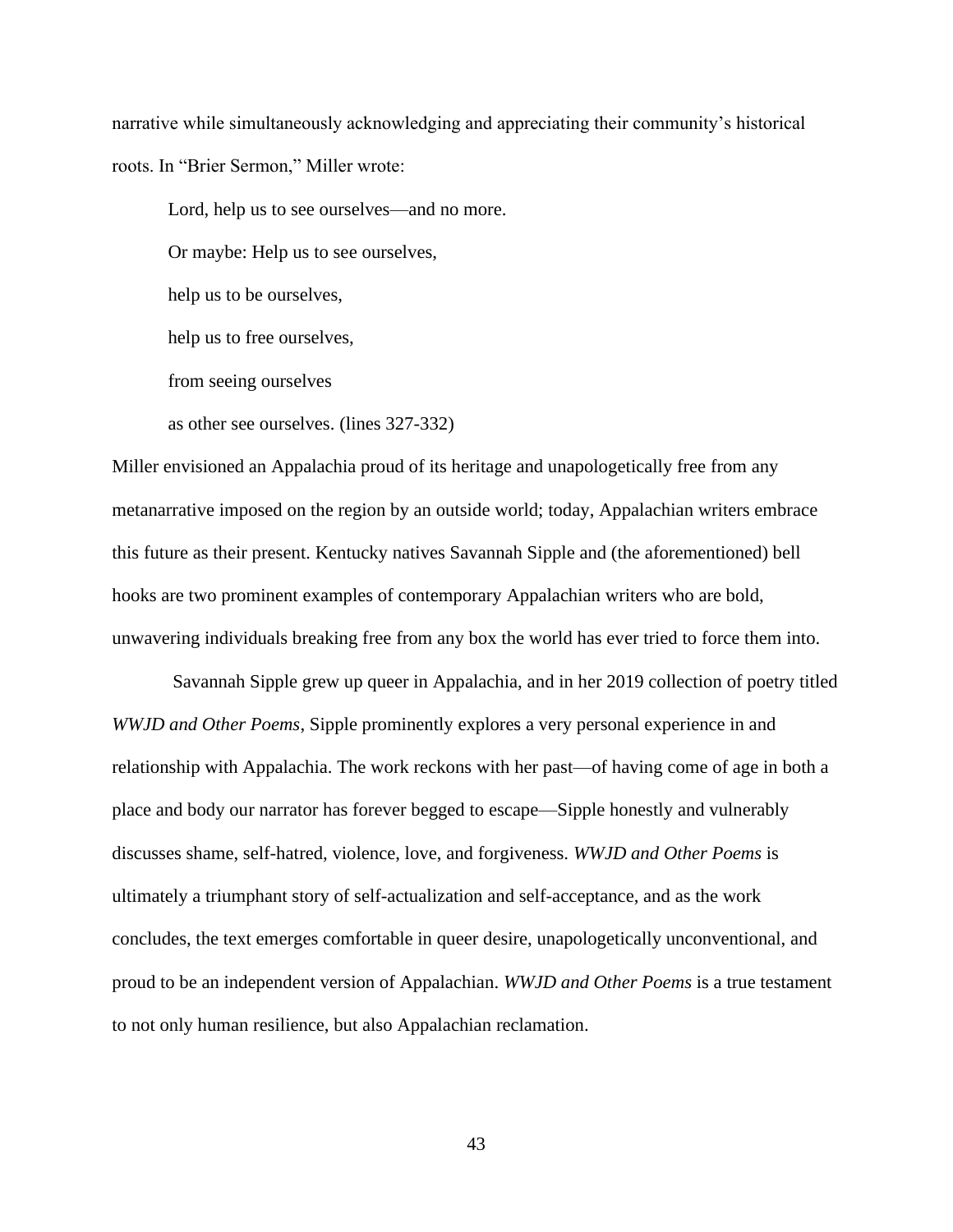Furthermore, bell hooks' 2012 collection of poetry titled *Appalachian Elegy: Poetry and Place* mixes the discussion of mountain politics and historical oppression with the beauty of the Appalachian Mountains and the unity of the region's community; hooks boldly embarks on a journey to reclaim and retell the Appalachian narrative for African Americans. Throughout the work, hooks intertwines the historical experience of Appalachia with the historical experience of Black Appalachians as she discusses exploitation, destruction, and relocation. Yet *Appalachian Elegy*'s prominent themes of resilience, perseverance, and independence become the work's true testimony to the Appalachian narrative.

Jim Wayne Miller had an intense talent for embracing modernity's changes and recognizing the value in a diverse Appalachia. While *The Brier Poems* expresses a concern for the community's growing loss of their sense of self, our narrator—the Brier—possesses an unwavering notion of Appalachian identity and remains hopeful the region will once again reclaim its Appalachian pride, even though that pride may look different than it did before. Decades later, the Appalachian cannon is now full of diverse, independent authors—such as Savannah Sipple and bell hooks—who unapologetically embrace their Appalachian narratives as different, yet resilient and full of integrity.

#### *Savannah Sipple's WWJD and Other Poems*

Growing up queer in Appalachia and having lived in eastern Kentucky her entire life, Savannah Sipple has often expressed a devout love for her hometown while simultaneously rejecting the self-hatred her community instilled in her from an early age. For example, in a 2019 interview with Frontier Poetry, Sipple states: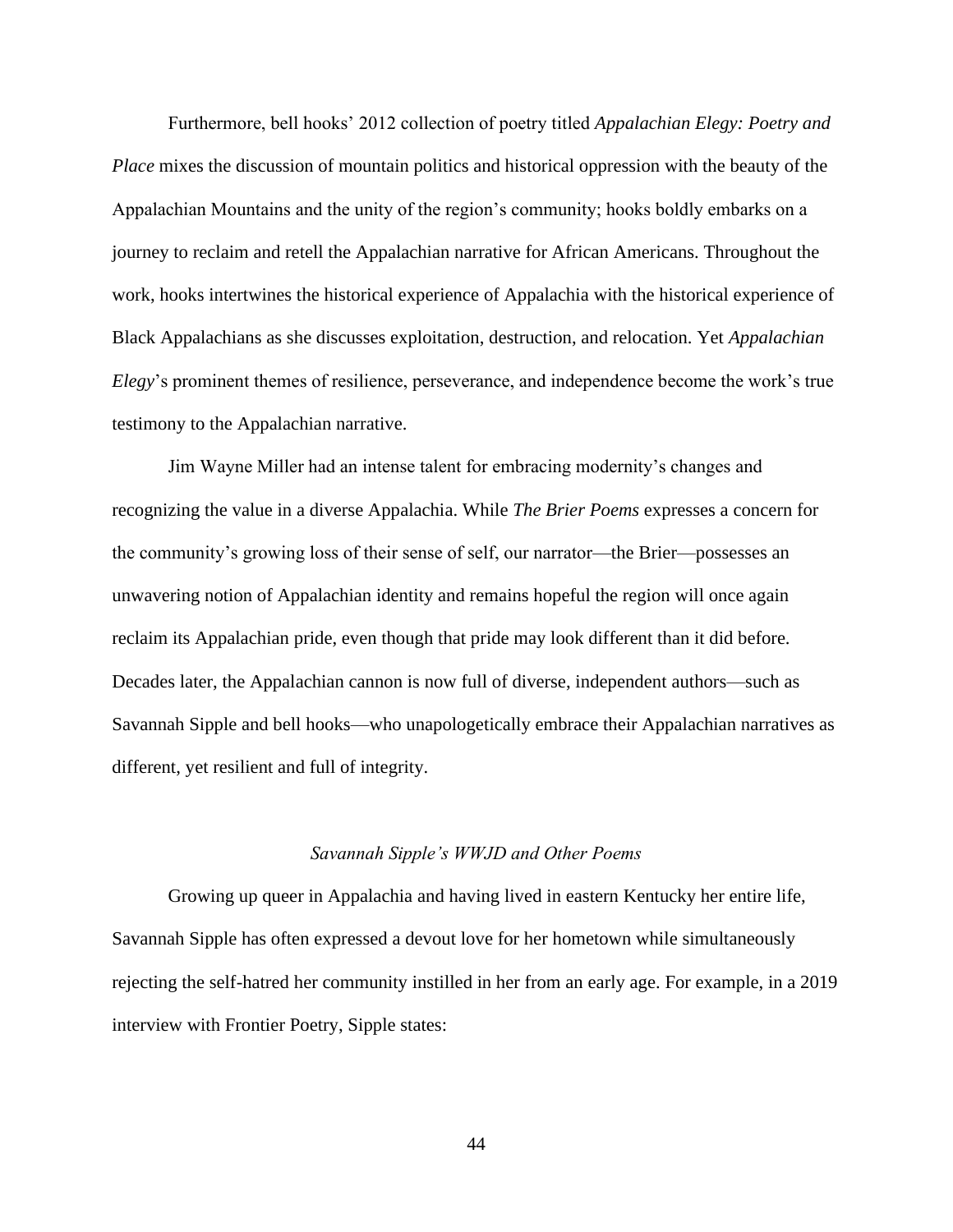I needed distance from Appalachia. I feel like we never talk enough about the ways communities can eat their own. I have a deep and abiding love for the region, but I also can't ignore its struggles and the ways the culture there has caused damage. This isn't true for everyone, but I knew I couldn't come out or live the life I wanted there. I moved so I could try to find a way to live honestly, but even then it took me a couple of years to process before I felt like I was removed enough to accept myself and come out. ("How It's Made: Savannah Sipple's WWJD & Other Poems")

As our narrator in *WWJD and Other Poems* also possesses a "deep and abiding love for the region" while acknowledging "the ways the culture there has caused damage," Sipple's personal experience is heavily echoed throughout her work. It is practically impossible not to notice the autobiographical aspects of *WWJD and Other Poems*; however, it is important to be able to separate Sipple from our narrator as well. While the collection's narrator may be representative of Sipple, our narrator here is also representative of a new generation of Appalachians working toward self-acceptance, reclamation, and pride—much like Miller's Brier in *The Brier Poems*.

Moreover, *The Brier Poems* and *WWJD and Other Poems* share many of the same recurring themes such as the immediate connection between Appalachian people and place land and body; the acknowledgement of and reckoning with Appalachia's past; the internal struggle between loving Appalachia and hating Appalachia; the resiliency, independency, and pride within the Appalachian community; and the reclamation of the Appalachian narrative. However, where Sipple notably diverges from *The Brier Poems* is in her unapologetic depiction of the queer Appalachian experience.

The collection's title alone—*WWJD and Other Poems*—instantly introduces a religious connotation into the work as "WWJD" is a common acronym for "What would Jesus do?".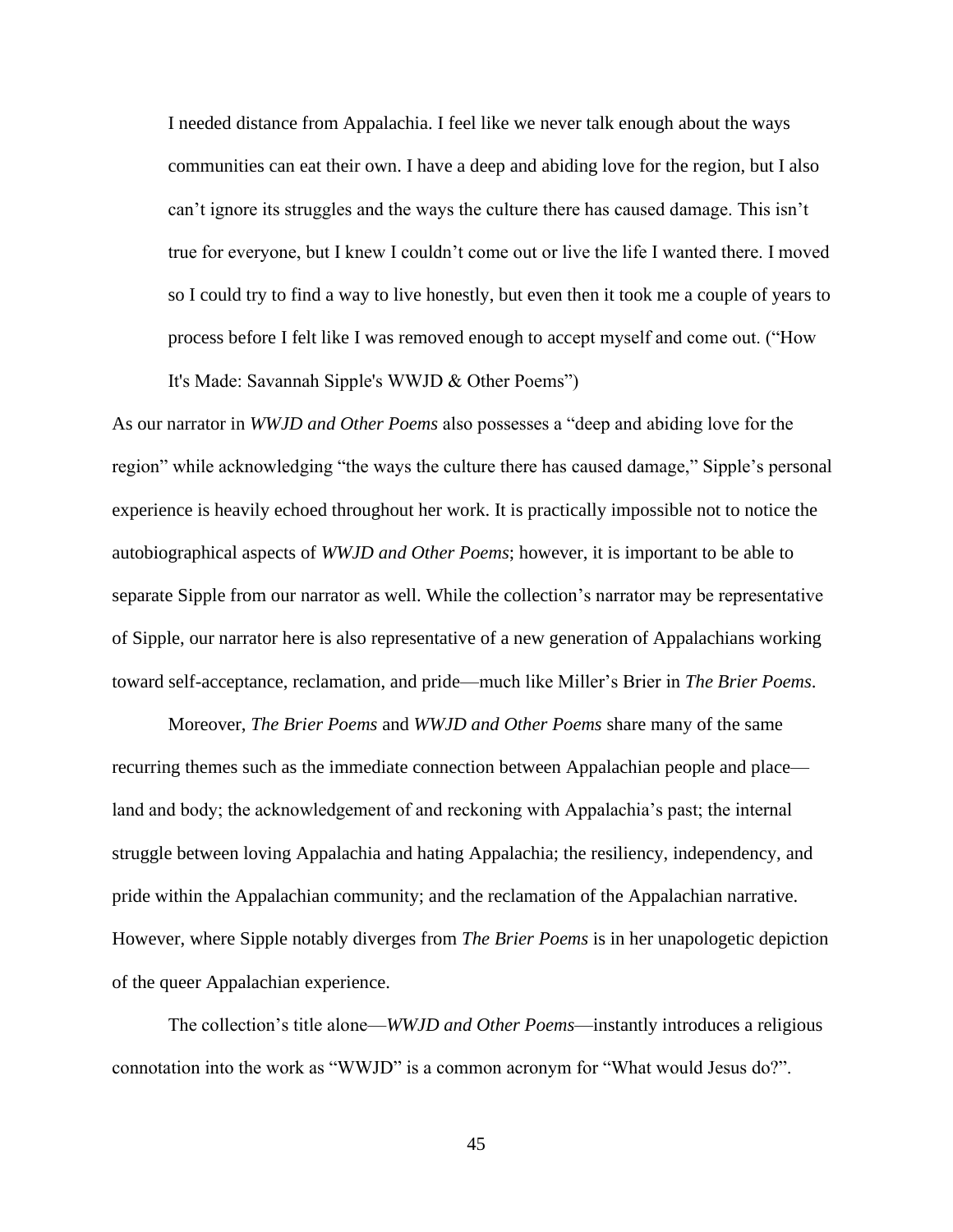Sipple's audience is then immediately introduced to the collection's actual narrative when the final sentence in the opening poem—"I Wanted You to Fuck Me"—says, "I'd have screamed your name eyes shut wide open like I meant it, begging you *please* bang me straight" (lines 7- 8). Here, there is a harsh juxtaposition between the work's expected narrative and its *true* narrative—which, brilliantly, is Sipple's entire point. Through this queer theme, Sipple forces an honest reclamation of the primary, Appalachian narrative, and *WWJD and Other Poems*  challenges the region's traditionally oppressive ideology of Christianity and its historic power over the queer community.

From start to finish, the content within *WWJD and Other Poems* is deeply rooted in the context of Appalachian culture and its language of tradition. As the isolation provided by the Appalachian Mountains has allowed for a preservation of traditional ideals to last much longer in this southern region than other areas of the nation, there is, most presently, a heavy tie between Appalachian identity and traditional Christianity. For example, we explored religion in Miller's work earlier when we discussed *Appalachian Values* and Loyal Jones' quote, "Mountain people are religious. . . . [M]ost of our values and the meaning we find in life spring from the Bible. To understand mountaineers, one must understand our religion" (39). Traditionally, to be Appalachian is to be religious. However, the religious fervor that has provided so many Appalachians with a purpose, meaning, and identity has also created a pervasive metanarrative that has been responsible, both directly and indirectly, for the oppression of the queer community for the better part of the region's timeline.

In the 2019 article, "Home Grown: Critical Queer Activism in Appalachia and the South," Heather Byrdie Harris writes: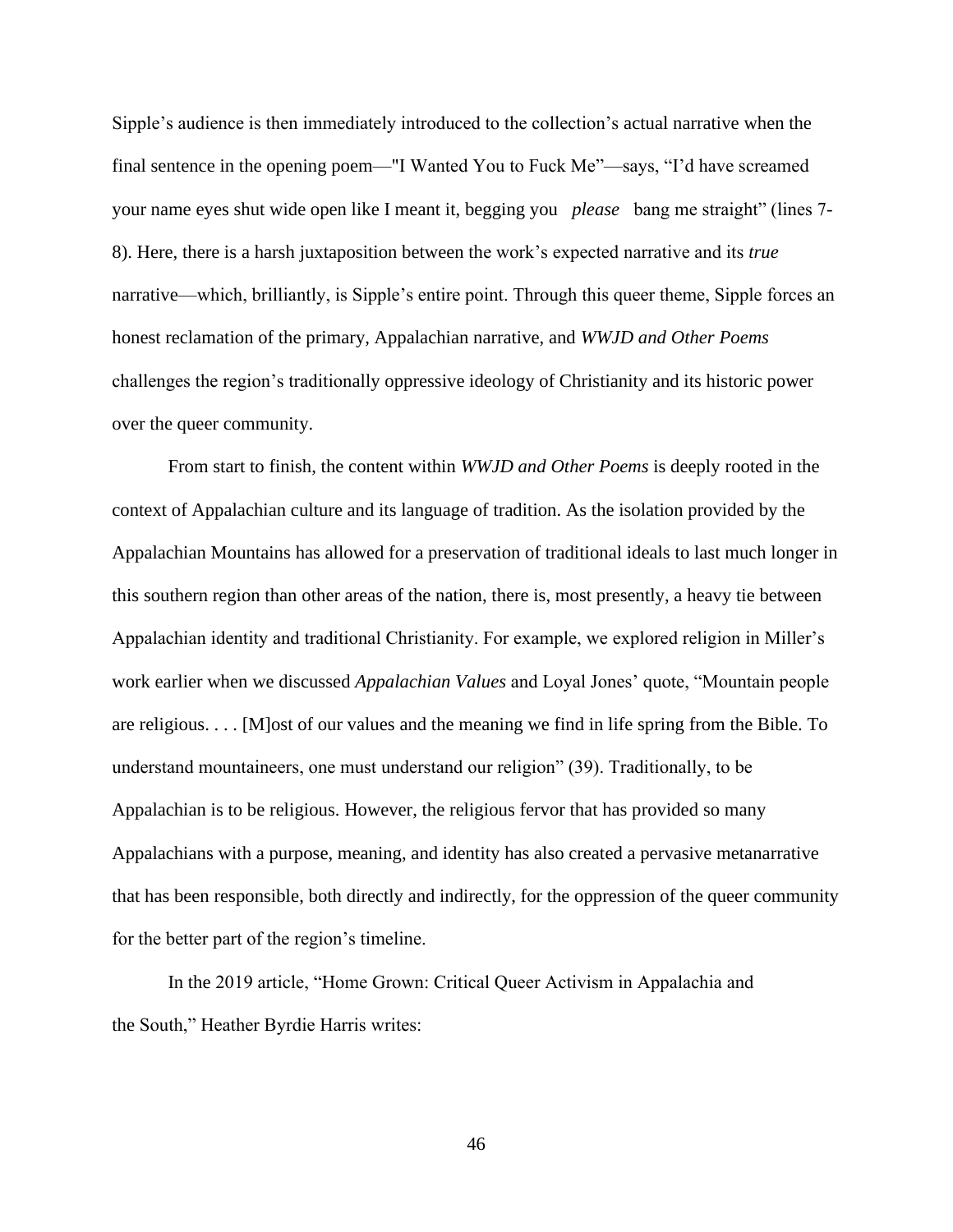Exploitation of natural resources—both derived from the earth and from human labor, and the diverse ethnoscapes that have taken shape both from human migration, and from gross human abuses, including enslavement, have informed activist strategies in these regions [of the south and Appalachia]. These conditions have created a social justice culture that is at once vibrant, radical, and robust, as well as side-lined from the hegemonic memory and present awareness. (*The Activist History Review*)

Here, Harris is referring to Sipple and hooks' generation of Appalachians; this generation's ancestors have been exploited and abused by an oppressive history of Appalachia (but remember, as we learned from Miller, this is only one Appalachian history). Yet, while this generation still directly feels the impact of that oppression, the community is also more educated from those experiences and has "created a social justice culture" now equipped to combat it as well. Our twenty-first century Appalachian cannon is overflowing with contemporary writers fighting alongside Sipple and hooks for an Appalachia everyone can not only be proud of—but more importantly thrive in.

As Sipple's narrator in *WWJD and Other Poems* is constantly struggling with a queer self-acceptance and bravely challenging Appalachian stereotypes, consequently, the work is also persistently exploring a love-hate relationship with Appalachia as home. From work to work, *WWJD and Other Poems* ultimately depicts a thematic journey from shame, violence, and hatred to self-acceptance, forgiveness, and love. Therefore, imminent struggle of feeling out of place is especially echoed in the beginning of the collection. One of the most prominent examples throughout Sipple's work is when she writes, 'I love the mountains, I hate the mountains" (lines 63-69) over and over again in one of the work's earliest poems, "What We Tell Ourselves." Sipple writes: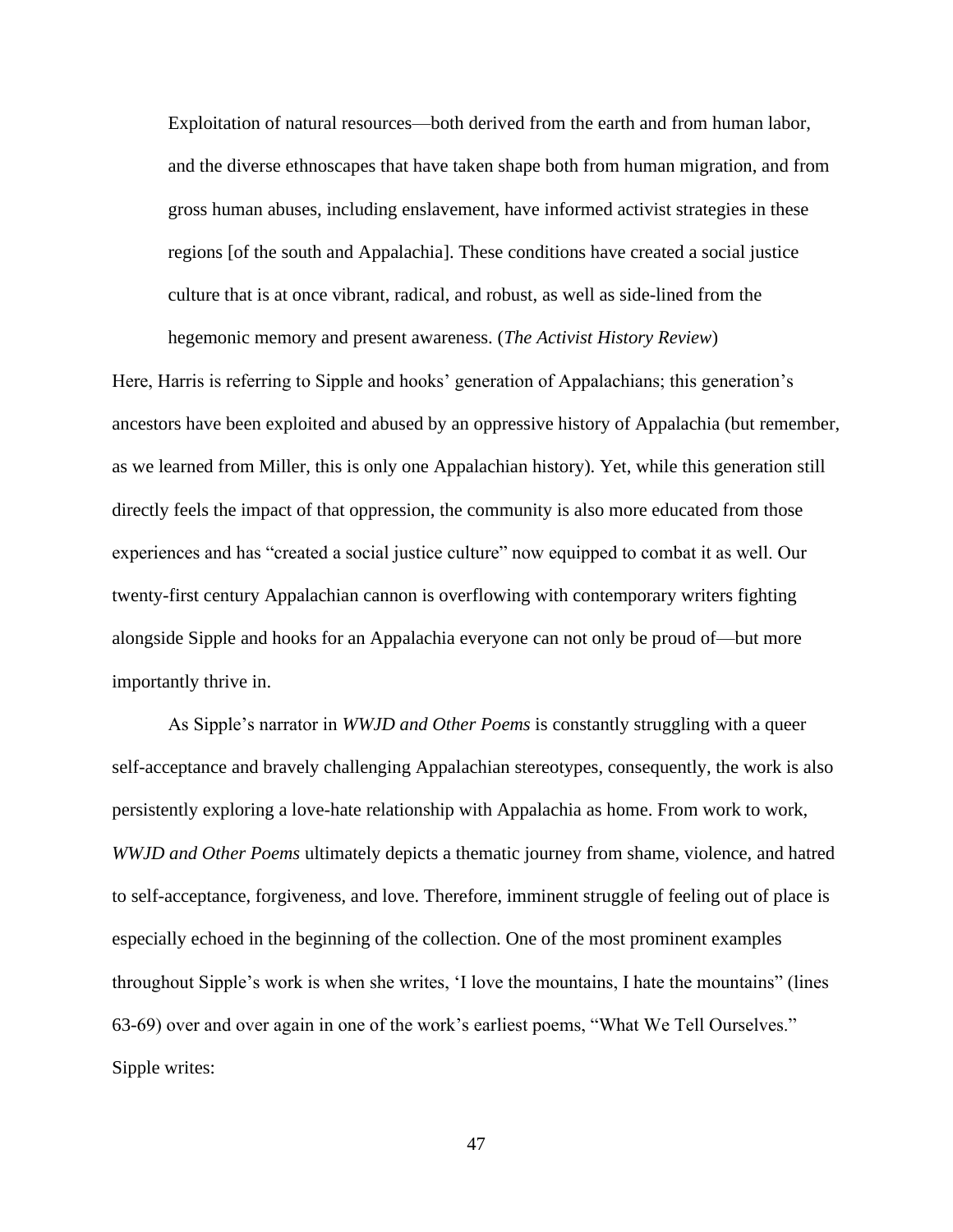I never wanted to stay, I never wanted to leave I never wanted to come back to gravel dust I could not wait to leave I could not breathe in the shadows

…

I know I will never meet people as honeysuckle good as home I know city neighbors won't never love me as much as I know what the good country people say I know the good curvy road I know how my skin tightens when I have to go home I don't want to go home I don't know where home is I don't know if I love the mountains I don't know if I hate the mountains I love to drown the mountains I hate the crooked mountains I love the mountains I hate the mountains I love the mountains I hate the mountains I love. (lines 47-69)

The very first impression this section of the poem forces onto its audience is a sense of urgency. The poem's overt repetition coupled with its obvious lack of punctuation is emblematic of a spiraling internal conflict. The overall tone of desperation within this poem is mixed with the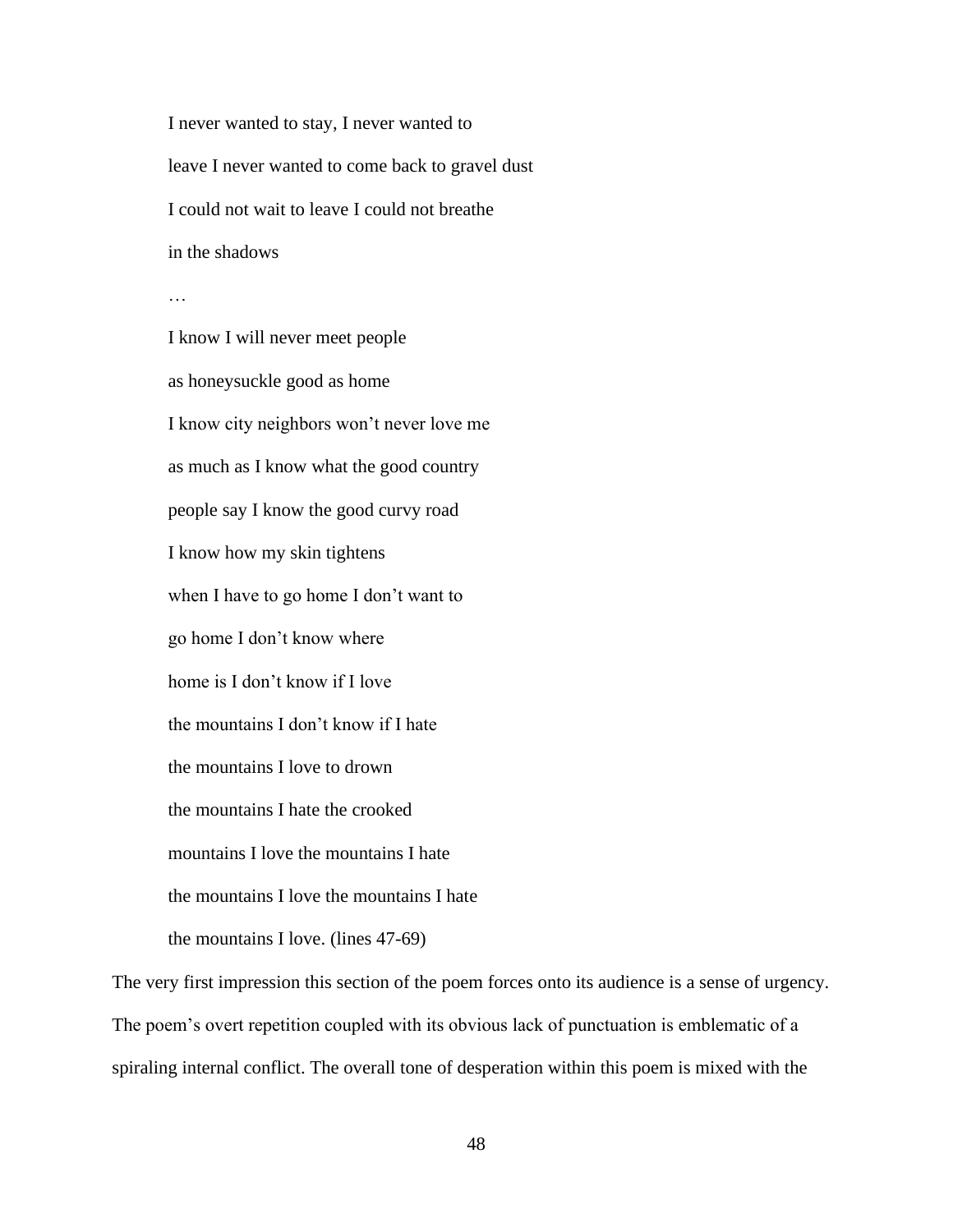contrasting vocabulary of freedom and oppression, home and prison—and for many real Appalachians, the reality of the region is representative of both a hope and a dread. By blatantly juxtaposing these two themes, Sipple highlights the idea of inherently loving Appalachia while simultaneously longing to improve aspects of the region's narrative, reality, and influence.

Moreover, here, "What We Tell Ourselves" is almost in conversation with the Brier in Miller's "Brier Sermon." Where the Brier remains a constant—unwavering in his Appalachian pride—Sipple' narrator represents the "invisible crowd" ("Brier Sermon" line 439) the Brier is speaking to—unsure of their place in Appalachia. The Brier says:

You can get off your back

you can have a new view

you can get behind the wheel of America.

You can listen sit in the smooth upholstered seats of power

and listen to the music playing.

But first you've got to come home

and live in your father's house

and step out your own front door.

There's a road back, buddy. (lines 204-12)

Here, the Brier is telling his audience you can appreciate your Appalachian ancestry without feeling oppressed by it or enslaved to it. Miller is writing to a generation of Sipples who "could not wait to leave I could not breathe in the shadows," and he is telling them to embrace a "new view" by "getting behind the wheel of America." Everyone's true "power" against oppression is having the courage and self-awareness to write their own narrative. Yet, in order to control your future in this way—or "step out your own front door"—you must first truly learn to acknowledge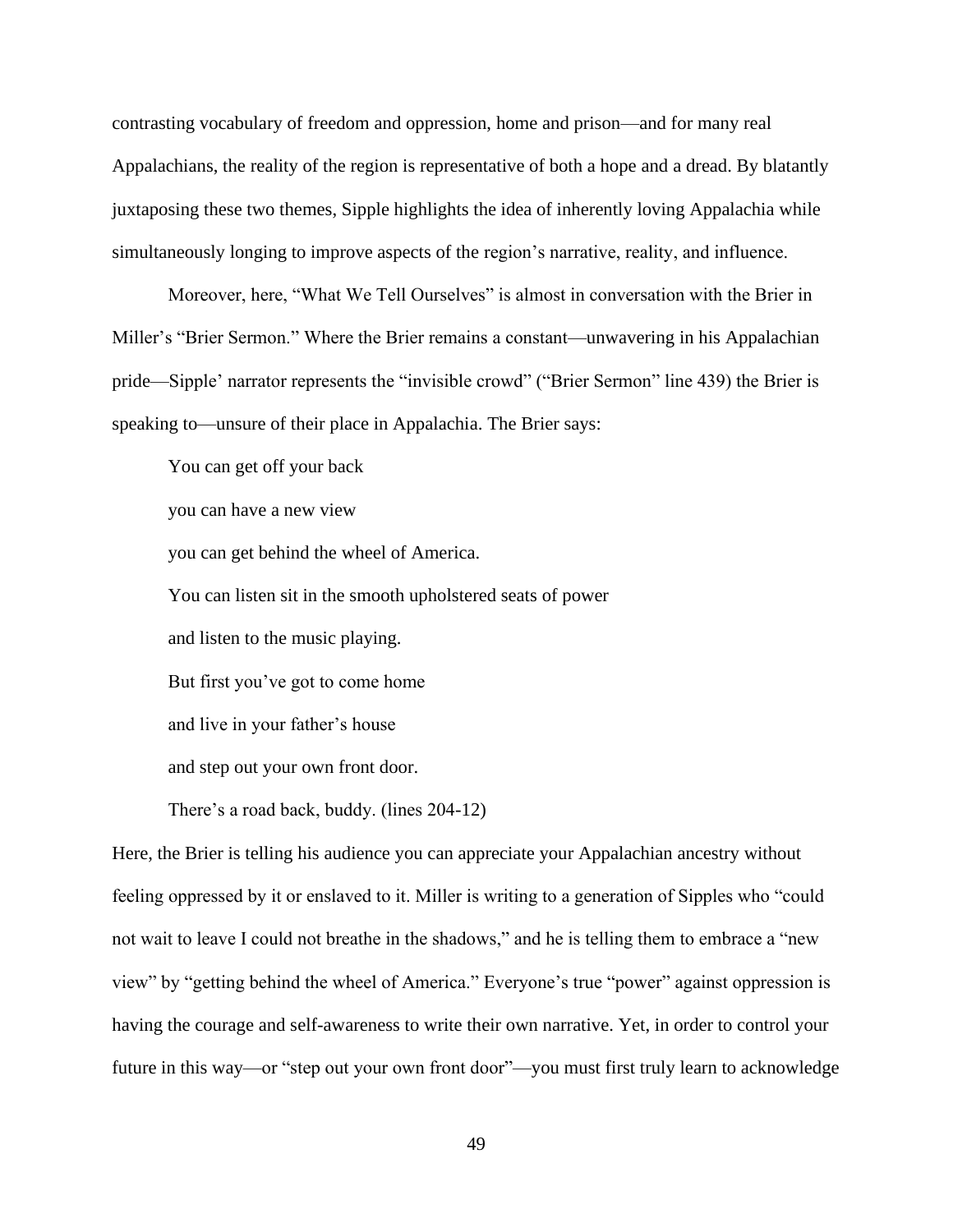your historical roots—or "live in your father's home." Just as Harris wrote about Appalachia's oppressive history being the thing that provided a unique environment for new generations of "social justice culture," Miller insists you must look inside yourself before looking outside yourself.

Furthermore, as Savannah Sipple further embarks her audience on a journey toward selfacceptance and reclamation, the concluding poem in *WWJD and Other Poems* directly reflects the Brier's advice about "getting behind the wheel of America." The final poem is titled "[Jesus rides shotgun]" as Sipple writes:

I used to be afraid. Sometimes

I still am. Maybe.

*Don't hit the brakes*, Jesus says.

*Turn the wheel. That's how you know*

*the way you want to go.* (lines 10-14)

This conclusion is emblematic of so many themes within *WWJD and other Poems*. Our narrator recaps the fear felt within, caused by the oppression of traditional Appalachian stereotypes. Yet, the audience can clearly recognize the growth our narrator has experienced as this fear is acknowledged, but no longer crippling. Moreover, as Jesus is written to be the one telling our narrator, "*Don't hit the brakes*, . . . / *Turn the wheel. That's how you know* / *the way you want to go*," there is a clear reclamation of the relationship between our narrator's queer identity and Christian identity. Sipple has created an independent narrative of Appalachian Christianity here—where there is no exclusion or oppression, only love and acceptance. As *WWJD and Other Poems*' narrator crafts a new relationship with religion, she also crafts a new relationship with Appalachia—"turning the wheel" and deciding her fate.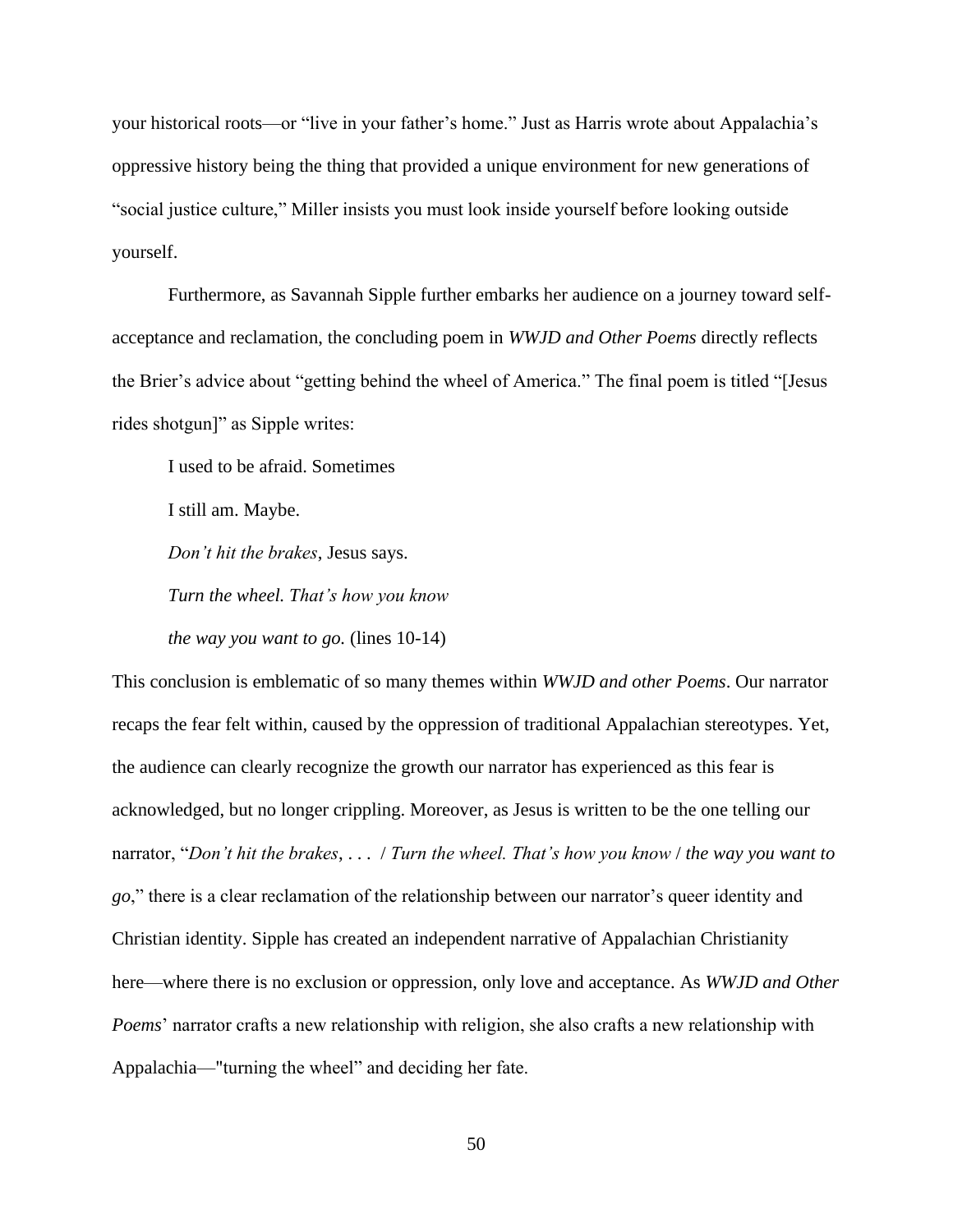As Savannah Sipple's *WWJD and Other Poems* is a story of trauma and healing, shame and reclamation, hatred and love, Sipple addresses the difficult conversations about Appalachia and its history. Where Miller encourages his *The Brier Poems* audience to embrace their Appalachian heritage and reclaim their personal identities, Sipple goes a step further to implore her audience to undoubtedly *love* their Appalachian home, yet never hesitate to acknowledge toxicity and work toward improving their Appalachian narrative. Sipple unapologetically reclaims the queer Appalachian narrative and comfortable lives within the liminal spaces embodying both a proud Appalachian and a proud member of the queer community. Ultimately much like Jim Wayne Miller's *The Brier Poems*, *WWJD and Other Poems* is a true testament to Appalachian resilience.

#### *bell hooks' Appalachian Elegy: Poetry and Place*

Just as the queer community has faced ostracization and oppression within historical Appalachia, the African American community has faced exploitation, violence, and slavery. bell hooks' 2012 collection of poetry titled *Appalachian Elegy: Poetry and Place* explores Black Appalachians' relationship to the region as both their home and their oppressor. bell hooks possesses a talent of reclamation as she beautifully depicts the independence and freedom found within the Appalachian Mountains while simultaneously highlighting the aspects of the region which have been harmful, violent, and damaging to the African American community.

For example, in her introductory essay, "On Reflection and Lamentation," hooks writes: Ironically, the segregated world of my Kentucky childhood was the place where I lived beyond race. Living my early childhood in the isolated hills of Kentucky, I made a place for myself in nature there—roaming the hills, walking the fields hidden in hollows where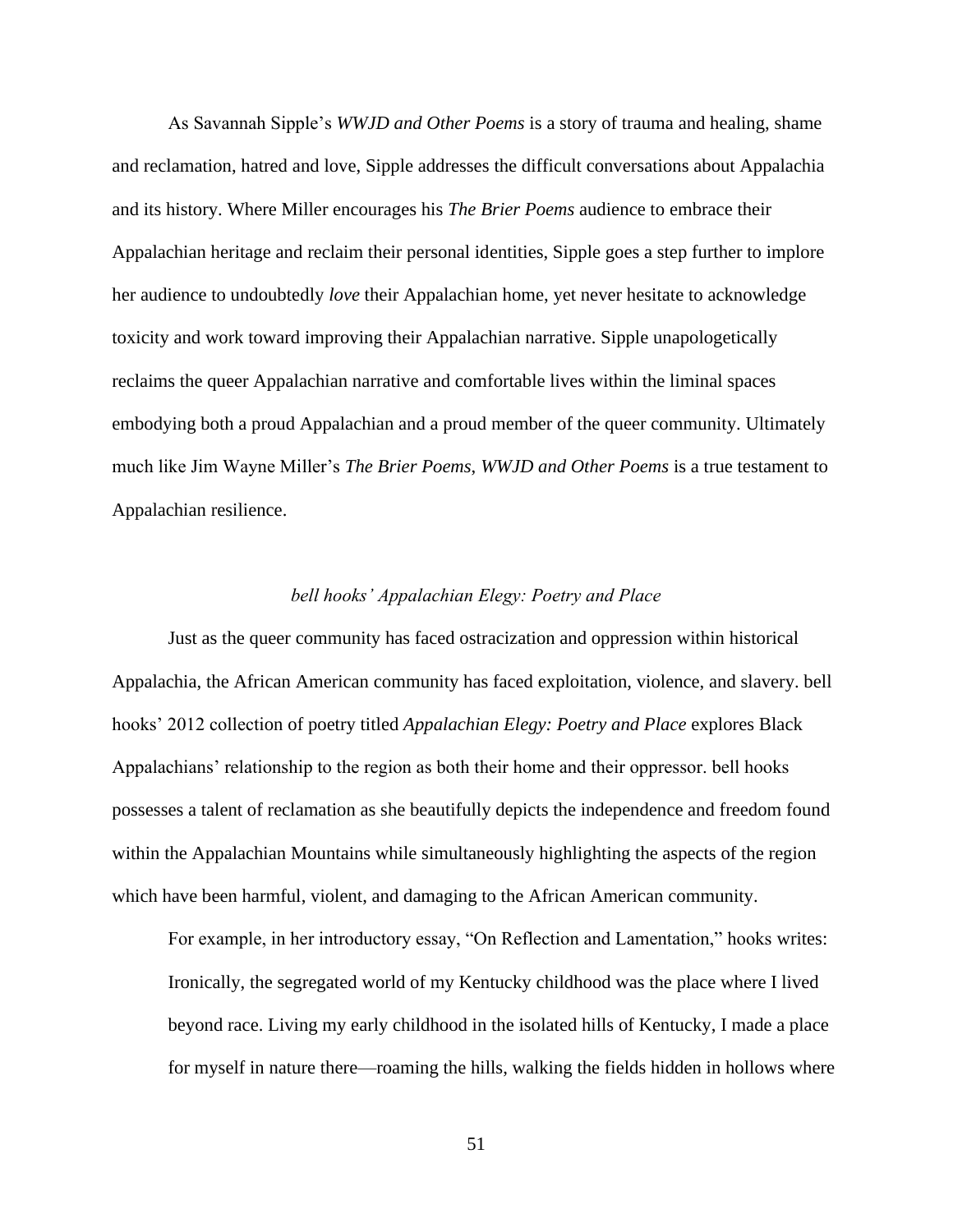my sharecropper grandfather Daddy Gus planted neat rows of growing crops. Without evoking a naïve naturalism that would suggest a world of innocence, I deem it an act of counterhegemonic resistance for black folks to talk openly of our experiences growing up in a southern world where we felt ourselves living in harmony with the natural world. (4-

5)

This quote embodies a summary of the effect bell hooks' *Appalachian Elegy* consequently has on its audience. The collection has the unique capability to paint Appalachia as beautifully free yet historically oppressed and oppressive. Through this collection, hooks plainly and bravely discusses the complicated reality of Black Appalachians—highlighting the ways in which the Appalachian experience has been ultimately freeing while also unapologetically damning the region's culture of racism and oppression.

This quote also signifies how the themes in *Appalachian Elegy* draw from hooks' personal experience growing up black in Kentucky—similar to the way Miller's *The Brier Poems* and Sipple's *WWJD and Other Poems* are also semi-autobiographical. However, it is also important to acknowledge our narrator in *Appalachian Elegy* to be representative of generations of Appalachians and, even more so, representative of generations of Black Appalachians. Furthermore, *Appalachian Elegy* is in conversation with *The Brier Poems* through its reclamation of the Appalachian narrative by voicing the Black experience historically excluded from the Appalachian canon. In addition, Miller and hooks both carefully depict Appalachia to constitute a multitude of narratives, realities, and representatives—in both works, the country is never painted to have a hegemonic history, and both Miller and hooks acknowledge the complexities and controversies and within Appalachia.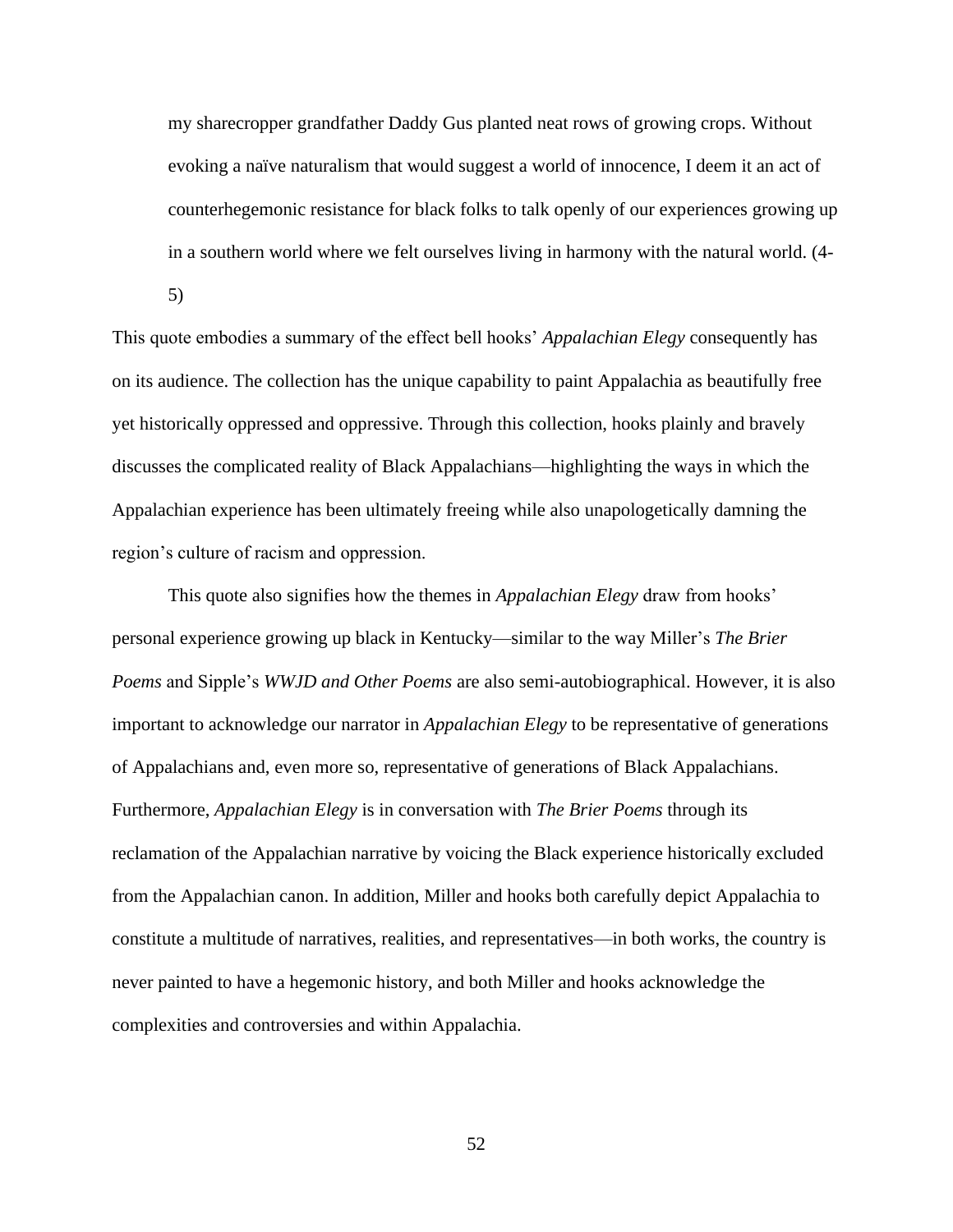Moreover, Miller and hooks are also both in agreement of Appalachia being a nation of "a people of one blood." For example, this overarching theme is blatantly present in Miller's "The Country of Conscience" when he writes, "'A nation is the will to live together,' an individual will to differ multiplied, many agreeing to differ in the same way' (lines 125-127). Earlier in this chapter, I discussed how hooks' "On Reflection and Lamentation" discusses Appalachia through the solidarity of Appalachian values such as integrity; moreover, in Chapter One, I have discussed how Loyal Jones' *Appalachian Values* states Appalachia is emblematic of independence and pride. hooks then adds another layer and furthers this important theme of Appalachian solidarity when she writes, "In small cities and towns, the life of a black coal miner in western Kentucky was more similar to the life of its Eastern counterpart than different" ("On Reflection and Lamentation" 3). Here, not only does hooks highlight the unity felt between the Appalachian community, but she also introduces the idea that Black Appalachians have more in common with white Appalachians than they do differences—she implies these two groups may even have more in common than black Appalachians and black northerners.

It is important to make this distinction before reading *Appalachian Elegy* since hooks' interchanges the pronouns "we" and "our" to sometimes mean "Appalachians" and sometimes mean "Black Appalachians." From poem to poem, the distinction is not always clear, which adds another layer to the point hooks' is trying to make—the Appalachian story *is* the story of Black southerners. hooks is reclaiming the narrative of Black Appalachians by both subtly and overtly declaring the region's individuals' similarities regardless of race. This approach familiarizes the narrative of Black Appalachia, forcing *Appalachian Elegy*'s audience to use another lens and approach history from a different perspective. hooks' reclamation of the Appalachian narrative then only begins here.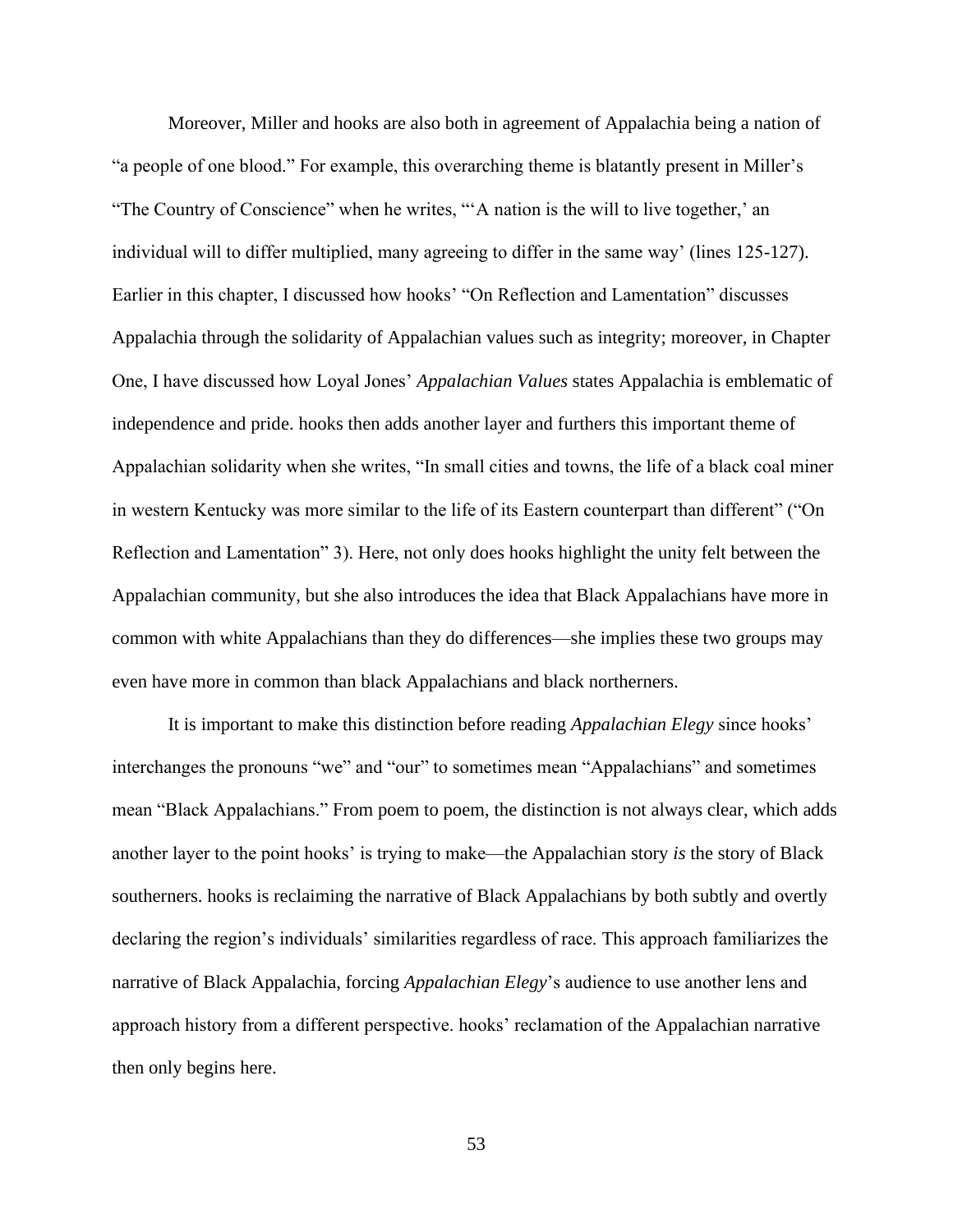hooks also approaches her poetry through the unique perspective of the body of Black Appalachians being synonymous with the Appalachian land—representing beauty, autonomy, freedom, and unity, while also depicting the violent exploitation and destruction of people and place. When hooks wrote she never wanted to "evoke a naïve naturalism that would suggest a world of innocence," she achieves that goal here by portraying the narrative of the Appalachian landscape to be the same narrative of the reality of black Appalachians—this way, there is no romanticization of history, there is only a duality that is both remarkable and unbearable. For example, in hooks' poem titled "57," hooks writes:

fierce grief shadows me I hold to the memory of ongoing loss land stolen bodies shamed everywhere the stench of death and retribution all around me nature demands amends spirit guides me to take back the land make amends silence the cries of the lost the lamentations let them sleep forever sublime knowing that we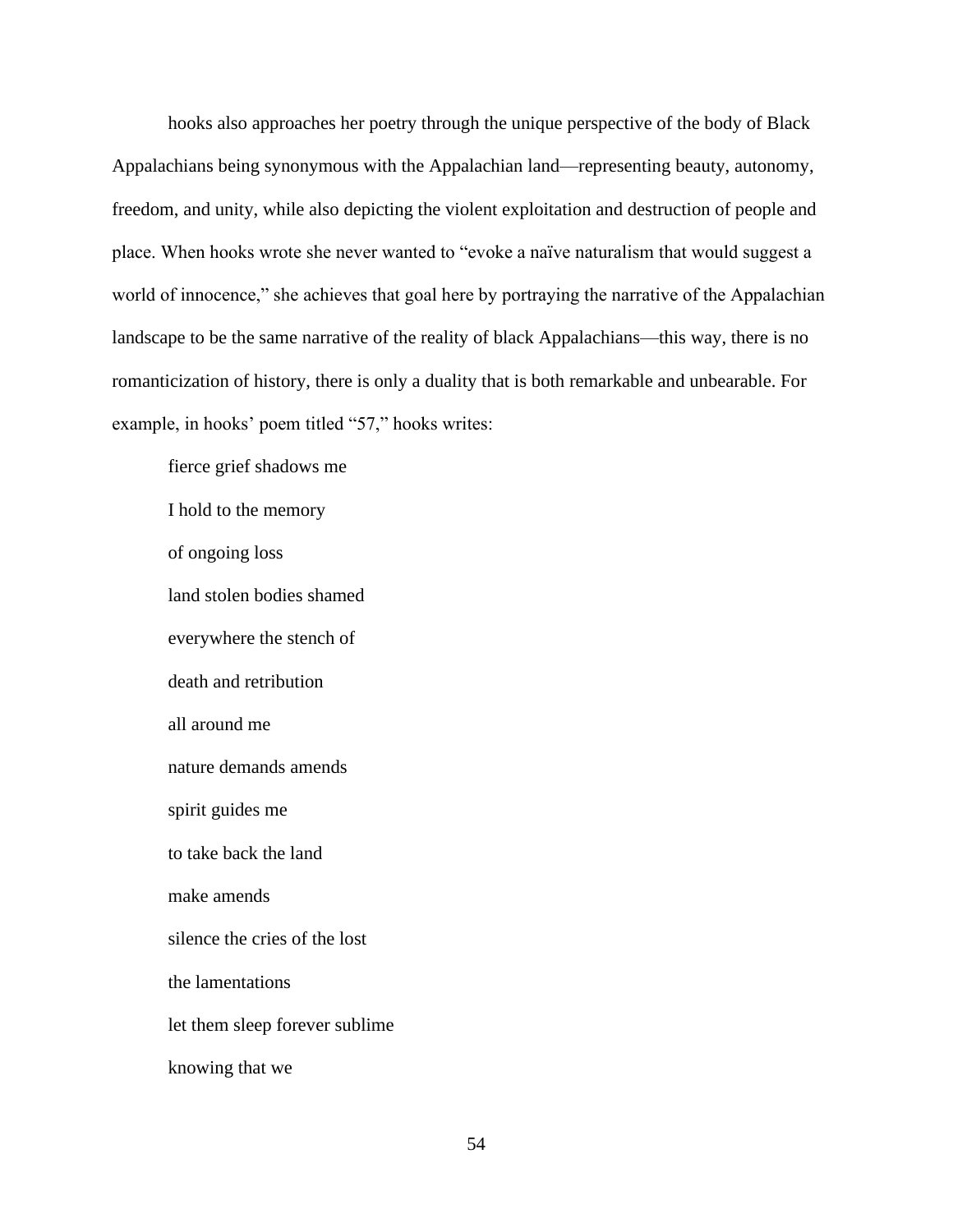have made a place

that can sustain us

a place of certainty

and sanctuary. (lines 1-19)

Here, hooks tells the story of "stolen land and bodies shamed." This story is identical as the Appalachian place has been ravaged by war, exploited for its resources, and destroyed by industry and the Black Appalachian people have been violated by racism, abused by exploitation, and broken-down by oppression. A devastation on this scale is still evident in today's Appalachia as racism still exists and Appalachia is still exploited for its coal, timber, and mineral resources. Yet, hooks also ends this poem by "silencing the cries of the lost" through a reclamation of Appalachia—through making Appalachia a "place of certainty / and sanctuary."

hooks is reclaiming the Appalachian narrative by shouting the story of Black Appalachia—which has been excluded from history books and literature for decades. hooks is giving a voice to the loss and suffering experienced by generations and still felt today. Through this remembrance comes an ultimate reclamation as equality and representation is acknowledged and advocated for throughout *Appalachian Elegy*. In one of hooks concluding poems, numbered "65," the poet writes:

my world is green wild green green with no limits big bold green growing changing celebrates the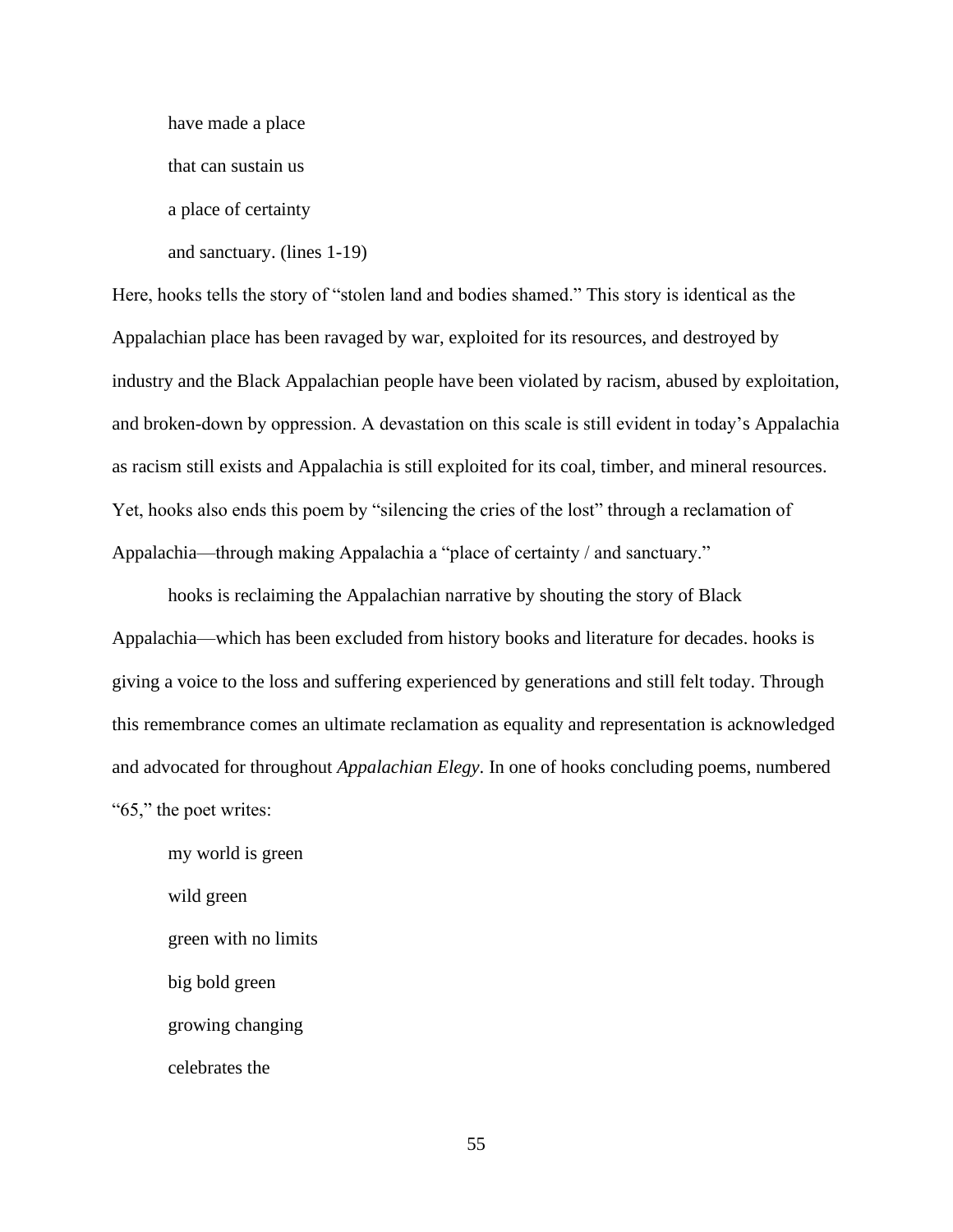green in things

all green goodness. (lines 1-8)

Here, hooks is in conversation with Miller's hope for an ever-presently "growing, changing" Appalachia. When hooks consciously chooses to "celebrate the green in things" amidst the generational trauma felt by Black Appalachians today, she is declaring her Appalachian narrative to have no limits. *Appalachian Elegy* is ultimately emblematic of the resilience of the Appalachian people—acknowledging Miller's vision for Appalachia and taking that vision few steps forward though forgiveness, lamentation, and inclusion.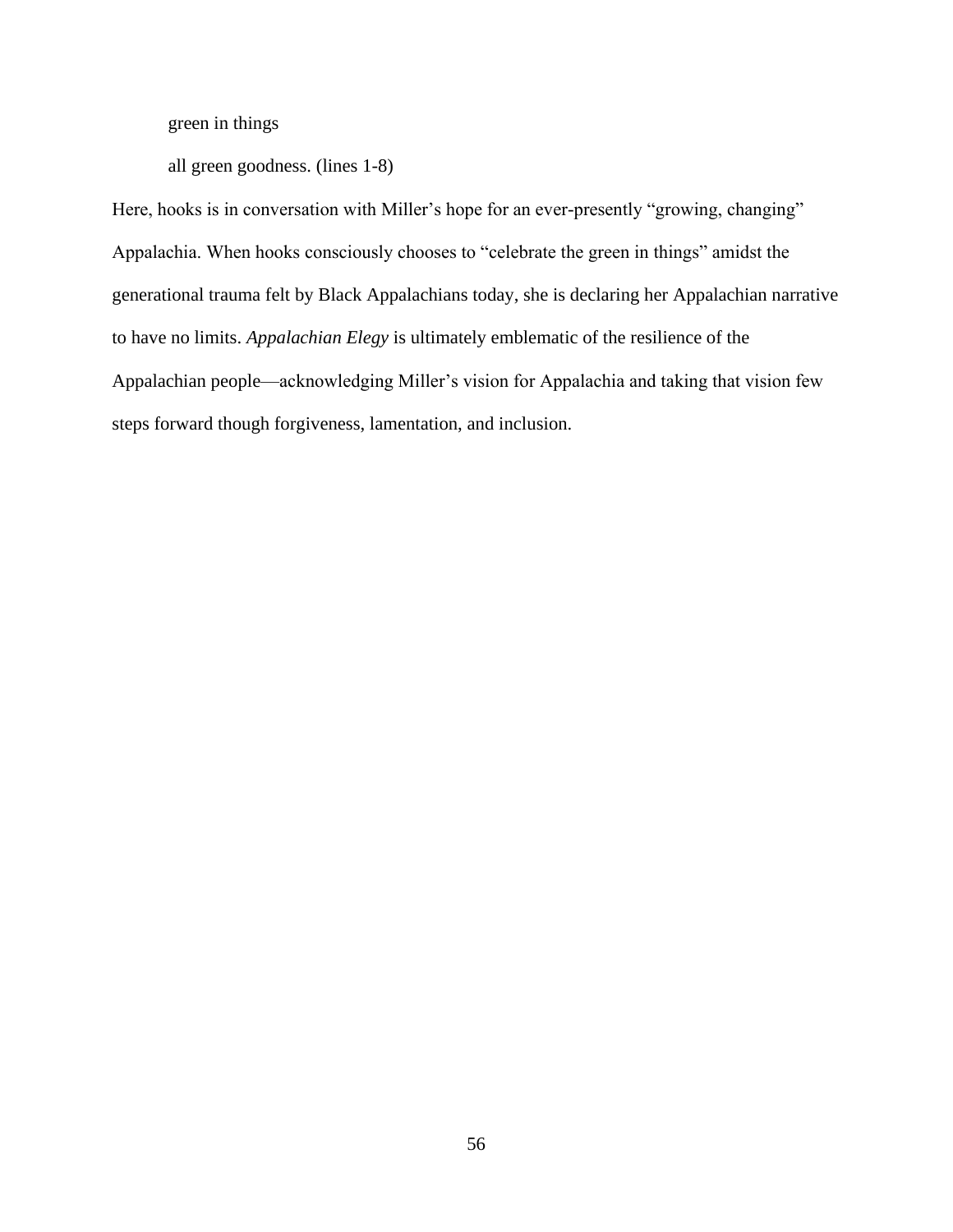#### CHAPTER 4. IN CONCLUSION

Jim Wayne Miller's *The Brier Poems* tells a story which combines the traditional values of Appalachia with the diverse impacts of modernity. Miller encourages his audience not to lose touch with their ancestral history, to embrace their Appalachian pride, and let their foundational Appalachian values guide their identity; however, Miller also advocates for Appalachia's independent narratives, telling his community to create their own future and control their own realities. For example, in "His Mother's Story," Miller writes:

When the Brier was misunderstood, falsely accused, he remembered his mother's story, remembered the level lying under the steps for thirty-five years—and gathered patience to live his life at a tilt,

alone with a little truth. (lines 23-28)

Miller implores his Appalachian audience to "gather patience / to live their life at a tilt, / alone with a little truth." In other words, *The Brier Poems*' hope for the Appalachian community is to know themselves enough to be able to ignore harmful stereotypes, write their own Appalachian narratives, and be unapologetically proud of where they have come from. Miller argues Appalachia can appreciate and acknowledge its history—all aspects: both positive and negative, harmful and beautiful—while refusing to feel imprisoned by it and advocating for a better, more independently diverse, Appalachia. Through this approach, the Appalachian community can stand firm in its values, beliefs, and identity while creating a positively influential narrative of the Appalachia.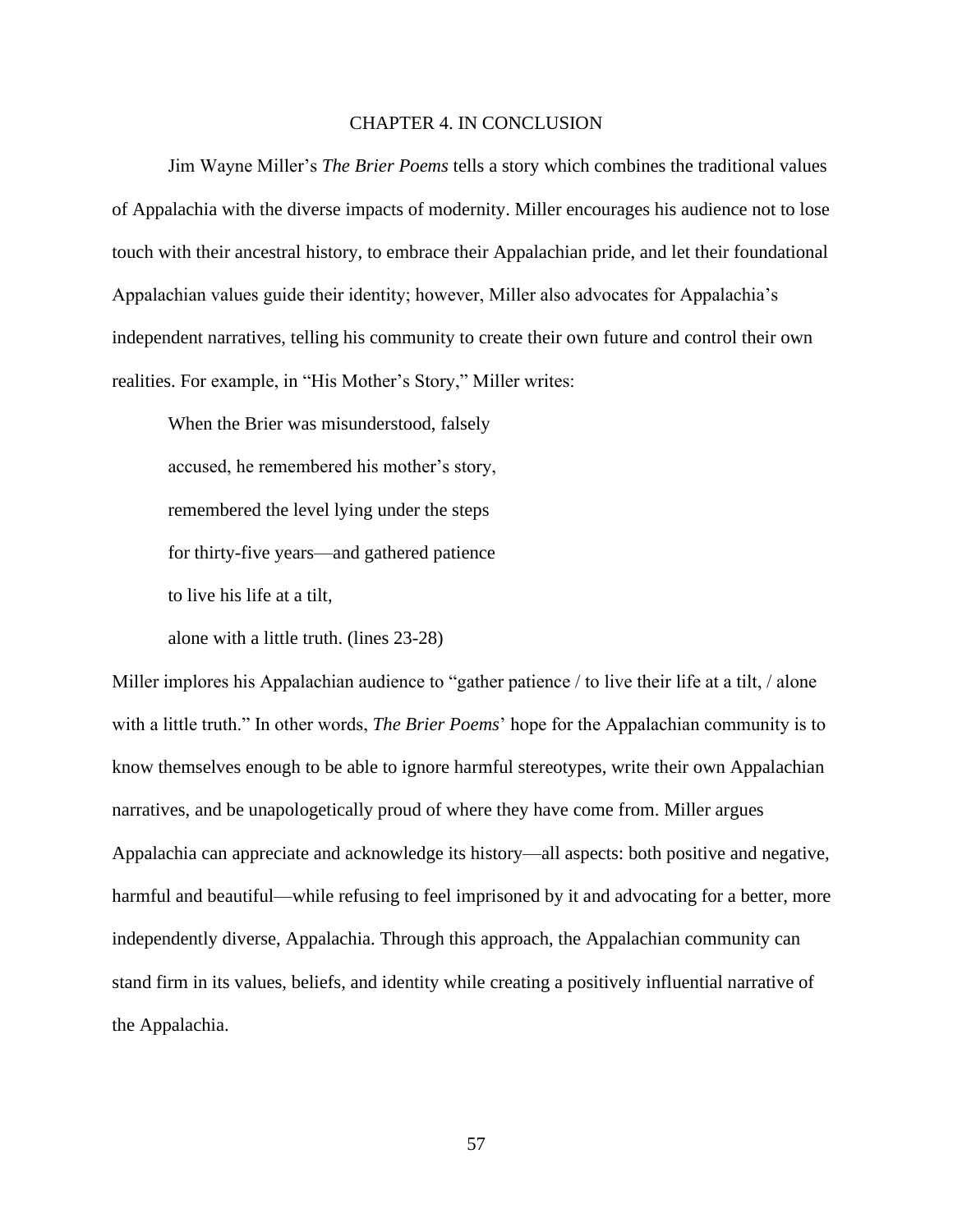Today, Appalachian literature is more diverse than ever as writers advocate for the value of Appalachian culture. Our contemporary canon is full of writers such as Savannah Sipple and bell hooks who embrace Jim Wayne Miller's hope for Appalachia to once again become a proud identity and culture while they also take Miller's themes a few steps further—truly reclaiming the Appalachian narrative as never having been hegemonic. Sipple and hooks highlight the historical oppression different genders, races, and sexualities, have faced in Appalachia while simultaneously declaring their devout love for the region.

Writers like Miller, Sipple, and hooks highlight the duality of Appalachia as a narrative of trauma and healing, exploitation and resilience, tradition and modernity. As the metanarrative of Appalachia has often been defined by a singular portrayal of history—an oppressively poor, white, uneducated, and religious history—the voices within the contemporary Appalachian cannon are more now important than ever. Our contemporary authors address the narrow stereotype of the white, heterosexual Appalachian, rendering this narrative now meaningless. Moreover, this readily available exposure to positive depictions of Appalachia and its inhabitants is unlike any decade has ever before seen. Today it is probable even those who are leaving Appalachia are still feeling Appalachian—now capable of taking their Appalachian values with them without shame—and may one day return. As Miller writes, "I reckon we're the root and they're the stem" ("Bud Sizemore" line 6), Appalachia simply is a proud home for many. As the scholarship of Appalachian Studies continues to steadily grow, hopefully so will the region's proud community, and I am excited to see what independent, resilient voices scream next.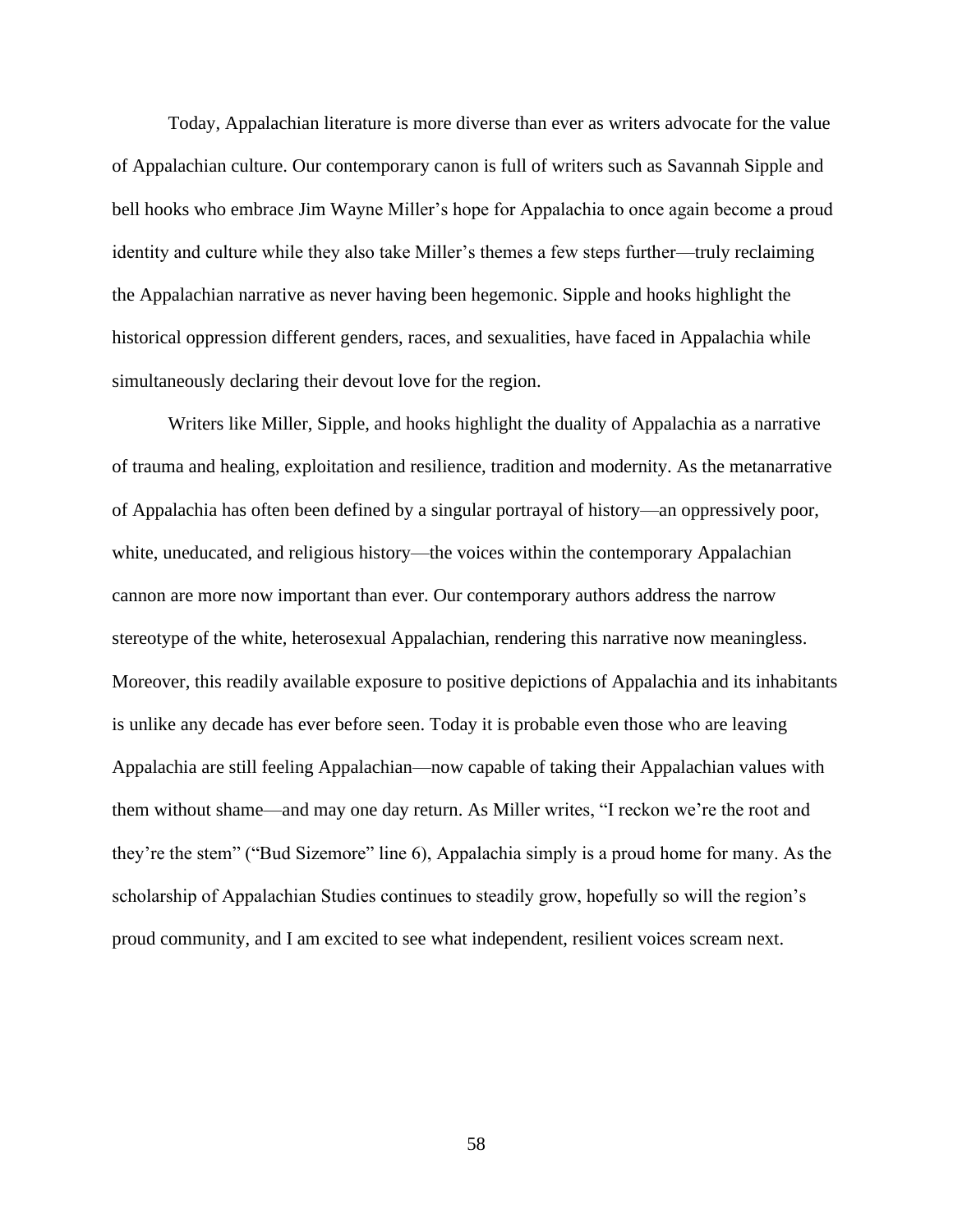#### WORKS CITED

Eller, Ronald D. *Uneven Ground: Appalachia since 1945*. University Press of Kentucky, 2013.

- Frick, Lauren. "Why I'm Leaving Appalachia." *The Odyssey Online*, Washington College, 8 Aug. 2017, [https://www.theodysseyonline.com/leaving-appalachia.](https://www.theodysseyonline.com/leaving-appalachia)
- Harris, Heather Byrdie. "Home Grown: Critical Queer Activism in Appalachia and the South." *The Activist History Review*, 13 June 2019, [https://activisthistory.com/2019/06/07/home](https://activisthistory.com/2019/06/07/home-)grown-critical-queer-activism-in-appalachia-and-the-south/.

hooks, bell. *Appalachian Elegy: Poetry and Place*. The University Press of Kentucky, 2012.

---. "57." *Appalachian Elegy: Poetry and Place*, p. 67.

---. "65." *Appalachian Elegy: Poetry and Place*, p. 75.

- "How It's Made: Savannah Sipple's WWJD & Other Poems." *Frontier Poetry*, 27 Nov. 2019, [https://www.frontierpoetry.com/2019/08/29/how-its-made-savannah-sipples-wwjd-other](https://www.frontierpoetry.com/2019/08/29/how-its-made-savannah-sipples-wwjd-other-)poems/?fbclid=IwAR2wsZ2T\_icrWAizVSwklIVXP8UaHtigvousM\_KXEkJRMGhhO\_9 yWDKBgyg.
- Graves, Jessie, et al. "Part VII: The Appalachian Renaissance." *Writing Appalachia: An Anthology*, University Press of Kentucky, 2020, pp. 297–98.

Jones, Loyal. *Appalachian Values*. Jesse Stuart Foundation, 1994.

Ledford, Katherine, et al. *Writing Appalachia: An Anthology*. University Press of Kentucky, 2020.

Miller, Jim Wayne. "Brier Riddle." *The Brier Sermon*, p. 23.

- ---. "Brier Sermon." *The Brier Poems*, p. 59.
- ---. "Bud Sizemore." *The Brier Poems*, p. 117.
- ---. "Chopping Wood." *The Brier Poems*, p. 27.
- ---. "Down Home." *The Brier Poems*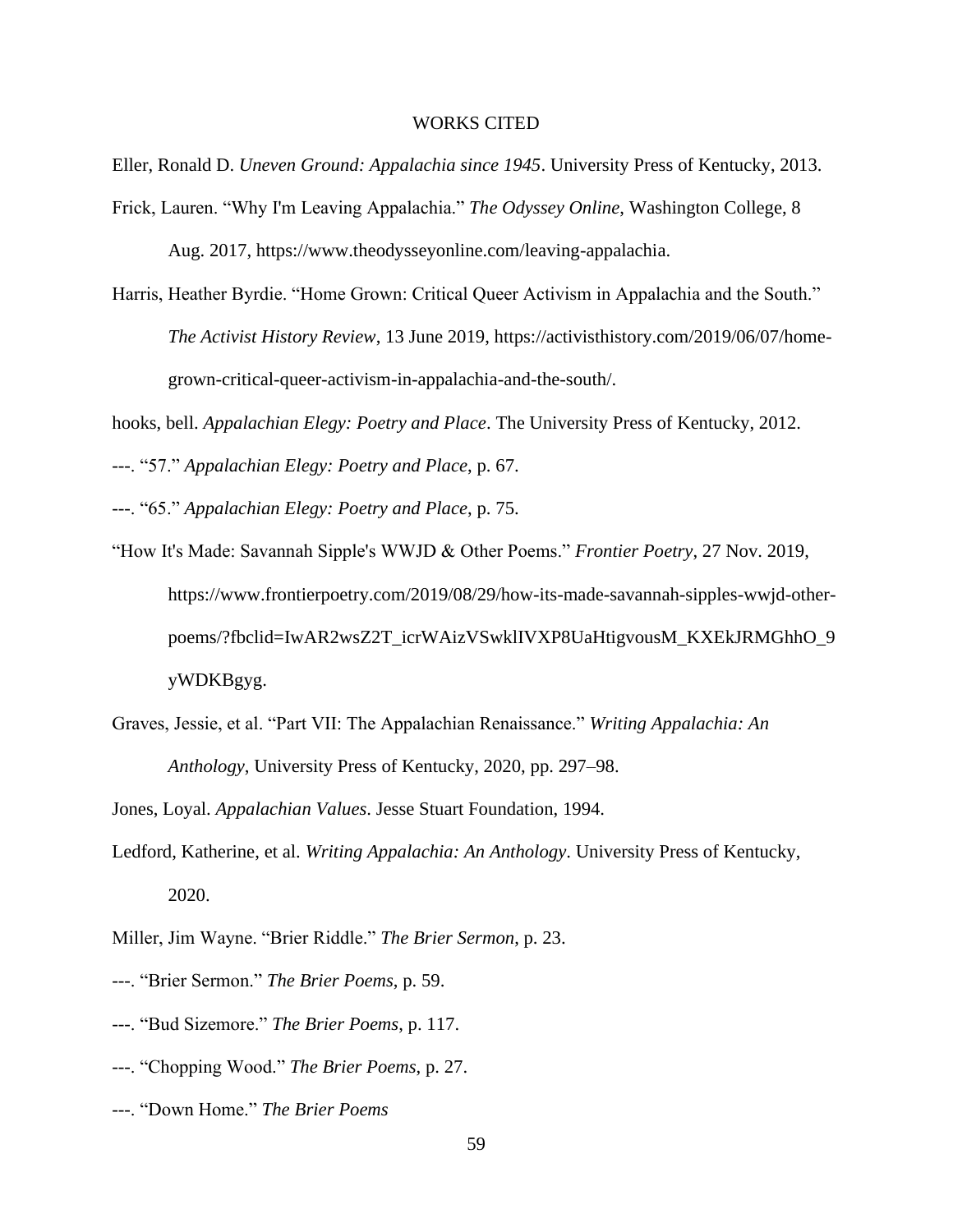- ---. "Going to Sleep by a Trout Stream." *The Brier Poems*, p. 31.
- ---. "He Sings Ballads." *The Brier Poems*, p. 57.
- ---. "His Mother's Story." *The Brier Poems*, p. 103.
- ---. "How America Came to the Mountains." *The Brier Poems*, p. 54.
- ---. "Note on Brier." *The Brier Poems*.
- ---. "The Brier Losing Touch with His Traditions." *The Brier Poems*, p. 50.
- ---. "The Brier Plans a Mountain Vision Center." *The Brier Poems*, p. 134.
- ---. *The Brier Poems*. Gnomon Press, 1997.
- ---. "The Brier's Pictorial History of the Mountains." *The Brier Poems*, p. 125.
- ---. "The Country of Conscience." *The Brier Poems*, p. 140.
- ---. "Turn Your Radio On." *The Brier Poems*, p. 25.
- ---. "Small Farms Disappearing in Tennessee." *The Brier Poems*, p. 109.
- Miller, Robert J. Higgs, Ambrose N. Manning, Jim Wayne, et al. "Industrialization and the Attribution of Mountain Characteristics: A Fictional Study." *Appalachia Inside Out Volume 1: Conflict and Change*, University of Tennessee Press, Knoxville, TN, 1995, pp. 203–213.
- "Poverty in Appalachia, Virginia." *Welfare Info*, 2017,

[https://www.welfareinfo.org/poverty-r](https://www.welfareinfo.org/poverty-)ate/virginia/appalachia.

- Powell, Douglas Reichert. "There's Something About Mary: The Practice of Critical Regionalism." *Critical Regionalism: Connecting Politics and Culture in the American Landscape*, 2007.
- Range, Melissa. "Ofermod." *Poetry Foundation*, Poetry Foundation, 2016, https://www.poetryfoundation.org/poetrymagazine/poems/90304/ofermod.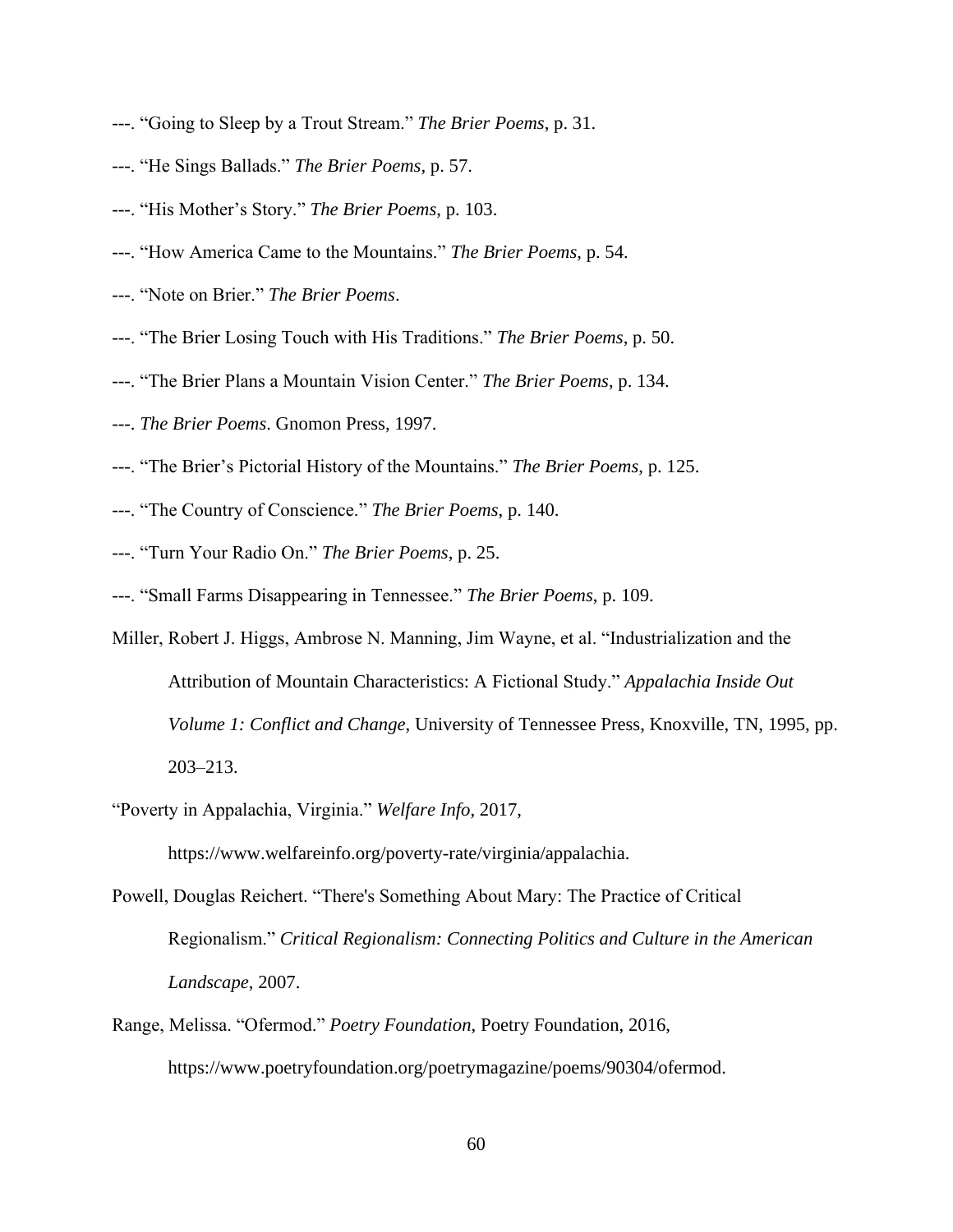Sipple, Savannah. "I Wanted You To Fuck Me." *WWJD and Other Poems*, p. 15.

- ---. "[Jesus rides shotgun]." *WWJD and Other Poems*, p. 66.
- ---. *WWJD and Other Poems.* Sibling Rivalry Press, 2019.
- ---. "What We Tell Ourselves." *WWJD and Other Poems*, p. 21.
- Yarnell, Susan L. "The Southern Appalachians: A History of the Landscape." *Forest History*

*Society*, May 1998, https://doi.org/https://www.srs.fs.usda.gov/pubs/gtr/gtr\_srs018.pdf.